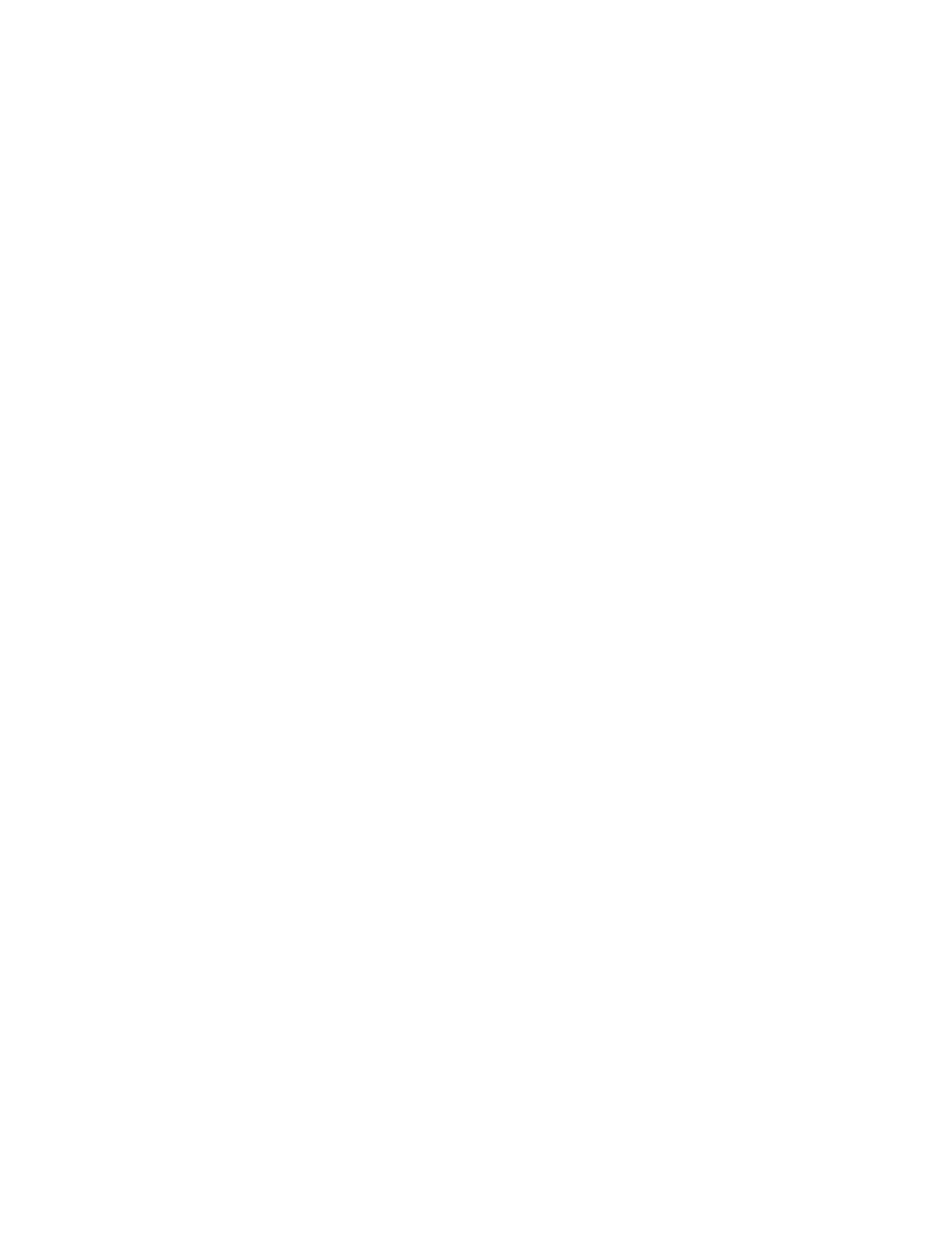## **Achievements and Perceptions**

*by Diane Thériault*



S CDHA CELEBRATES ITS 40TH ANNIVER-<br>sary this year, I want to reflect on the<br>incredible achievements we have realiz<br>vears and the battles many of our members a sary this year, I want to reflect on the incredible achievements we have realized over the years and the battles many of our members are currently waging. We have developed education programs comparable to most other health professions by offering baccalaureate degrees. Dental hygienists in five provinces have achieved self-governance, while those in the other five provinces are working hard to achieve this worthwhile goal. Similarly, supervision clauses are being disputed in some provinces in an effort to allow dental hygienists to practise in different settings and increase the access to dental hygiene care to all Canadians. I could go on and on.

### *But one struggle… is the need to improve the public's perception of the role of dental hygienists.*

Indeed, many of you are familiar with the long struggles we have endured to improve the oral health and total wellness of all Canadians and also to protect the interests of our profession. But one struggle that cannot be emphasized enough is the need to improve the public's perception of the role of dental hygienists. Gone are the days of being called "the cleaning lady." Nonetheless, I still receive comments from clients that imply my services "might not be that important since this work is just to make their teeth look better." I see this as a reminder that we must continue our efforts in fostering a better understanding of how dental hygienists contribute directly to improving the oral health and total wellness of our clients. Henry Wadsworth Longfellow once said: "Perseverance is a great element of success. If you only knock long enough and loud enough at the gate, you are sure to wake up somebody." Similarly, I believe we can get the public to gain a better appreciation for the role we play by continuously educating our clients on the various aspects of dental hygiene and the link between oral health and systemic diseases.

It is up to each and every one of us to create a better understanding of our profession in the eyes of the public as well as other health professionals. There is no shame in promoting who we are and what we do. We are Oral Health Prevention Specialists and we should be proud of it.

**Achievements and Perceptions** *…continued on page 136* **Réalisations et perceptions** *…suite page 142*

# **Réalisations et perceptions**

*par Diane Thériault*

OMME L'ACHD CÉLÈBRE SON QUARAN-<br>tième anniversaire cette année, j'ai<br>envie de réfléchir sur les incroyables<br>que nous avons à notre crédit et sur les tième anniversaire cette année, j'ai envie de réfléchir sur les incroyables réalisations que nous avons à notre crédit et sur les batailles que bon nombre de nos membres livrent actuellement. Nous offrons des diplômes de baccalauréat, preuve que nous avons conçu des programmes d'enseignement comparables à ceux de la plupart des autres professions de la santé. Dans cinq provinces, les hygiénistes dentaires ont obtenu l'autorégulation, alors que dans les cinq autres, la profession met tout en œuvre pour atteindre cet objectif louable. De même, des clauses de surveillance font l'objet de controverses dans quelques provinces parce qu'on voudrait permettre à l'hygiéniste dentaire de pratiquer dans différents contextes et faciliter l'accès aux soins d'hygiène dentaire à toute la population. Je pourrais continuer indéfiniment.

### *Mais une lutte c'est la nécessité d'améliorer la perception qu'a le public du rôle des hygiénistes dentaires.*

En effet, bon nombre d'entre vous sont au courant des longues luttes que nous avons menées pour améliorer la santé buccodentaire et le bien-être général de l'ensemble des Canadiennes et des Canadiens et aussi pour protéger les intérêts de notre profession. Mais une lutte sur laquelle on n'insistera jamais assez, c'est la nécessité d'améliorer la perception qu'a le public du rôle des hygiénistes dentaires. Ils sont révolus les jours où l'on nous appelait « la nettoyeuse ». Pourtant, je reçois toujours des commentaires de clients qui laissent entendre que mes services « ne sont peut-être pas si importants, puisque mon travail ne consiste qu'à améliorer l'apparence de leurs dents ». J'y vois un rappel que nous avons l'obligation de poursuivre nos efforts et de mieux faire comprendre la contribution directe des hygiénistes dentaires à l'amélioration de la santé buccodentaire et au bien-être général de leurs patients. Henry Wadsworth Longfellow a dit un jour : « La persévérance est un élément important du succès. Si seulement on frappe assez longtemps et assez fort à la porte, on est sûr de réveiller quelqu'un ». De même, je crois que nous pouvons amener le public à mieux apprécier le rôle que nous jouons en enseignant sans cesse à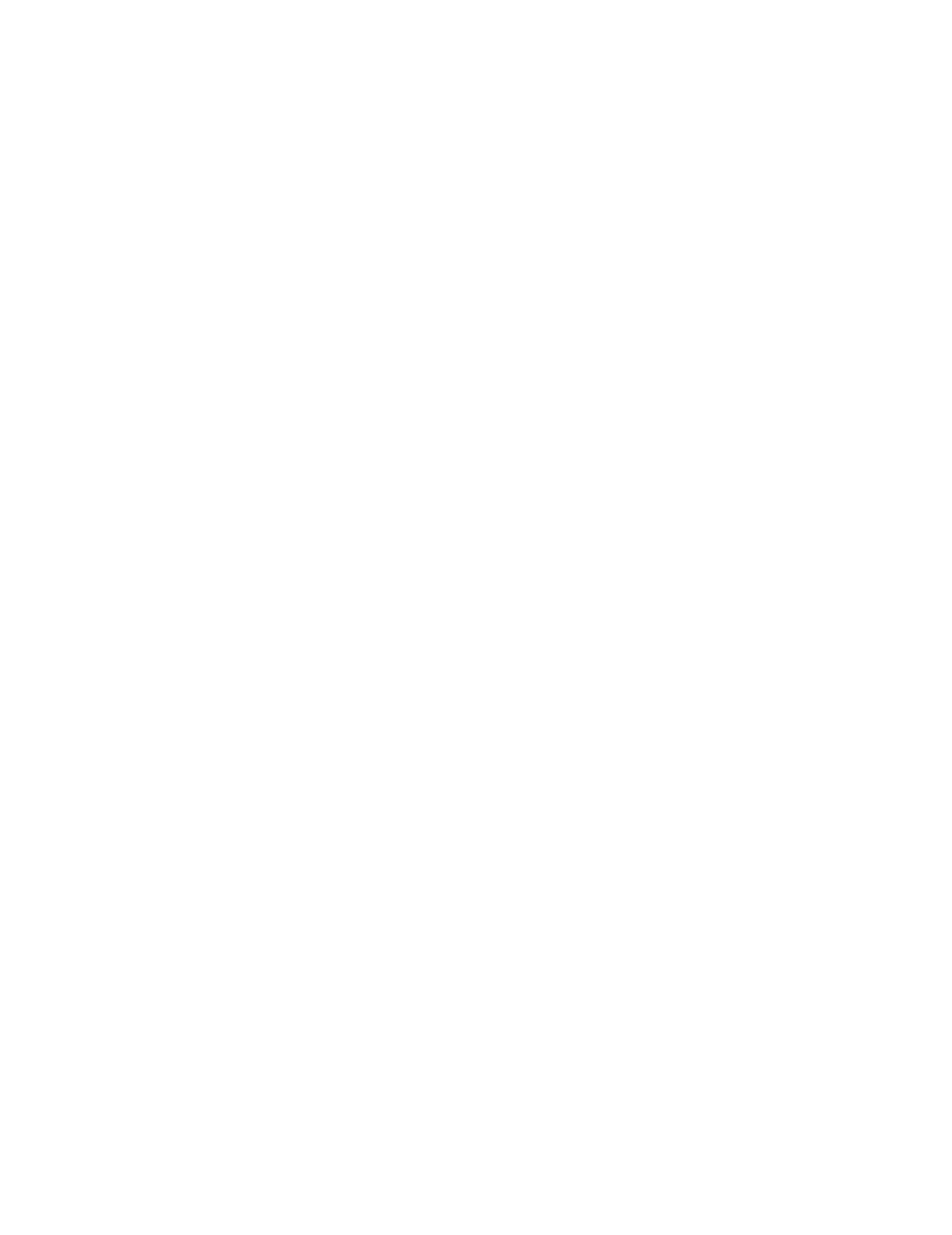CDHA BOARD OF DIRECTORS<br>
Diane Thériault<br>
Palmer Nelson Newfound and Labrador -<br>
President Elect<br>
Patty Wickstrom Alberta - Past President Diane Thériault *New Brunswick – President*  $Newfoundland$  and Labrador -*President Elect* Patty Wickstrom *Alberta – Past President* Lynn Smith *British Columbia* Susan Vogt *Saskatchewan* Carol Ann Yakiwchuk *Manitoba* Evie Jesin *Ontario* Anna Maria Cuzzolini *Quebec* **Prince Edward Island<br>Nova Scotia** Wanda Fedora *Nova Scotia*  $Dental$  *Hygiene Educators Canada* Dominique Derome *Dental Hygiene Regulatory Authorities* RESEARCH ADVISORY COMMITTEE Susanne Sunell *(Scientific Editor)* Marilyn Goulding Sandra Cobban Salme Lavigne<br>Bonnie Craig Barbara Long Bonnie Craig Barbara Long<br>Shafik Dharamsi Audrey Penner Shafik Dharamsi<br>Indu Dhir Gladys Stewart Dianne Gallagher MANAGING EDITOR Patricia Buchanan TRANSLATION AND REVISION Louise Saint-André GRAPHIC DESIGN AND PRODUCTION Mike Donnelly Published six times a year, January/February, March/April, May/June, July/August, September/October, November/ December, by the Canadian Dental Hygienists Association, 96 Centrepointe Drive, Ottawa, ON K2G 6B1. Tel: (613) 224-5515 Canada Post #40063062. CANADIAN POSTMASTER Notice of change of address and undeliverables should be sent to: Canadian Dental Hygienists Association 96 Centrepointe Drive, Ottawa, ON K2G 6B1 ADVERTISING Keith Health Care Inc. 1599 Hurontario Street, Suite 104 Mississauga, ON L5G 4S1 (905) 278-6700 1 800 661-5004 SUBSCRIPTIONS \$86.75 plus GST for libraries and educational institutions in Canada; \$135 plus GST otherwise in Canada; C\$145 elsewhere. Fifty cents per issue is allocated from membership fees for journal production. All statements are those of the authors and do not necessarily represent the CDHA, its Board, or its staff. CDHA 2005 **6176 CN ISSN 1712-171X** *(Print)* **ISSN 1712-1728** *(Online)* GST Registration No. R106845233 CDHA OFFICE STAFF *Executive Director:* Susan A. Ziebarth *Health Policy Communications Specialist:* Judy Lux *Director of Strategic Partnerships:* Monica Helgoth *Membership and Conference Coordinator:* Martine Proulx *Executive Assistant:* Frances Patterson *Library Services:* Nancy Roberts *Administrative Assistant:* Lythecia Blanchard CDHA CORPORATE SPONSORS<br>Oral-B Procter and Gan Procter and Gamble All CDHA members are invited to call the CDHA's Member Line toll-free, with their questions/inquiries Monday to Friday, 8:30 a.m. - 5:00 p.m. ET: **Toll free: 1 800 267-5235, Fax: (613) 224-7283 Internet: http://www.cdha.ca E-mail: info@cdha.ca** The Canadian Dental Hygienists Association journal, the *Canadian Journal of Dental Hygiene,* is the official publication of the CDHA. The CDHA invites submissions of original research, discussion papers, and statements of opinion pertinent to the dental hygiene profession. All manuscripts are refereed anonymously. Contributions to the journal do not necessarily represent the views of the CDHA, nor can the CDHA guarantee the authenticity of the reported research. Copyright 2005. All materials subject to this copyright may **Ethics DEPARTMENTS** 

be photocopied or copied from the website for non-commercial purposes of scientific or educational advancement.



#### EVIDENCE FOR PRACTICE

| Power, Control, and Economics: A Case Study in Professional<br><b>Ethics</b>                                                |    |
|-----------------------------------------------------------------------------------------------------------------------------|----|
|                                                                                                                             | 97 |
| Instructional Video Project on "Maintenance of Oral Health<br><b>Standard for Residential Care"</b>                         |    |
|                                                                                                                             |    |
| Profile of the University of British Columbia's Bachelor of<br>Dental Science in Dental Hygiene Graduates from 1994 to 2003 |    |
| by Pauline H. Imai and Bonnie J. Craig 117                                                                                  |    |
| Interview with Patricia M. Johnson, PhD                                                                                     |    |
|                                                                                                                             |    |

| President's Message de la présidente<br>Achievements and Perceptions / Réalisations et perceptions                   | 91 |
|----------------------------------------------------------------------------------------------------------------------|----|
| Executive Director's Message de la directrice générale<br>The Dental Hygiene Ethos / Les traits fondamentaux communs |    |
|                                                                                                                      |    |
|                                                                                                                      |    |
| The Library Column (Marshall Aller Andrew Marshall Aller Aller Aller Aller Aller Aller Aller Aller                   |    |
|                                                                                                                      |    |
|                                                                                                                      |    |
|                                                                                                                      |    |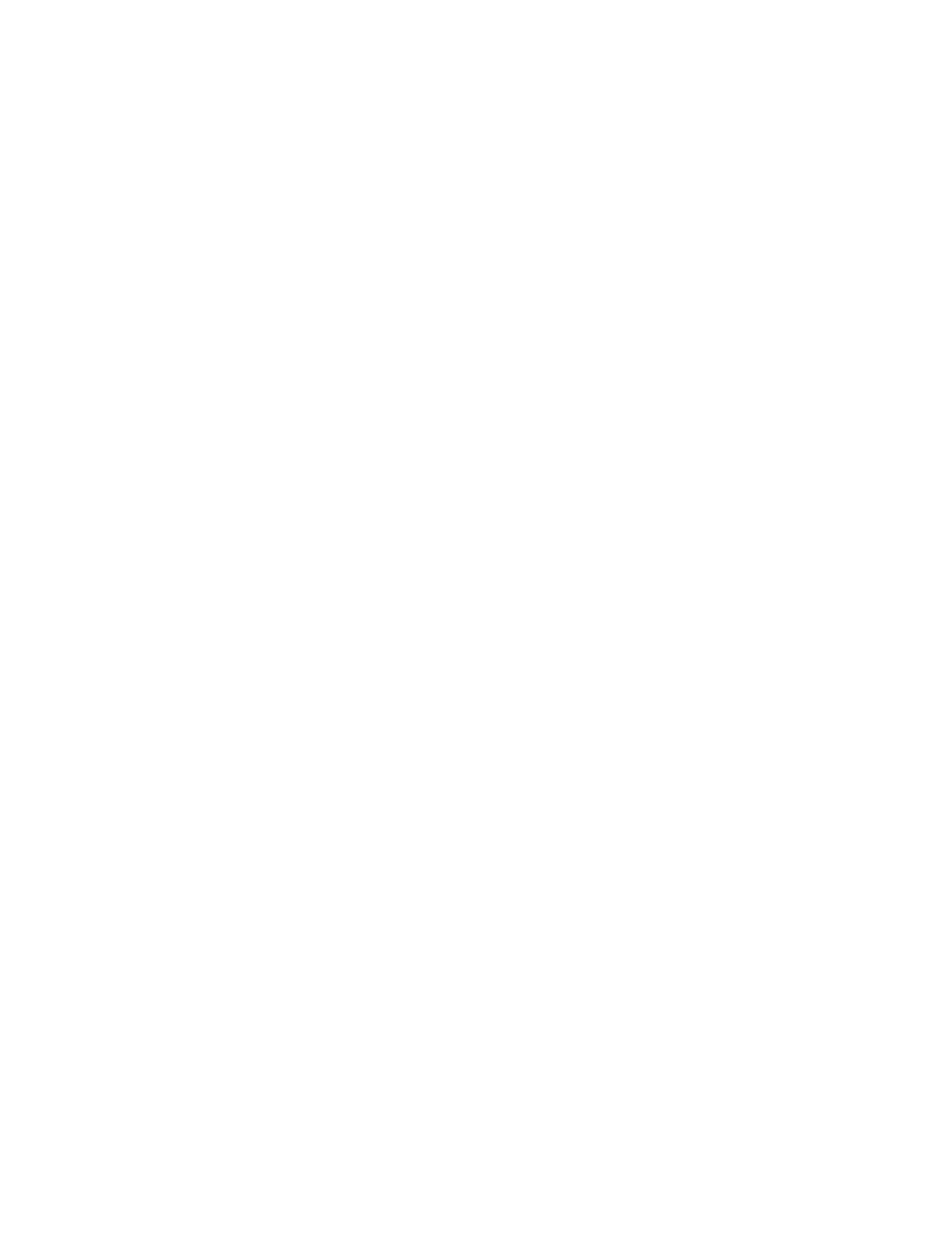# **The Dental Hygiene Ethos**

*by Susan Ziebarth, BSc, MHA, CHE*

*Throughout the 1980's, we did hear too much about individual gain and the ethos of selfishness and greed. We did not hear enough about*

*how to be a good member of a community, to define the common good and to repair the social contract. And we also found that while prosperity does not trickle down from the most powerful to the rest of us, all too often indifference and even intolerance do.*

– Hillary Rodham Clinton, Commencement speech at University of Pennsylvania, May 18, 1993

**RECENTLY I READ A VERY INTERESTING STUDY ON THE ethos of the profession of physical therapy in the United States.\* But what is ethos, you say, and what has it to do with dental hygiene? Ethos is defined as "the** ECENTLY I READ A VERY INTERESTING STUDY ON THE ethos of the profession of physical therapy in the United States.\* But what is ethos, you say, and what fundamental and distinctive character of a group, social context, or period of time, typically expressed in attitudes, habits, and beliefs." $\frac{1}{1}$  So the ethos of the profession of dental hygiene is embodied by the attitudes, habits, and beliefs of the profession that guide the conduct and practice of practitioners.

### *Dental hygiene contributes to society as a "good member of the community."*

Dental hygiene contributes to society as a "good member of the community." So is the dental hygiene ethos tangible or ethereal? I believe it is both. It is tangible in the documentation of dental hygiene ethical codes and practice standards and in the *Client's Bill of Rights.* It is a little less tangible when dental hygienists speak about the culture of dental hygiene. As Stiller suggests, "Learning about the professional world…involves not only mastering the skills needed to perform the work of the professional competently, but also internalizing the values and beliefs shared by others in the profession so that collectively held professional values and ideals come to characterize the

**The Dental Hygiene Ethos** *…continued on page 116*



## **Les traits fondamentaux communs de l'hygiène dentaire**

*par Susan Ziebarth, B.Sc., M.H.A., C.H.E.*

*Au cours des années 1980, nous avons trop entendu parler du profit individuel et des traits fondamentaux communs de l'égocentrisme et de la cupidité. Nous n'avons pas suffisamment entendu parler de la façon d'être un bon membre d'une collectivité, de la façon de définir le bien commun et de renouveler le contrat social. Nous avons également constaté que si la prospérité ne rejaillit pas des plus puissants vers le reste de la population, en revanche, c'est trop souvent le cas de l'indifférence et même de l'intolérance.*

– Hillary Rodham Clinton, Discours prononcé à l'Université de la Pennsylvanie le 18 mai 1993, lors de la collation des grades

J 'AI LU RÉCEMMENT UNE ÉTUDE TRÈS INTÉRESSANTE À propos des traits fondamentaux communs de la profession de physiothérapeute aux États-Unis\*. Mais, me direz-vous, qu'entend-on par là, et quels rapports ces traits ont-ils avec l'hygiène dentaire? Les traits fondamentaux communs désignent « le caractère fondamental et distinctif d'un groupe, d'un contexte social ou d'une période, qui s'exprime habituellement par des attitudes, des habitudes et des croyances† ». Les traits fondamentaux communs de la profession d'hygiéniste dentaire sont donc intégrés aux attitudes, aux habitudes et aux croyances de la profession qui guident la conduite et la pratique des praticiens.

L'hygiène dentaire contribue à la société à titre de « bon membre de la collectivité ». Alors, les traits fondamentaux communs de l'hygiène dentaire sont-ils tangibles ou éthérés? Je crois qu'ils sont les deux à la fois. Ils sont tangibles dans la documentation des codes de déontologie et des normes de pratique en hygiène dentaire et dans la *Charte des droits du client.* Ils le sont un peu moins lorsque

**Les traits fondamentaux communs de l'hygiène dentaire** *…suite page 138*

Stiller C. Exploring the ethos of the physical therapy profession in the United States. J Phys Therapy Educ. 2000;14(3):7-15.

<sup>†</sup> MSN-Encarta Dictionary [on-line]. Available from: http://dictionary.msn.com.

C. Stiller, « Exploring the ethos of the physical therapy profession in the United States », *Journal of Physical Therapy Education*, 14 (3) (2000), p. 7-15.

<sup>†</sup> MSN-Encarta Dictionary [en ligne], accessible au http://dictionary.msn.com.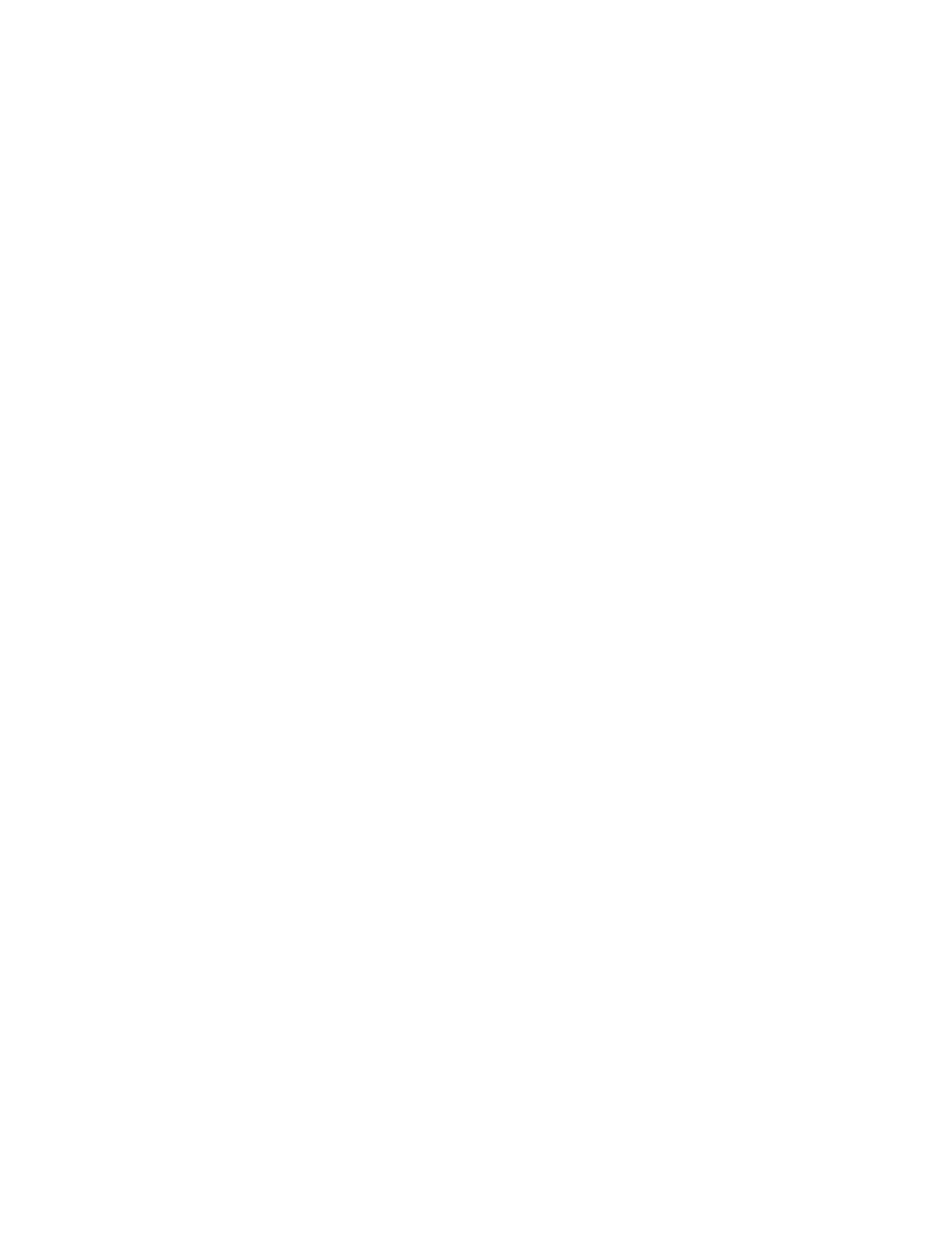## **Power, Control, and Economics: A Case Study in Professional Ethics**

*by Fran Richardson,\* RDH, BScD, MEd, DipMin*

Bill 116, *An Act to Amend the Dental Hygiene Act, 1991*, is currently being debated in the Ontario Legislature, the media, and within the oral health sector throughout Canada. The amendment will make oral health care services more accessible for people who are unable to attend a traditional dental office. The fact that this issue is being debated is healthy but long overdue. Now in the committee stage, the Bill will be returned to the Ontario Legislature for the vote that will take place, it is hoped, before the Ontario Legislature rises for the summer 2005 recess.

The purpose of this paper is to explore some of the ethical implications related to the accessibility of preventive oral health care.

#### **HISTORY OF DENTAL HYGIENE**

Dental hygiene as an occupation was created in Connecticut in 1907 when a dentist Alfred C. Fones determined that it was more cost effective to have his assistant, a woman, deal with the preventive aspects of oral health care. He thought that females would be better suited to the routine preventive tasks and would not aspire to any form of independence. The relationship would be modelled after the husband-wife paradigm of the time. The first dental hygienist to practise in Canada was in Saskatchewan in 1949. Dentistry quickly sought to have

dental hygienists regulated by the dental governing bodies, thus ensuring that dental hygienists could only practise under the supervision and direction of a dentist.

As the dental hygiene profession grew and more academic institutions began offering the educational programs, dental hygienists realized that it was an inherent conflict of interest when the primary employer was also the regulator. Public interest and public protection are the only reasons for professional regulation. Dental hygiene was an anomaly, and still is in the United States and five provinces, in that it is the only regulated health care profession to be regulated by its primary employer. As the profession matured, its members realized that self-regulation was necessary to control their own professional standards and education. Dental hygienists also recognized that there was a significant component of society that was underserved by the traditional delivery model of dental care. To provide access for those citizens, dental hygienists required the authority to be able to travel to the client instead of expecting the client to come to them.

#### **THE "ORDER"**

When dental hygienists became self-regulating in Ontario through the creation of the *Dental Hygiene Act, 1991,*<sup>1</sup> organized dentistry lobbied to have the "order" requirement inserted into the Act, which has continued to

#### **RÉSUMÉ**

Le projet de loi 116, *Loi modifiant la Loi de 1991 sur les hygiénistes dentaires,* fait actuellement l'objet de discussion à l'Assemblée législative de l'Ontario, dans les médias et dans le secteur de la santé buccodentaire partout au Canada. La modification proposée vise à éliminer la nécessité, pour les hygiénistes dentaires, de recevoir un « ordre » d'un dentiste pour servir le public. Cette modification va faciliter l'accès des services de santé buccodentaire aux personnes qui sont incapables de se rendre dans un cabinet de dentiste classique. Actuellement à l'étude en comité, le projet de loi retournera devant l'Assemblée législative pour y être soumis au vote, et ce, avant que l'Assemblée ne suspende ses travaux pour les vacances d'été, espérons-le.

L'hygiène dentaire était et constitue toujours une anomalie aux États-Unis et dans cinq provinces, puisqu'il s'agit de la seule profession réglementée dans le domaine de la santé à être réglementée par le principal employeur de ses membres. Or l'autorégulation de l'hygiène dentaire par les hygiénistes dentaires est nécessaire pour permettre à la profession d'avoir la haute main sur ses propres normes et sa propre formation professionnelles. Une partie importante de la société est mal servie par le modèle classique de prestation des soins dentaires. Pour que les citoyens en question aient accès aux soins, les hygiénistes dentaires réclament le pouvoir de se rendre chez le client; ils ne veulent plus attendre que le client vienne à eux. La question semble être grâce à qui, à quel moment et à quel endroit le public aurat-il la permission d'obtenir des services de santé buccodentaire.

L'article qui suit analyse certaines incidences déontologiques relatives à l'accessibilité des soins préventifs de santé buccodentaire.

**MeSH terms:** dental hygienists; ethics, professional; professional autonomy

Registrar of the College of Dental Hygienists of Ontario and President of CDHA, 1993–94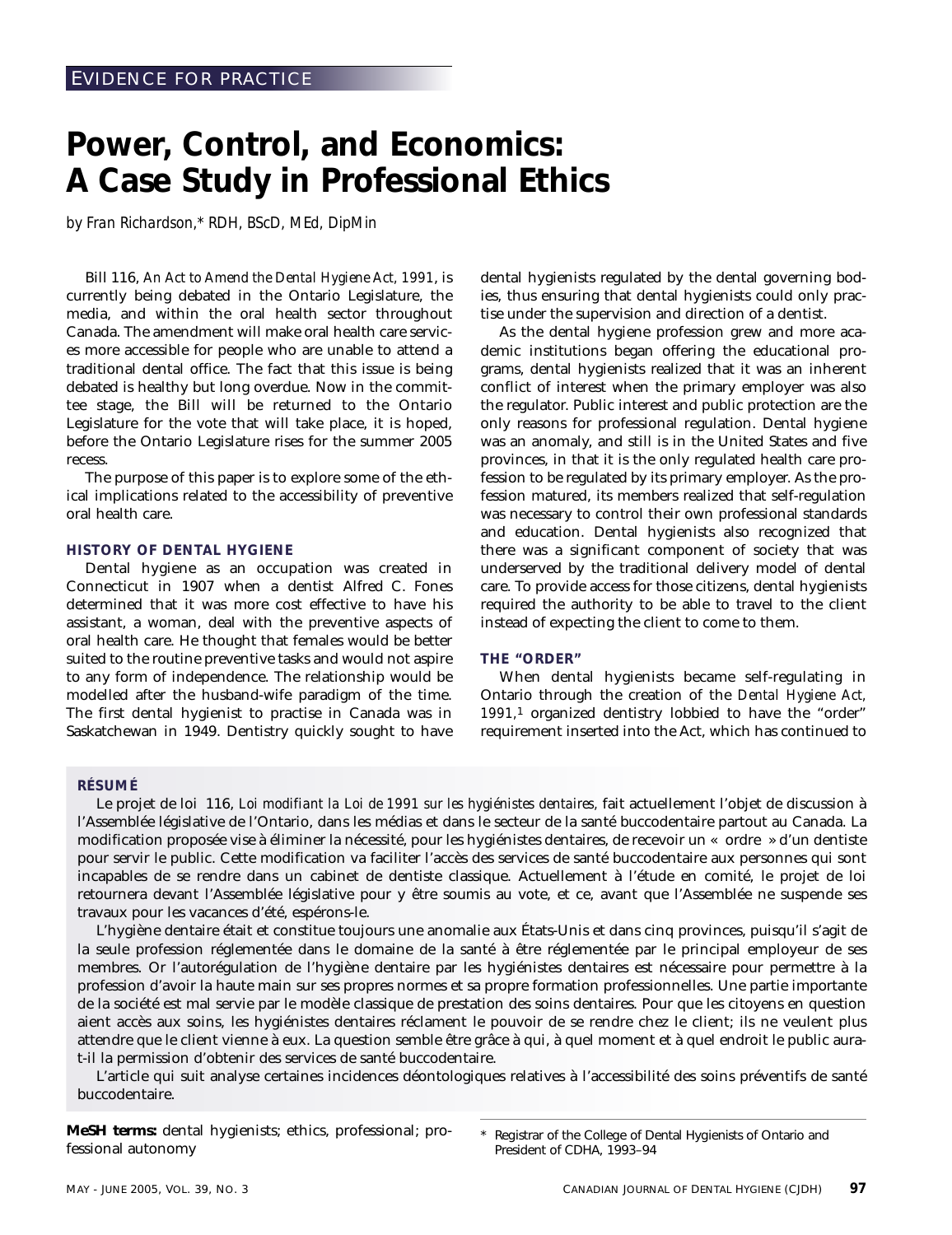tie dental hygiene services almost exclusively to the dentists' offices. Two private members' bills were introduced into the Ontario Legislature in June 2004 to amend the *Dental Hygiene Act, 1991.* One of these, Bill 116, passed second reading in the Ontario Legislature on December 2, 2004.2

The issue appears to be about who has access to the mouth and consequently the revenue that the provision of oral health care services brings in. What generates the need for one individual or a group of individuals to control the actions of others? Is it a question of power or control, or is it based on economics? Would not the best solution be a collaborative compromise that would be a winwin-win solution for the dentists, the dental hygienists, and the clients?

### *Dental hygienists do not claim to be dentists; they specialize in the prevention of disease.*

In Ontario, negotiations did continue for two years at which time organized dentistry stated unequivocally that the only resolution they would accept was one that tied the dental hygienist to the practice of dentistry, primarily in dentists' private offices. Dentistry insisted that clients should access dental hygiene services only on the "order" of a dentist. This is similar to the 365-day rule in British Columbia and the supervision requirement in other jurisdictions. Dentistry saw a society where the dentist was the "gatekeeper" of the oral cavity within a hierarchy of responsibility with the dentist in the leadership position. Dental hygiene espoused a shared responsibility. Until very recently, dentistry has referred to the "team concept," albeit with the dentist as the captain of the team. Within the last few months, organized dentistry in Ontario has been using the word "collaboration" in their media releases to indicate their preferred working relationship with dental hygiene.3 Dental associations, the advocates for the dental profession, have stated that they believe the current system of entrepreneurial dental offices works well.3 The dental hygiene profession, however, is acutely aware that while the current system works for most clientele, there are individuals for whom the current system is a significant barrier. In Ontario Dental Association (ODA) press releases, organized dentistry disagrees with that premise and asserts that only a dentist has the expertise to be the initial contact with the client.3

#### **PUBLIC SAFETY**

Organized dentistry is attempting to convince politicians and the public that their sole reason for opposing the proposed legislative change is that the public will be unsafe, and that clients will die, if they attend a dental hygienist without the prior intervention of a dentist.

Dental organizations are fighting to retain control over all dental health services and the revenue produced. Dentistry has indicated that they see the issue as safety for the public, while dental hygiene has continued to stress the point of access for those unable to attend a dentist's office. For the most part, dental hygiene has avoided attacking dentistry for their position, but the reverse has not been true. In addition, dental hygiene has sincerely attempted to stay with the facts, while dentistry has made unsubstantiated allegations regarding unsafe dental hygiene care.4 It is unfortunate that they have neglected to acknowledge that dental hygiene is a self-regulating profession with regulations, standards of practice, and codes of ethics that were developed to protect the public.

Organized dentistry claims that they should be the only ones to diagnose and treat oral health conditions because they have extensive "medical" education. Dental education in Ontario is a four-year academic program usually following an undergraduate degree in science, for an average of seven years of education. Dental hygiene in Ontario is a two-year college level education. Dental hygienists do not claim to be dentists; they specialize in the prevention of disease and have significantly more education than dentists in the area in which they practise. Many dental schools employ dental hygienists to teach prevention to dental students.<sup>5</sup>

Organized dentistry claims that the proposed legislative change would "endanger the health of patients who have certain medical conditions or who are on specific drug treatments, such as coumadin."6 What the Ontario Dental Association fails to state is that dental hygienists are selfregulating oral health care professionals regulated under the same provincial umbrella *Act* as the nurses, physicians, and dentists. Organized dentistry's focus is on the fact that "unless a dentist is involved, these groups won't get the diagnosis they need and their overall health may be at risk."6 The fact is that dental hygienists are bound by regulation to refer a client to a dentist or a physician if they encounter a situation beyond their competence. Is organized dentistry using omission of the facts to frighten readers? Is this ethical? It is generally understood that omission is just as damaging as commission.

#### **MEDICARE AND ORAL HEALTH CARE**

Medicare in Canada is described as a "universal, accessible, comprehensive, portable, and publicly administered health insurance system."7 Basic oral health care is not covered under the *Canada Health Act, 1984.* However, "insured surgical-dental services are services provided by a dentist in a hospital, where a hospital setting is required to properly perform the procedure."7 These insured services are usually the removal of impacted third molars or jaw reconstructions performed by oral surgeons. These are not preventive services. Therefore, while all Canadians may have access to affordable basic medical services, this is not the case with basic oral health care services.

Politically, the mouth has been disconnected from the rest of the body. The reason for this separation was intentional, a result of deliberate lobbying by the national association that represents the interests of dentists. When the late Tommy Douglas brought forth the idea of a universal, government-insured health care scheme, organized dentistry chose to remain outside the funding mechanism.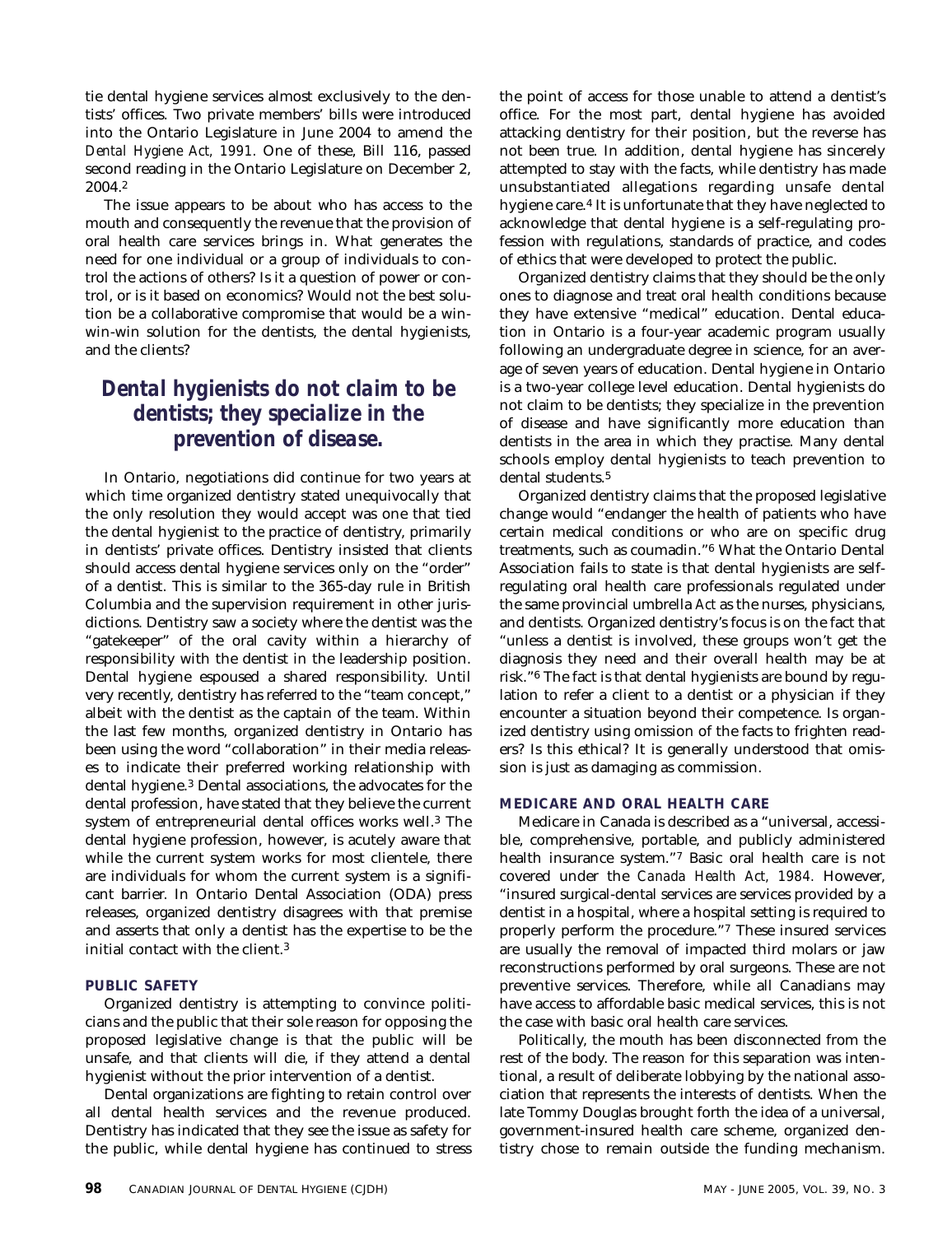Dentistry wanted to stay in the self-determined, traditional fee-for-service entrepreneurial system where the dental profession controlled the decisions on where, when, and how oral health services would be delivered. The economic realities of the twenty-first century, a time when provincial governments are in the process of de-listing covered health services, mean that citizens are unlikely to find oral health care included in any restructuring of Medicare benefits. Yet, at the same time, the Ontario Dental Association continues to insist that it is the government's responsibility to install dental facilities in long-term care facilities and seniors' residences.3 They cite the lack of facilities as a reason why dentists may be reluctant to go to these clients. On the other hand, dental hygienists generally take their own equipment and make the best of the situation.

At the same time, Canadians are living longer. Recent information from Statistics Canada estimates that the current life expectancy for Canadian males is 75 years and 81 years for females.8 Since averages indicate that some people will die younger, that means that many will live much longer than the predicted national average. Indeed, Canada has over 200 living centenarians. The reason for the increase in lifespan is multifaceted but can be attributed in part to improved nutrition, clean water, sanitation, and vaccinations against disease. Canadians are also keeping their teeth longer. Being edentulous is no longer an expectation for the senior years. Many of today's seniors are healthy and expect to continue their regime of regular preventive oral health care until the time of their death. As an integral part of their healthy lifestyle, seniors for the most part value oral health care as much as they do medical care. The difference lies in the accessibility and affordability of the former compared with the latter.

Growing old and/or being faced with mobility problems can be a challenge in our youth-oriented, fast-paced culture. Services and activities once taken for granted are often no longer available or accessible. Even if the activity or service *is* available, it may not be affordable for those living on fixed or supplemented incomes. Canadians are reminded daily in the media that we too may one day be a senior without unlimited physical or financial resources.

#### **PRACTICE LOCATIONS**

In 2005, approximately 92 per cent of the dental hygienists in Canada live in self-regulating jurisdictions.9 But these self-regulating jurisdictions were not won without strong opposition from organized dentistry. When dental hygiene was seeking self-regulation, organized dentistry lobbied their respective provincial governments to insert clauses into the legislation that effectively maintained the tie to private dentists' offices. The exceptions were for those dental hygienists employed in public health units, academic institutions, or administrative roles.

The majority of dentists continue to practise in independent businesses either alone or in partnership with other dentists. Current dental regulations prohibit dentists from partnering with other health care professionals in most jurisdictions. This is not the case for other regulated health care practitioners. The construction of the dental

practice is such that clients must come to them for care; very few dentists make house calls or travel off-site to see their clients. As people age, many lose mobility and are unable to attend the dental office. Dental hygiene is a very portable profession as demonstrated through the limited public health programs that remain after the last few years of government cutbacks. There are also other groups, such as students attending university, the homeless, the dental phobic who for various reasons cannot or will not attend a dental office yet would access preventive oral care services if they were available in another venue.

There are dental hygienists who are willing to go to the client rather than have the client come to them.10 However, organized dentistry has a history of opposing any legislative change that would permit any other health care practitioner to access the oral cavity without dentistry's express permission. They fought unsuccessfully to prohibit the direct access of the public to denturists; they have stated publicly that they do not intend to lose the battle with dental hygienists.

This situation has denied access to oral health services to a substantial number of Canadians. It has also denied work to dental hygienists residing in communities without a dentist.

#### **ECONOMICS AND ORAL HEALTH CARE**

Since payment for oral health is external to the government funding system, provincial governments have not previously shown much interest in the problem. Thirdparty payment organizations such as those that pay dental insurance claims are beginning to realize that substantial savings could be realized if dentistry did not have a monopoly on oral health care.11

There is also a growing body of knowledge that links poor oral hygiene to systemic disease, thus strengthening the claim that preventive oral health care may reduce government health care spending. Prevention of disease is always more cost effective than treatment. A recent study in the United States found that residents in nursing homes suffer from respiratory problems, including pneumonia, when their oral hygiene is poor and dental plaque is not removed daily.12 The authors note the seriousness of their findings and call for further research.

"Scaling and root planing teeth including the curetting of surrounding tissue"1 is an invasive procedure that may induce bleeding and the introduction of bacteria into the blood stream. This is why the procedure is a controlled act in Ontario.13 Oral care has not been a priority in long-term care facilities because it is not paid for by the government funding system. Residents often do not have private insurance and few facilities contain a room with the dental equipment required for dentists to see residents. In addition, families may not or cannot assume the expense involved in transporting a family member to a private dental office.

Dentists usually control the fees that are charged for dental hygiene services within the dentists' offices. The *Ontario Dental Association Fee Guide*14 suggests the dentist charge the client approximately \$180–\$200 for a one-hour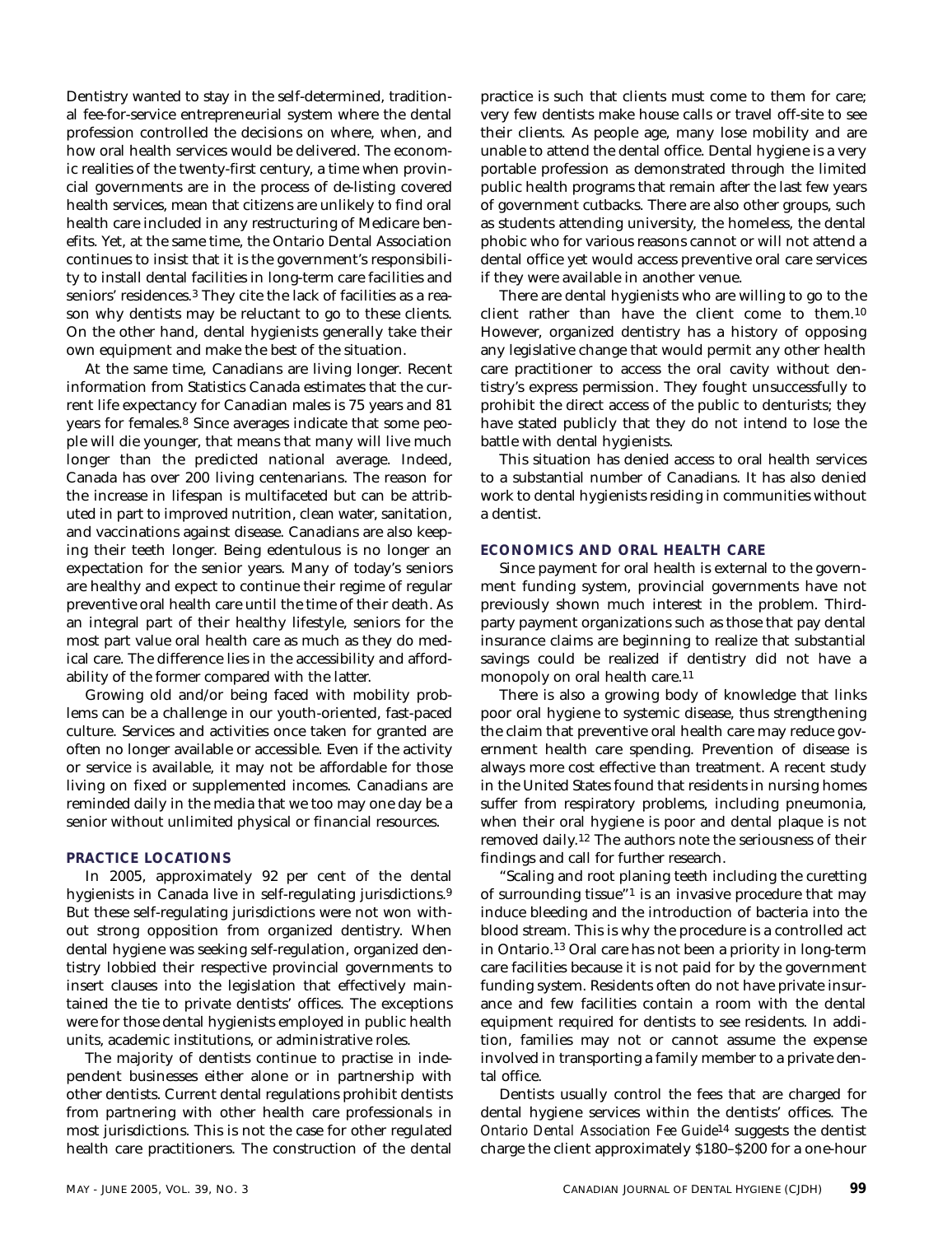appointment with a dental hygienist. The dental hygienist, depending on location and/or experience, may earn between \$27–\$50 per hour. Overhead costs are usually considered to be approximately one-third of the charged fee. Therefore dentists appear to be making a substantial profit from dental hygienists' services. Dentists are among the top professional wage earners in Canada according to Statistics Canada and part of that income comes from the dental hygienists in the practice. However, due to the archaic legislation supported by dentistry, dental hygienists are prohibited from practising their profession independently and reaping the profits themselves.

Dentistry claims that dental hygienists want "independent practice," a term determined by dentistry, and are hiding the issue behind terms such as "access" and "affordability." The profession of dental hygiene prefers the term "alternative" or "direct access" to describe their quest.15 When the public does understand the issue, they too see it as one of choice and access. This reality has led to over two dozen seniors and health advocacy organizations writing letters to the Ontario government in support of the legislative change. To date, only dental organizations have opposed the change.

#### **ETHICAL APPROACH TO ACCESS TO CARE**

Ethically, organized dentistry and the dental hygiene profession definitely differ in their approach to the problem of access to oral health care. Dental organizations have called on the government to install dental clinics in nursing homes and residential facilities where dentists can see patients on an individual basis. They have also requested that additional money be injected into the health care system to support dental procedures. Press releases from the Ontario Dental Association focus on "patient safety" and the need for "medically trained dentists" to be the arbiters of all oral health care in the province. The concern expressed is for the safety of the medically compromised patient and thus for the need for the dentist to be in control. Dentistry is using a utilitarian ethic based on consequences. But the economic realities of maintaining control over all aspects of oral health care are substantial.

Dental hygiene's approach has been more deontological, in that they have seen an underserviced population in need of care and have been lobbying dentistry to facilitate access in this sector for over a quarter of a century.16 The original approach was to work with dentistry to fulfill what many dental hygienists saw as their ethical obligations as health care practitioners. However, despite many negotiations and repeated attempts over the past 10 years to get dentists to provide "orders" for dental hygiene care away from the dental office, very few dentists were willing to assist in the endeavour.<sup>17</sup> Dental hygiene was convinced that the only solution was a legislative change.

#### **ETHICS AND THE RIGHTS OF CANADIANS**

The issue of choice is inherent in Canadian society. Under provincial health law, the *Regulated Health Professions Act, 1991,* people are entitled to "choose the health practitioner of their choice from a range of safe options."13 The "order" provision has negated that choice for Ontario consumers. It has also restricted the choice of practice venues for dental hygienists. The province contributes tax-payer dollars to the education of dental hygienists yet has allowed these professionals to be controlled by a group that reaps substantial personal income from dental hygienists' labours. That is an ethical issue in itself, when one profession restricts access to another profession based on economic gain.

But there is also the issue of justice for those individuals who for reasons of mobility, infirmity, or economics are unable to access basic, preventive oral health care. Is health care in Canada a right or a privilege? Do we have an obligation to ensure that seniors are able to make choices regarding their own health care? Do health care professionals also have an ethical obligation to facilitate access to the services they provide? Should the good of the public be surrendered for the economic interests of a few? Is gender an influencing factor within the health care sector that leads to power imbalances? These are questions that all Canadians must answer.

Not all dentists are opposed to the legislative change and not all dental hygienists will take advantage of the opportunity to practise in different venues. There are many dentists who have sincerely tried to facilitate access to preventive oral health by assisting dental hygienists who are willing to attend to residents in nursing homes or residential facilities. Many of these dentists have reported being harassed by their peers and some report being contacted by their regulatory body.17 A few dentists have continued to assist but most have terminated their relationship with the off-site dental hygiene practitioners.

Ethically, there appears to be a dichotomy. Dentists appear to be reluctant to treat those individuals where there is no secure evidence of remuneration. However, they also do not want the dental hygienists to do it either, even though there are dental hygienists who see this type of practice as an ethical duty. In a responsible society, should we not applaud those individuals who have the spirit and the desire to go where others will not? Do professionals have an ethical obligation to consider the vulnerable in society? It has been noted that "the sources of alienation and dehumanization operating on the lives of those who are older are political, economic, and cultural, not merely symbolic or psychological."18 The article continues: "Our real problem – the moral one – is that we have a social system that cannot accommodate the well-being of real, living people, a system that shunts people aside if they do not 'fit' *its* needs."18 Dentistry and dental hygiene have been talking about meeting the needs of this population for 25 years, but only dental hygienists seem prepared to take definitive action. They believe it is within their professional ethics to try. The dichotomy is that if dental hygienists can proceed along their chosen path, everyone will gain: the clients who receive care, the dentists who receive referrals, and the dental hygienists who believe they are doing something worthwhile.

Equality is a basic Canadian tenet under the *Canadian Charter of Rights and Freedoms.*19 If that is truly the case,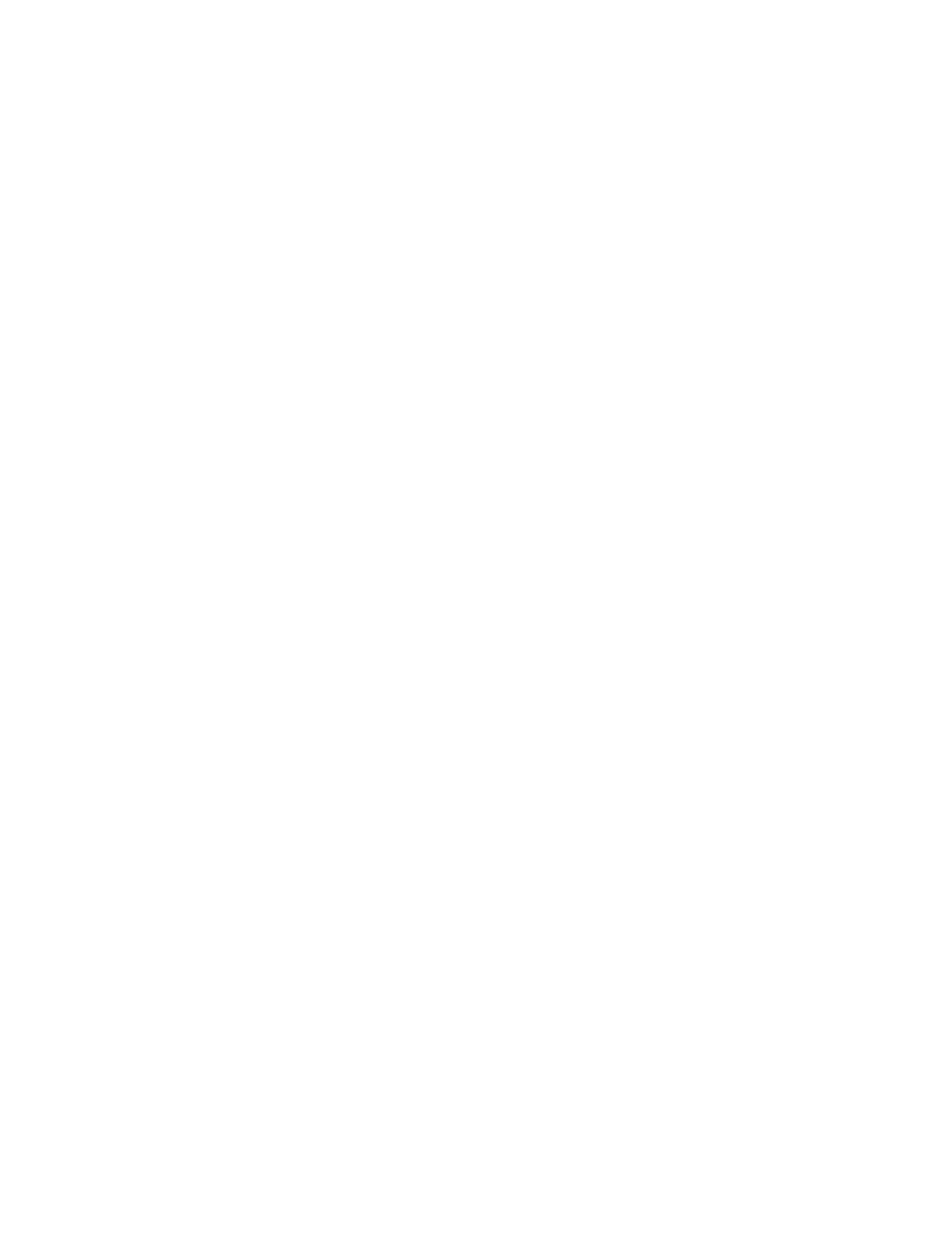then a person who is mobility challenged should have the same rights of access to oral care as someone who is able bodied. A person should be able to choose when, where, and how they receive services that are not covered under the *Canada Health Act*. Writing in relation to theological ministry, Christopher Lind states that "if we use the lens of professional responsibility to analyze the situation, then the question becomes one of power and the problem is political. Professionals are individuals who belong to, and are regulated by, a specified group. The standards of professional obligation require the professional to overcome culture in order to protect the most vulnerable."20 This statement is as true in the oral health care sector as it is in the theological world.

#### **CONCLUSION**

The political will has to be there to make legislative changes. In our society, convincing politicians to amend legislation is called lobbying, a resource-dependent activity. Groups with money usually get their issue heard. Dentistry has the resources and has been adept at the political game for a very long time. Dental hygiene is just learning that skill and for many dental hygienists the "game" is offensive. If something is the right thing to do, then it should be done. Unfortunately, money talks and politicians want to get elected or re-elected. Dental hygiene may not previously have been taken seriously because of the lack of resources allocated to the government relations process. However, the substantial thirdparty support by client advocacy groups in Ontario21 has made the politicians take notice.

We must all live by our own personal codes and belief systems. However, it is important to maintain one's personal ethics in conjunction with one's professional ethics. To use scare tactics regarding the dental hygiene quest would be to negate those ethics. This is why the dental hygiene community is understandably disappointed with organized dentistry for making unsubstantiated public statements that are meant to frighten those who are not intimately involved in the issue. To disagree with a position is one's right, but to knowingly mislead may question the validity of the argument.

We all dream of a world that is fair, a world where everyone uses their gifts for the betterment of society as a whole, and where we all live in harmony. Realistically, we see that human beings are forced to struggle, mostly against ourselves. If access to oral health care is going to improve, that change may not be led by dentistry. It is the dental hygiene profession that has publicly acknowledged the relationship between professional ethics and reaching out to the community at large. Unfortunately, it is the dental profession that has the power to control how and when that outreach would occur. The current situation in Ontario, when it is resolved, may change that scenario for other jurisdictions as well.

Dental hygiene is fighting for the public and it is the right thing to do. In the future, residents of nursing homes may be able to experience clean, healthy mouths and the joys of being able to smile with a full set of teeth because there were some radical individuals who were willing to challenge the system. There will also be dental hygienists, not only in Ontario, but also throughout Canada who will have rewarding careers knowing they have made a significant contribution to the health of those less fortunate. One day, in the not too distant future, dentists and dental hygienists will look back on this time and realize that confrontation was really unnecessary and that collaboration is what we do best in the interest of the public. One day, we may all be in a position to need oral health care at a time and place that is accessible to us. The outcome of the Ontario deliberations may be a determining factor whether or not that care is available.

#### **ENDNOTES**

- 1. Dental Hygiene Act, 1991. Statutes of Ontario 1991, c. 22.
- 2. Ontario. Official Report of Debates (Hansard). 38th Parliament, First Session (December 2, 2004). p. 18. Available from: www.ontla.on.ca/hansard/house\_debates/38\_parl/ session1/pdfL096.pdf
- 3. Ontario Dental Association. The ODA answers organized dental hygiene's claims [on-line]. Toronto: ODA. Available from: www.oda.on.ca/pub\_1976.asp.
- 4. Ontario Dental Association. Bill 116 Endangers Patient Safety. Press release. Toronto: ODA; November 30, 2004. Available from: www.canadanewswire.ca/en/releases/archive/November 2004/30/c9367.html.
- 5. Manga P. The independent practice of dental hygiene: economics, politics and policy. Ottawa: Canadian Dental Hygienists Association; 2002.
- 6. Ontario dentists raise concerns over Bill 116. Canada News Wire, Toronto, Dec. 2, 2005.
- 7. Health Canada. *Canada Health Act.* Overview [on-line]. Ottawa: Health Canada. Available from: www.hc-sc.gc.ca/ medicare/chaover.htm.
- 8. Statistics Canada. Life expectancy at birth, by sex, by provinces. 1990-92 [on-line]. Ottawa: Statistics Canada. Available from: www.statscan.ca/english/Pgdb/health26.htm.
- 9. Membership Coordinator, Canadian Dental Hygienists Association. November 2004.
- 10. Personal correspondence and letters to Ontario MPPs from dental hygienists in support of Bill 116.
- 11. Personal correspondence with the representatives of several insurance companies.
- 12. El-Solh AA, et al. Colonization of dental plaques: as reservoir of respiratory pathogens for hospital-acquired pneumonia in institutionalized elders. Chest. 2004;126(5):1575-82.
- 13. Regulated Health Professions Act, 1991. Statutes of Ontario 1991, c. 18.
- 14. Ontario Dental Association. Fee guide. Toronto: ODA; 2005.
- 15. Canadian Dental Hygienists Association, College of Dental Hygienists of Ontario. Policy.
- 16. Mickelson LM. The Regulated Health Professions Act and dental hygiene: a study of the changing social organization of health care delivery in Ontario. Lakehead University, Thunder Bay, Ontario, 1995.
- 17. Personal correspondence from dental hygienists wanting to go into long-term care facilities.
- 18. Harrison B. The older person's worth in the eyes of society. In: Robb CS, editor. Boston: Beacon Press; 1985. pp. 152-66.
- 19. Canadian Charter of Rights and Freedoms. Section 15. Available from: http://laws.justice.gc.ca/en/charter/index. html.
- 20. Lind C. What makes good ministry good? Women in Ministry. Toronto: Toronto School of Theology; forthcoming.
- 21. Personal correspondence with over three dozen groups have indicated support, including ALS, Canadian Pensioners Concerned, and Canadian Council of Women.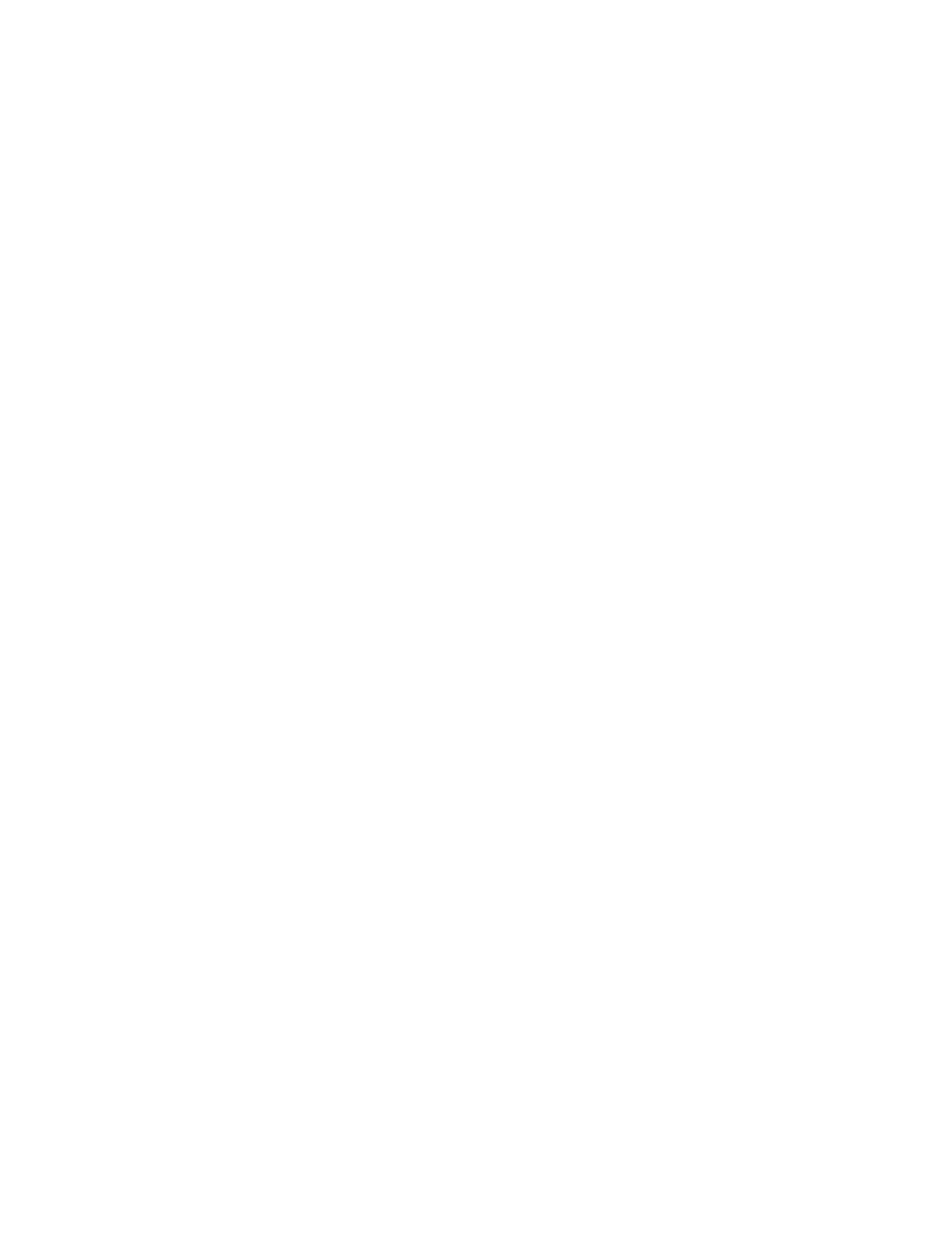## **Instructional Video Project on "Maintenance of Oral Health Standard for Residential Care"**

*by Beverley Contreras, RDH\**

In my role as the site dental hygienist for two residential care centres in the Fraser Health Authority (B.C.'s Lower Mainland), I developed oral care policies and procedures for caring for residents. In addition, I developed a tool in 1999 called "Response to Brushing" that is used as an index to measure consistency and thoroughness of brushing. I have used it extensively at my two facilities, Queen's Park and Fellburn Care Centres.

Then, working closely with the Clinical Nurse Specialist, in 2001 we developed a "Maintenance of Oral Health Standard for Residential Care" (MOH Standard) for the North Area of the Fraser Health Authority (FHA). This is the largest health authority in the province, serving almost one and a half million people, or one-third of the population of British Columbia. The MOH Standard is in place in all the owned and operated residential care facilities in the North Area of the FHA and is available for all the contracted and affiliated facilities. Our ultimate goal is to have the standard in place throughout the FHA.

With funding from the Job Enrichment Committee of the FHA, I produced a video as a teaching tool accompanying the MOH Standard. Before the video's release, I compiled oral care statistics at one of my facilities (Queen's Park; Fellburn was unable to participate) and another facility participating in the project (Normanna Rest Home). The video was then made available to staff and I tracked the level of oral care at three and six months to determine the impact of the video on the quality of oral care delivered.

This article is about getting funding for the video and the impact of the video on the health of residents. This issue contains the proposal made to the Committee about the video and the six-month report on the video's effect. The "Response to Brushing" tool and the MOH Standard are also included at the end of the article. The twelvemonth report will be published when it has been submitted to the funding authority.

**MeSH terms:** dental care for aged; dental hygienists; longterm care; oral hygiene

#### **RÉSUMÉ**

L'auteure est hygiéniste dentaire sur place dans deux établissements de soins pour bénéficiaires internes de la Fraser Health Authority (Lower Mainland de la Colombie-Britannique). Elle y élabore des politiques et des méthodes de soins buccodentaires à l'intention des résidents. Elle a également mis au point en 1999 un outil de réaction au brossage, que l'on utilise comme indice pour mesurer l'uniformité et la qualité du brossage. On se sert beaucoup de cet outil dans les deux établissements où elle travaille, le Queen's Park et le Fellburn Care Centres.

En étroite collaboration avec l'infirmière clinicienne spécialisée, elle a ensuite mis au point, en 2001, une « norme de maintien de la santé buccodentaire applicable aux soins en établissement » à l'intention de la partie nord du territoire de la Fraser Health Authority (FHA). La FHA constitue le plus important service de santé de la province, puisqu'elle dessert près d'un million et demi de personnes, soit un tiers de la population de la Colombie-Britannique. La norme en question est en place dans tous les établissements de soins pour bénéficiaires internes qui appartiennent à la FHA et sont exploités par elle, et elle est à la disposition de tous les centres exploités à contrat et centres affiliés. L'objectif en fin de compte est que la norme soit appliquée dans l'ensemble du territoire desservi par la FHA.

Grâce au financement fourni par le Comité de valorisation du travail de la FHA, l'auteure a produit une vidéo comme outil d'enseignement qui accompagne la norme de maintien de la santé buccodentaire. Avant la sortie de la vidéo, des statistiques sur les soins buccodentaires avaient été compilées pour l'un de ses deux établissements de soins (celui de Queen's Park) ainsi que pour un autre établissement participant au projet (la maison de repos Normanna). La vidéo a ensuite été mise à la disposition du personnel et l'on a suivi de près le niveau de soins buccodentaires au bout de trois et de six mois, afin de déterminer l'effet de la vidéo sur la qualité des soins buccodentaires fournis.

On a constaté des améliorations dans la plupart des catégories ainsi qu'un accroissement de la sensibilité du personnel à l'importance des soins buccodentaires.

At the time of writing, Beverley was the Registered Dental Hygienist in Dental Services at Queen's Park and Fellburn Care Centres in New Westminster and Burnaby, B.C. In mid-April, she moved to a new position as Coordinator of Quality Improvement and Accreditation for Normanna and Dania Rest Homes. Beverley noted that the offer of the position came about in part because of this project.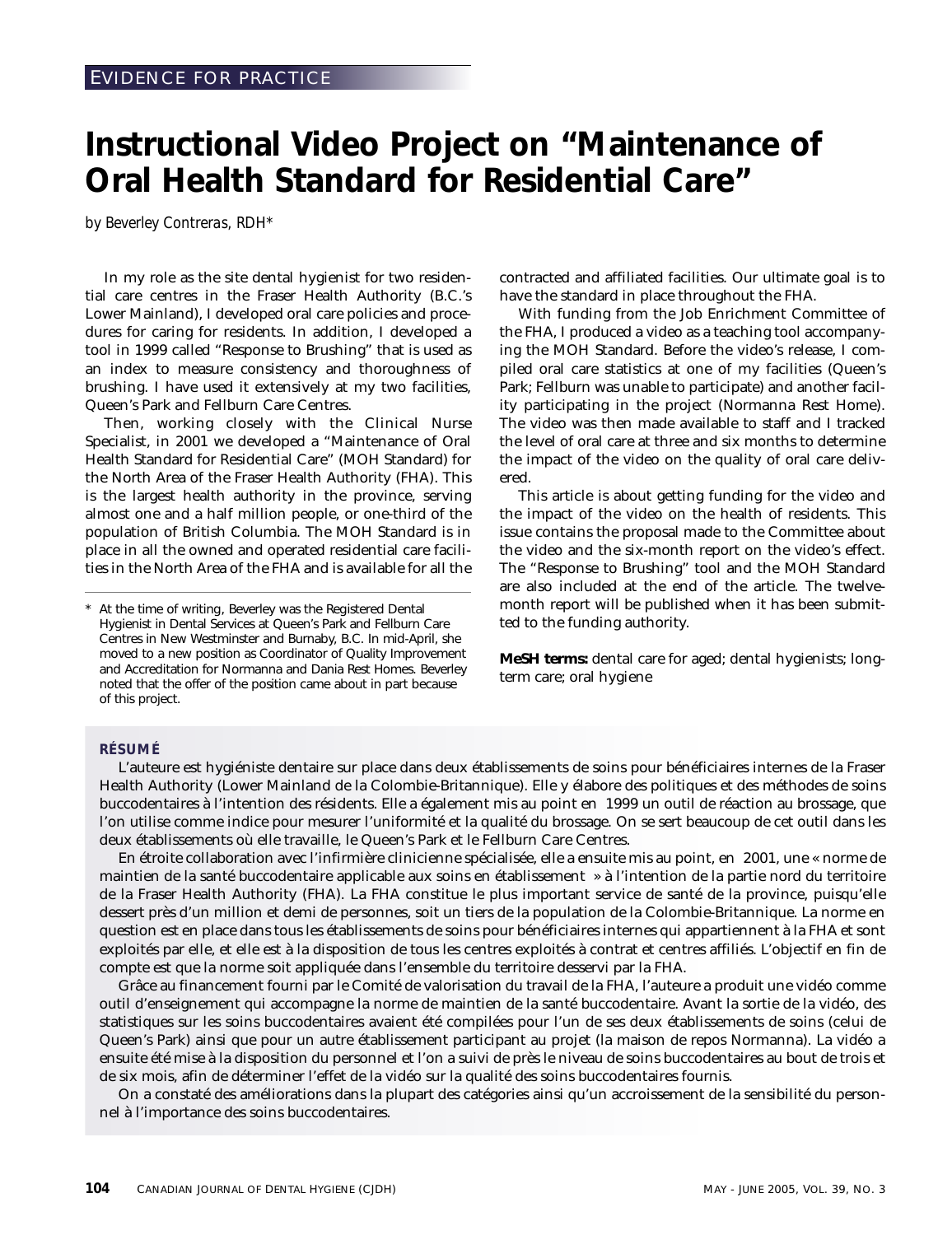### **APPLICATION FOR VIDEO PROJECT**

| Date:                  | December 12, 2002                                              |
|------------------------|----------------------------------------------------------------|
| <b>Project title:</b>  | The How-To's of the Simon Fraser                               |
|                        | Health Area Maintenance of Oral                                |
|                        | Health Standard                                                |
| <b>Project leader:</b> | Beverley I. Contreras                                          |
|                        | <b>Department/position:</b> Dental Services, Registered Dental |
|                        | Hygienist                                                      |

#### **PROJECT SUMMARY**

The goal of this project is to produce and pilot an instructional video that will promote and support the implementation of the Fraser Health Authority North Area Maintenance of Oral Health Standard (MOH) For Residential Care.

Objectives include:

- 1. developing a script for the audio portion of the video;
- 2. developing a plan of visual segments to accompany the audio portion;
- 3. developing and implementing a plan to coordinate all participants to record the video;
- 4. recording the video;
- 5. editing the video;
- 6. pilot use of the video;
- 7. measuring outcomes.

The video will be a teaching tool accompanying the MOH Standard and will be used to educate care staff on the MOH Standard and expectations for oral care. The video will show hands-on demonstrations of the various oral care situations outlined in the MOH Standard along with suggestions to facilitate oral care in what can often be very challenging situations.

The assessment tool that the dental hygienist uses to measure how well the standard is being met at Queen's Park and Fellburn care centres will be described. This criterion will be an oral care quality indicator and a benchmark for care. The assessment tool will measure performance before and after the video is introduced.

The video will be piloted to two groups simultaneously. Group 1: Queen's Park and Fellburn care centres Group 2: Normanna Rest Home

#### **PILOT FORMAT**

- 1. Performance measurement three months prior to introduction of video
- 2. Introduction of video with mandatory education
- 3. Performance measurement three months after the video introduction
- 4. Performance measurement six months after the video introduction

Post-performance measurement (at three and six months) will determine outcomes. Positive outcomes may warrant further funding by the health area to refine and



Author showing mouth props

market the video. Potential future customers are health care organizations and or health care educational institutions.

#### **1. Why do you (personally) want to do this project, and what skills do you anticipate developing or enhancing?**

The College of Dental Hygienists of British Columbia defines dental hygiene as "a collaborative relationship in which the dental hygienist works with the client, other members of the dental team and society in general, to achieve and maintain optimal oral health as an essential aspect of well being."

As the site dental hygienist for Queen's Park and Fellburn care centres, I have experienced much success working within the interdisciplinary team to enhance the oral health for residents at these two facilities. The oral care policies and procedures I had developed in the past were in fact the basis for the present MOH Standard. During the development of the MOH Standard, I had the pleasure of working with the Clinical Nurse Specialist for the area as we revised the policies and procedures to become the present MOH Standard.

It would give me great satisfaction to create and trial this video tool. Positive outcomes leading to wider use of the video will be my further contribution toward the enhancement of oral health for many residents in continuing care. I believe this tool will have a significant impact on the implementation and continual awareness of the MOH Standard and the expectations of oral care for all clients in our facilities.

In 1997, I drafted the script for a video produced by the Vancouver-Richmond Health Board entitled "Prevention of Early Childhood Tooth Decay." I was also an active participant in the filming process. I look forward to working in this educational medium again for the following reasons:

- enhancement of my script writing skills;
- enhancement of my ability to anticipate the educational needs of my audience;
- further development of my video presentation skills;
- further development of my video production knowledge base.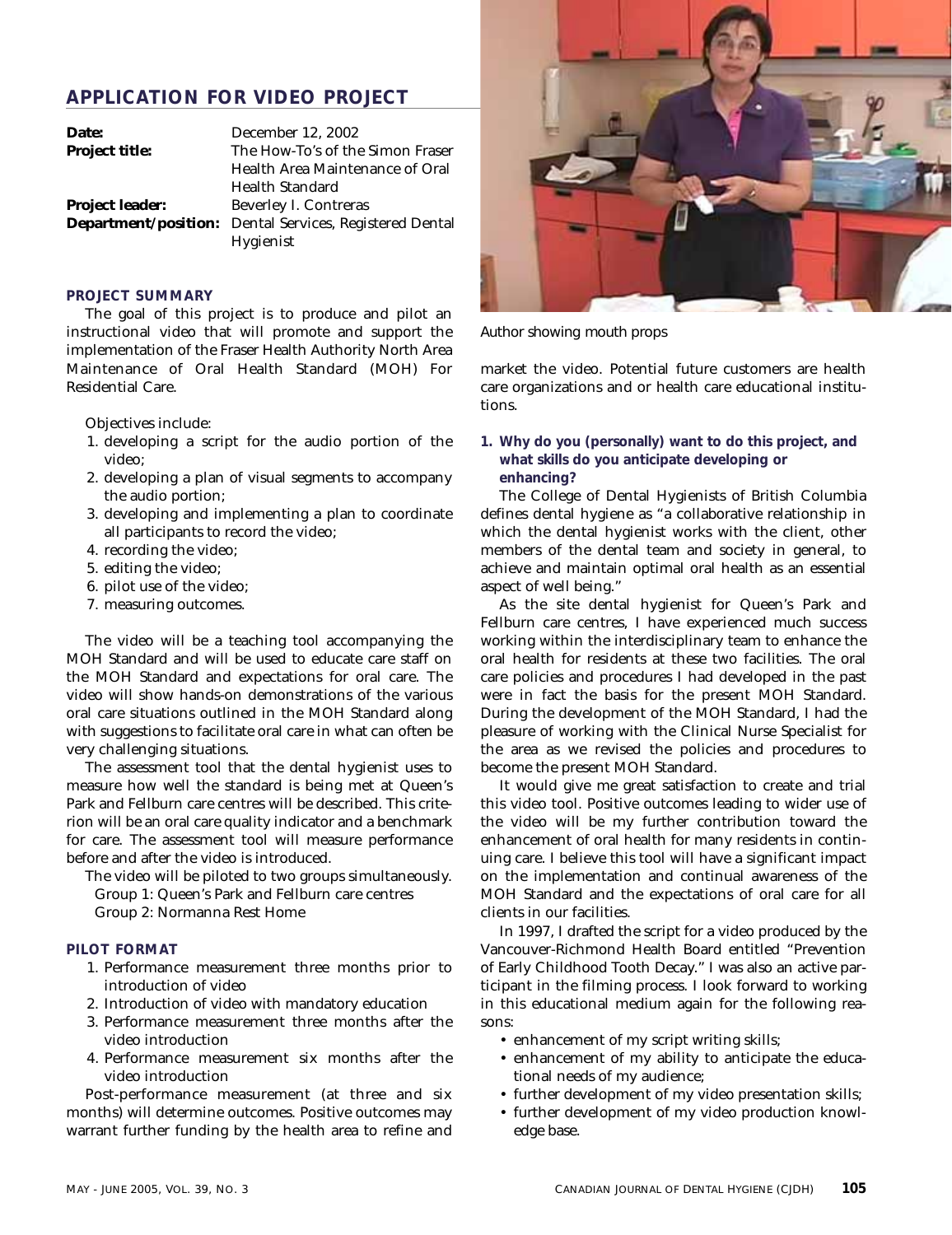

Introductory slide to module on dry, cracked or encrusted lips

**2. Please define how this is outside your regular work/duties?**

At present, my regular work at Queen's Park and Fellburn includes

- assessing all residents upon admission, annually and as referred;
- developing and revising oral care policies and procedures and individual oral care plans in collaboration with the interdisciplinary team;
- providing and promoting oral care and services to residents;
- providing clinical services to an appropriate group of residents (debridement, periodontal therapy, application of fluoride);
- initiating referrals as appropriate to the dentist, denturist, or other disciplines; and
- contributing oral health expertise to members of the interdisciplinary team via individual interaction, care conferences, educational sessions, and committee involvement.

As for the second point, much of this recent work has involved working with team members representing sites across the Fraser North Area and resulted in the MOH Standard.

I am currently able to support the implementation and ongoing awareness of the MOH Standard at the Queen's Park and Fellburn care centres through personal in-services and promotional contests. The development of this video will provide a totally different medium to educate.

#### Double-sided toothbrush



Not only will it allow me to reach greater numbers at my own work sites but it will promote access to the information for other facilities as well.

**3. Please explain how this is outside the normal operations of your department.**

As a member of the Dental Services Department for Queen's Park and Fellburn care centres, my services are site specific to these two facilities. While providing education for care staff is well within my scope of practice and the normal operations of our department, I am not assigned to provide the same service to other facilities.

**4. Has this been done elsewhere in the Health Authority or in other Health Care Areas in British Columbia or Canada?**

I am aware of a number of videos that deal with the topic of oral care for residents in continuing care facilities. However, to the best of my knowledge, there are no videos available that educate and make viewers aware of the existence of an oral care standard or the benchmark for care.

**5. How will your project contribute to our goal of providing quality innovative and cost-effective health care? What outcomes do you anticipate for patients and/or staff?**

This project will further establish and communicate the MOH Standard for oral care. It is a vehicle to ensure consistent quality oral care for the residents of Queen's Park and Fellburn care centres and has the same potential for all residential care facilities. The video may also initiate links between the owned and operated facilities with the MOH Standard in effect and the contracted and affiliated facilities should they choose to adopt the standard.

The video will provide an accessible and flexible learning tool on oral care. It may be viewed at any time and would not require any formally arranged in-services. This in turn will reduce labour time currently dedicated to such in-services.

- The video can be used for
- staff orientation;
- practicum student training;
- mandatory education; and
- any other educational needs.

Outcomes for residents are improved oral health and an enhanced feeling of well-being. Using the criteria developed to measure how well the standard is being met prior to education with the video and following its viewing would be one means of measuring some level of success.

Outcomes for staff include increased knowledge of the importance and ability to deliver high-quality oral care. It is hoped staff will develop a greater sense of confidence to deliver this care.

**6. Who will be impacted by this project? List those with whom you have discussed this proposal together with their responses/suggestions. [edited to be shorter]**

**Cathie Speers, Transition Director, Cascade Residence:** "Having come from a site that was fortunate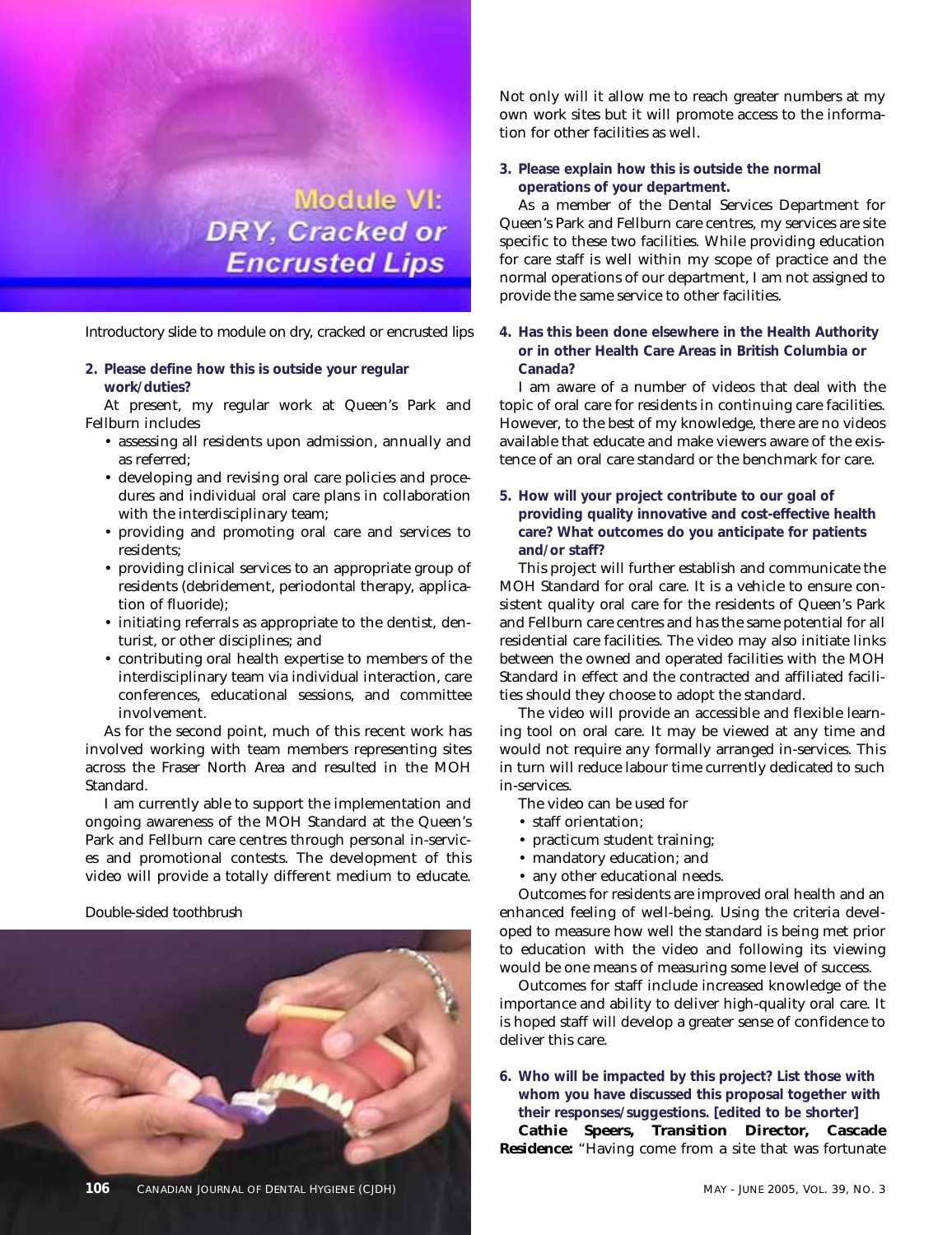enough to have a dental hygienist, and now seeing what our residents are missing out on here at Burnaby, I wholly support the concept of this video that could be shared among the Simon Fraser Area Facilities."

**Kathy Young, Coordinator, Quality Improvement, Dania and Normanna Care Centres: "**Recently two Affiliated Long Term Care Facilities in the SFHR completed satisfaction surveys about care and services in their facilities and have also completed a self-assessment of their services for the Canadian Council on Health Services Accreditation. On both occasions, responses from residents, their families, and the staff indicated the need for better oral care for our residents. A number of responses suggested that at the very least, we should have good educational materials and in-services for the care staff. Upon reading the draft outline of the video proposed, I think this would be an excellent resource for our staff and all other staff working in residential or home care…. I am confident from having seen the results of work Beverley has done educating staff at Queen's Park and Fellburn that this would be a most valuable educational tool and look forward to having it available for our staff."

**Lottie Cox, Nurse Clinician, Ridge Meadows Hospital (Alouette and Creekside Care Centres):** I support your proposal for this job enrichment project. We at Alouette/Creekside have introduced the oral standard via in-services to the staff. We still have concerns raised on the use of the toothbrushes." I think that a visual presentation would be very effective in demonstrating the use of the products and techniques for difficult situations, especially as we do not have dental support at this site. You could

#### **BUDGET**

#### **SUPPLIES/MISCELLANEOUS ITEMS**

| Purchase of a Pinnacle Studio AV Version 8  \$250.00<br>(This video editing computer package will enhance |                     |              |  |  |
|-----------------------------------------------------------------------------------------------------------|---------------------|--------------|--|--|
| the quality of the video and curtail editing costs.)<br>Biotene Mouthrinse and Oralbalance Gel \$300.00   |                     |              |  |  |
|                                                                                                           |                     |              |  |  |
|                                                                                                           |                     |              |  |  |
| <b>LABOUR COSTS</b>                                                                                       |                     |              |  |  |
|                                                                                                           | Person              | <b>Hours</b> |  |  |
| Activity                                                                                                  | Responsible         | Required     |  |  |
| 1. Replacement training                                                                                   | <b>B.</b> Contreras | 7.2          |  |  |
| 2. Script development                                                                                     | <b>B.</b> Contreras | 21.6         |  |  |
| 3. Participant coordination                                                                               | <b>B.</b> Contreras | 7.2          |  |  |
| 4. Participation in filming                                                                               | <b>B.</b> Contreras | 21.6         |  |  |
| 5. Editing video                                                                                          | <b>B.</b> Contreras | 21.6         |  |  |
| 6. Pre and post measurements                                                                              | <b>B.</b> Contreras | 21.6         |  |  |
| 7. Preparation of evaluations                                                                             |                     |              |  |  |
| and test development                                                                                      | <b>B.</b> Contreras | 7.2          |  |  |
| 8. Six-month report                                                                                       | <b>B.</b> Contreras | 14.4         |  |  |
| 9. Final report                                                                                           | <b>B.</b> Contreras | 7.2          |  |  |
|                                                                                                           |                     |              |  |  |
|                                                                                                           |                     |              |  |  |
|                                                                                                           |                     |              |  |  |



Proper placement of toothbrush to ensure gingival massage

share your expertise and knowledge in a way that makes good use of your time. I also like the link your have made referring to the standards of care, e.g., dysphagia and agitation. Your focus has incorporated the whole person."

**Jo-Ann Tait, Nurse Clinician, Queen's Park Care Centre:** "I would love this video to be mandatory for staff to view/sign off that they have viewed it, on a yearly basis. I would also love it if each unit had a copy of the video easily accessible to the staff on all three shifts."

- **7. What indicators or outcomes will you use to assess the value of your project**
	- a. Evaluations completed by staff demonstrating an appreciation for the information and mode of delivery
	- b. Staff knowledge testing/quizzes demonstrating any significant increase in oral care knowledge
	- c. Performance measurement through oral assessments pre- and post-use of the MOH Standard video

Staff will also be asked for evaluations of the quality of the video. Their suggestions and input will be valuable toward the refinement and potential marketing of the video.

#### **8. How will you share the results of your project? Who will receive this information—at your site, regionally?**

Six months after the video is available, I will submit a report incorporating the points identified in question #7. This report will be shared with the Fraser Health Authority North Area Clinical Practice Council and all facility administrators. A copy of the report will also be sent to the Job Enrichment Committee.

#### **9. How long do you anticipate this project will take? Please indicate your expected completion date.**

The projected duration of the project is 11 months. The project will begin on February 1, 2003, and the final report will be submitted no later than January 31, 2004.

#### **10. If you do this project, by what date would you submit your final evaluation to the Committee?**

The final evaluation would be submitted to the committee within six months of the final report submission, indicated in question #8.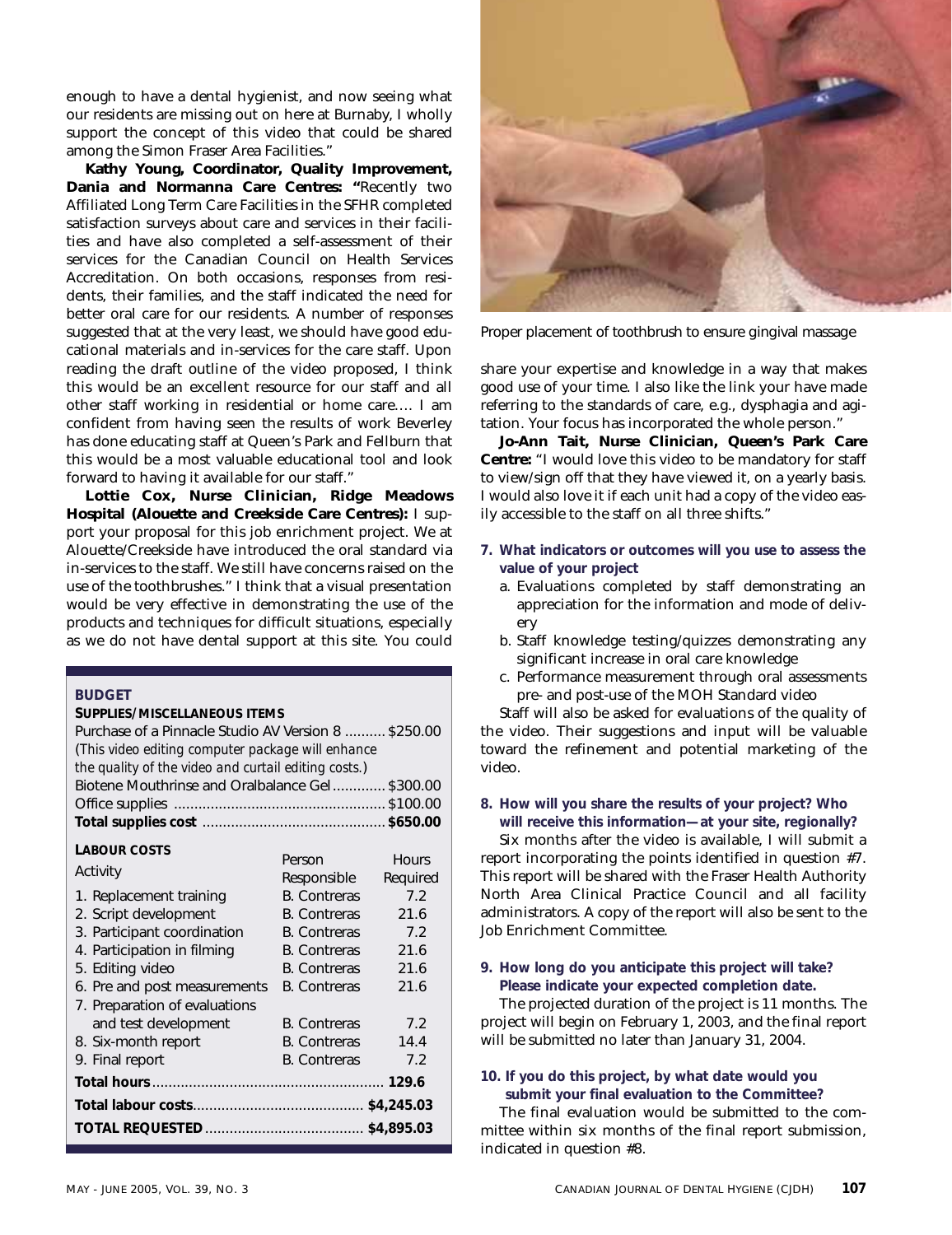### **MAINTENANCE of ORAL HEALTH Standard Revised August 2001**

#### **1. PURPOSE**

1.1 To ensure residents have healthy, clean mouths, teeth and gums.

#### **2. STANDARD**

- 2.1 On admission and yearly all residents' oral cavity will be assessed by a health professional.
- 2.2 Dentures will be labelled with resident's name on admission.
- 2.3 Resident's oral cavity will be observed and assessed daily by care provider.
- 2.4 Resident's individual oral health needs will be documented on the Care Plan and the ADL.
- 2.5 Each resident will receive appropriate mouth care at least twice a day (day & evening shift) and as needed.
- 2.6 Residents and families will be encouraged to perform mouth care.
- 2.7 Residents will have a soft toothbrush, toothpaste or recommended oral hygiene supplies, as needed.

#### **3. PROCEDURE**

#### **3.1 Assessment of Oral Cavity**

- Natural Teeth: loose, broken, obvious decay.
- Condition & Fit of Dentures: indicate upper, lower or both. Chipped surface, intact teeth, loose fitting, broken clasp, comfort level.
- Lips: healthy, dry, cracked, sore, lesion present.
- Gums: red, bleeding with brushing, painful.
- Tongue: healthy, red, fissured, coated.
- Overall Condition of Mouth: appears healthy, odorous, dry, irritated.

#### **3.2 Maintenance of Normal Oral Cavity**

- All toothbrushes, toothpastes and denture cups should be labelled with resident's name.
- Toothbrushes should be replaced after a respiratory infection and at least every 3 months or as needed.
- Apply vinyl gloves to observe the oral cavity.
- Observe the oral cavity for: retained food in recesses of

#### End of life mouthcare



mouth, colour, consistency and odour of gums and tongue.

- All oral cavities (with or without teeth) are to be brushed and cleansed at least twice a day.
- Resident should be in an upright position (in a chair or bed) during oral care.
- Use a soft bristled toothbrush with a "pea" size amount of toothpaste in a circular motion to gently massage the gums, cleanse the teeth and to loosen food debris.
- Cleanse the tongue gently moving the toothbrush in a forward direction.
- Unless the resident objects, dentures and removable bridges will be removed at bedtime, cleansed and soaked in a labelled denture cup.
- If possible, assist resident to floss between teeth; curve floss against each tooth and rub in an up and down motion.

#### **3.3 Denture Care (complete or partials)**

- Labelled dentures will be brushed twice daily using tepid water, liquid hand soap and a toothbrush. Rinse well to remove soap from dentures.
- Residents will be encouraged to remove their dentures at night.
- Dentures will be brushed and immersed in water overnight.
- If resident wishes to wear dentures overnight, encourage soaking dentures for at least 1 ⁄2 hour daily in water.
- Ensure dentures are brushed and rinsed.
- Heavily stained dentures may be cleaned in an Ultrasonic Unit, if available.

#### **4. COMMON ORAL CONCERNS**

#### **4.1 Thick Copious Mucous**

• Use a toothbrush rinsed in water (or sugarless, clear carbonated beverage) to gently massage gums and tongue and to capture mucous.

#### • Repeat as necessary.

#### **4.2 Thick Coated Tongue**

- Moisten toothbrush with a sugarless, clear carbonated beverage and stroke tongue in a forward motion.
- May need to repeat mouth care q4 hours and prn when awake.
- Refer to Appendix A.

#### **4.3 Dry Mouth**

- Use a toothbrush to gently brush gums, teeth and tongue.
- Pour *Biotene* mouthwash into small cup, dip toothbrush into solution and cleanse mouth.
- Apply *Oral Balance* to tongue using a toothbrush.
- Ask resident to spread gel to palate and gums or use toothbrush to assist them.
- Encourage resident to drink fluids.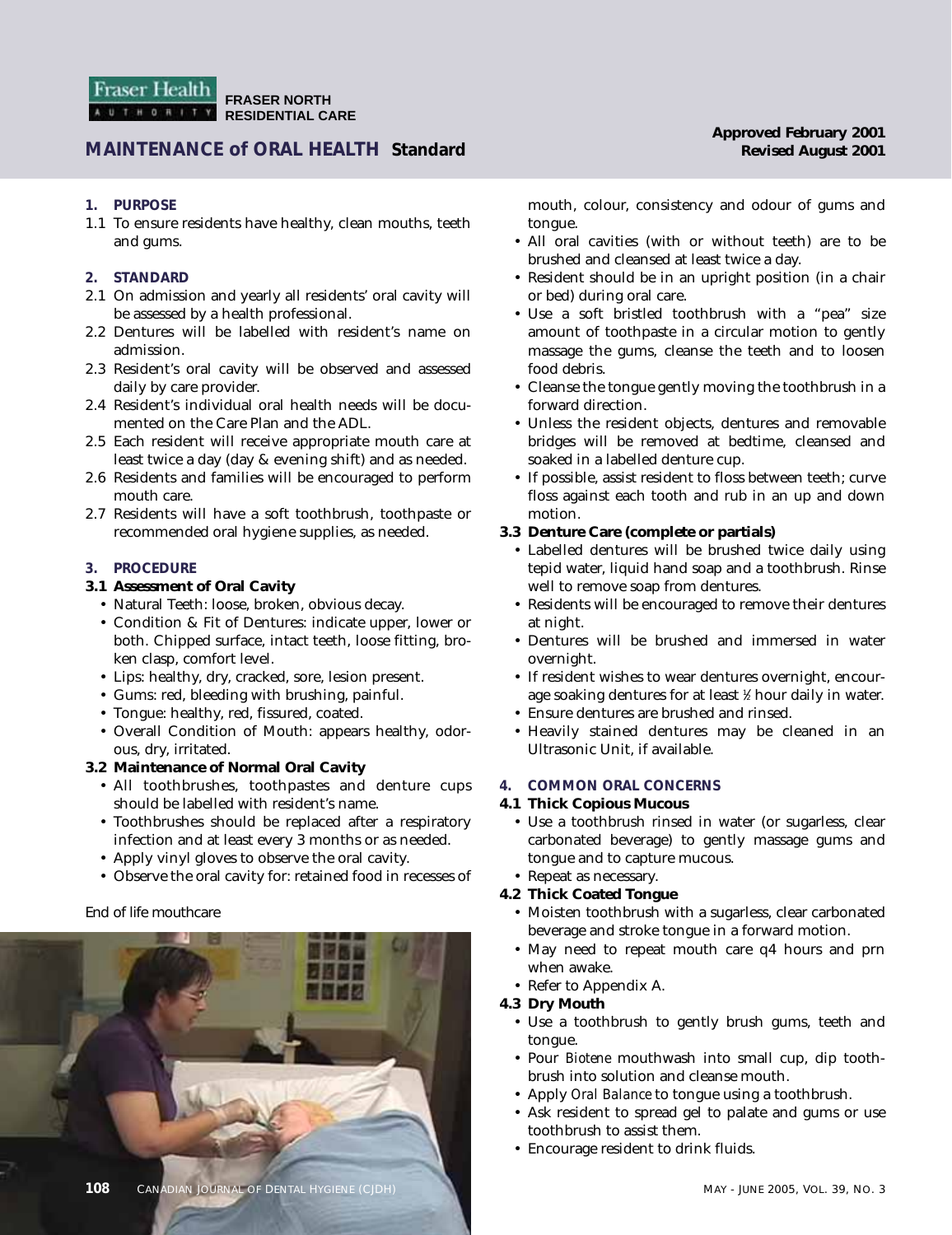#### **4.4 Dry, Cracked or Encrusted Lips**

- Cleanse lips with a warm, damp cloth.
- Lubricate with water-soluble solution *(Oral Balance)*
- **4.5 Dysphagic Residents & Those at High Risk for Aspiration of Thin Fluids**
	- Ensure resident is in upright position when providing care.
	- Provide mouthcare at least twice a day as well as before meals.
	- Dip toothbrush in water or *Biotene* mouthwash. Do NOT use toothpaste.
	- Dab excess moisture off toothbrush to prevent aspiration of fluids.

#### **4.6 End of Life Mouthcare**

- To promote comfort, the mouth may be cleansed & lubricated following the above.
- Use toothbrush to collect fluid and/or mouthwash and gently press against tongue or inside of cheek to release fluid.
- Use toothbrush to gently apply water-soluble lubricant (*Oral Balance*).

#### **4.7 Suspected Oral Infections**

• If red, irritated, painful tissue and malodour is present and does not improve with regular oral hygiene interventions, consult physician, dentist or dental hygienist.

#### **4.8 Guide for Dental Professional Referral**

- If after following recommended interventions for 10 days and the resident's oral health has not improved, refer to a dental hygienist, dentist or denturist.
- Presence of abscess, drainage.
- Sensitivity when biting or chewing and/or to hot foods and fluids.
- Pain when in reclining position, with no apparent reason, disrupts sleep.
- Obvious tooth or denture repair required.

#### **5. DOCUMENTATION**

#### **5.1 Admission Assessment**

- Condition of Oral Cavity on admission.
- Name of regular dentist and whether will continue to visit dentist.
- Date of last dental visit.
- Has own teeth, partials or full dentures.
- How oral cavity is maintained, example: does own cleaning; uses toothbrush and toothpaste; uses commercial denture cleaners.

#### **5.2 Progress Notes**

- Any changes in condition, example: NPO, dysphagic
- When resident declines to have mouth cleansed or assessed.

#### **5.3 Care Plan**

• Statement of Dysfunctional Oral Condition, e.g. dry lips.

- Amount of assistance required to ensure clean oral cavity.
- Identification of location resident prefers to have mouth care provided (i.e. upright in bed or upright in wheelchair at sink).
- Products used for this resident: toothpaste, gels, tongue cleaner.
- Evaluation date.

#### **REFERENCES**

- Bartkiw, Tania and Pynn, Bruce R. (1994). Burning Mouth Syndrome: An Overlooked Condition in the Geriatric Population. *Geriatric Nursing* 15(5): 241-245.
- Bennet, James and Creamer, Howard. (1993). Oral Health and the Elderly, in *Nursing Management for the Elderly*. Philadelphia: J.B. Lippencott Co.
- Campbell-Taylor, Irene. (1994). *A Guide to Feeding the Dysphagic Geriatric Patient*. 2nd Edition. Toronto: Conmed Associates.
- Eldridge, Janice B. (1991). Altered Mucous Membrane, in *Nursing Interventions for the Elderly* by Buckwalter and Holtz. Don Mills, Ont: Addison Nursing, 117-130.
- Iacopino, A and Wathen, W.F. (1992). Oral Candidal Infection and Denture Stomatitis. A Comprehensive Review. *JADA*. Jan 123: 46-51.
- Jeganathan, D. and Lin, C.D. (1992). Denture Stomatitis, A Review of the Aetiology, Diagnosis and Management. *Aus. Sent J.* 37(2): 107-144.
- Kroll, Barbarann. (1998). Dry Mouth. Pharmacy Practice 14(4): 72- 81.
- Laclede Research Laboratories. (1992). *An Orally Balanced Enzyme System for Reduction of Cavities, Plaque and Gum Disease due to Xerostomia*. Gardena, Calif.
- Matteson, Mary Ann and McConnell, Eleanor and Linton, Adrianne. (1997). *Gerontological Nursing: Concepts and Practice*. Toronto: W.B. Saunders Co., p. 319-322.
- Perry and Potter (1998). *Clinical Nursing Skills and Techniques*. Toronto: Mosby, p. 137-149, 279-283.
- Pettigrew, Deborah. (1989). Investing in Mouth Care. *Geriatric Nursing*. Jan/Feb: 22-24.
- Shaw, Maureen. (1998). Oral Hygiene in the Elderly: a Nursing Practice Challenge. *Perspectives*. 22(3): 8-15.
- Sjhaid, Elizabeth. (1993). Dry Mouth in the Elderly. *Journal of Gerontological Nursing*. Sept: 42-44.
- Wilkins, Esther. (1989). Clinical Practice of the Dental Hygienist. Toronto: Lea & Febiger.
- Will, C. and Eighmy, J. (1991). Oral hygiene. *Being a Long Term Care Assistant*. Inglewood Cliffs, NJ: p. 161-165.

#### **APPENDIX A**

- Relevant where services of dental hygienist are present (e.g. Queen's Park and Fellburn Care Centres).
- Care of Thick, Coated Tongue
- Dental Hygienist may recommend the use of a tongue cleaner.
- Dental Hygienist may recommend the use of Biotene Mouthwash to brush the tongue or palate.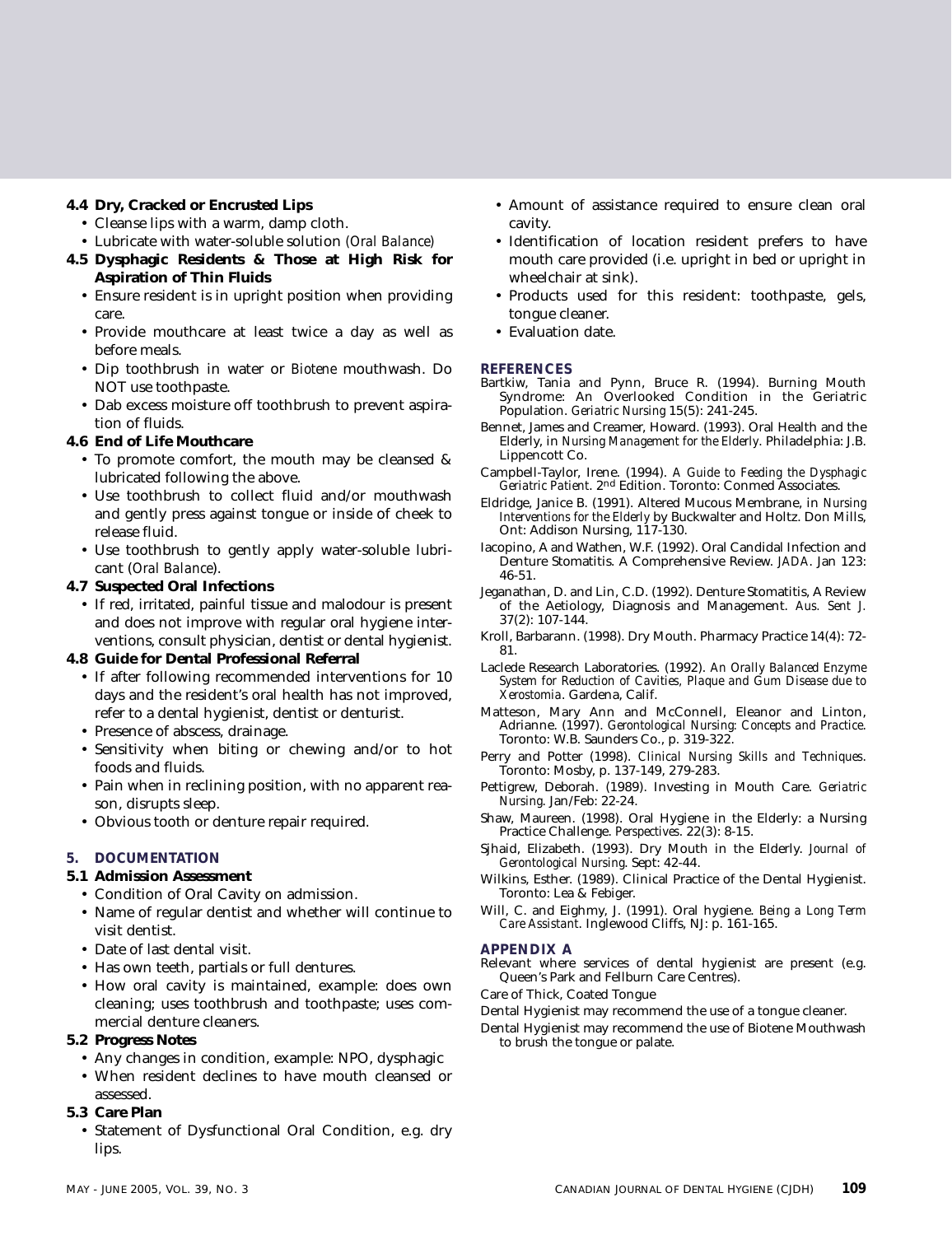#### **Residential Care**



#### **MAINTENANCE OF ORAL HEALTH**

|                                                                                                                                                                                                                                                                                                            | <b>Standard Review - Observation</b>                                                                                                            |                                                                                                                                                                                                                                |                                                                                                                                          |                                                                                                                                                                                                           |  |
|------------------------------------------------------------------------------------------------------------------------------------------------------------------------------------------------------------------------------------------------------------------------------------------------------------|-------------------------------------------------------------------------------------------------------------------------------------------------|--------------------------------------------------------------------------------------------------------------------------------------------------------------------------------------------------------------------------------|------------------------------------------------------------------------------------------------------------------------------------------|-----------------------------------------------------------------------------------------------------------------------------------------------------------------------------------------------------------|--|
| Nursing Unit:                                                                                                                                                                                                                                                                                              | Signature of Evaluator:                                                                                                                         |                                                                                                                                                                                                                                |                                                                                                                                          |                                                                                                                                                                                                           |  |
| <b>Reporting Period:</b>                                                                                                                                                                                                                                                                                   |                                                                                                                                                 | Date:                                                                                                                                                                                                                          |                                                                                                                                          |                                                                                                                                                                                                           |  |
| Number of Assessments: 7 / unit                                                                                                                                                                                                                                                                            |                                                                                                                                                 |                                                                                                                                                                                                                                |                                                                                                                                          | Met = M, Not Met = N, Not Applicable = $N/A$                                                                                                                                                              |  |
| NAME:                                                                                                                                                                                                                                                                                                      |                                                                                                                                                 |                                                                                                                                                                                                                                | Room Number: ____________                                                                                                                | Time:                                                                                                                                                                                                     |  |
| <b>ANDRE TEETH</b><br>$\Box$ Upper<br>$\Box$ Lower<br>$\Box$ No teeth present                                                                                                                                                                                                                              | $\Box$ Upper<br>$\Box$ Lower                                                                                                                    | <b>FULL DENTURE</b>                                                                                                                                                                                                            |                                                                                                                                          | <b>PARTIAL DENTURE</b><br>$\Box$ Upper<br>$\Box$ Lower                                                                                                                                                    |  |
| <b>HEAD &amp; NECK</b><br>(N/A for random sample)<br>$\Box$ Abnormalities detected (describe below)<br>$\Box$ Clear                                                                                                                                                                                        | $\Box$ Dry / cracked - Location:<br>$\Box$ Sore / lesion (describe below)<br>$\Box$ Other abnormality (describe below)<br>$\Box$ Appear healthy | <b>LIPS</b>                                                                                                                                                                                                                    |                                                                                                                                          | <b>SALIVA / ORAL MOISTURE</b><br>$\Box$ Sufficient<br>$\Box$ Insufficient<br>$\Box$ States mouth feels dry/burns                                                                                          |  |
|                                                                                                                                                                                                                                                                                                            | <b>TONGUE</b>                                                                                                                                   |                                                                                                                                                                                                                                |                                                                                                                                          | <b>FLOOR OF MOUTH</b>                                                                                                                                                                                     |  |
| $\Box$ Red<br>□ Fissured<br>$\Box$ Dry<br>$\Box$ Other (describe below)                                                                                                                                                                                                                                    | $\Box$ Appears healthy<br>$\Box$ Clean<br>$\Box$ Lt. Coat<br>□ Hvy. Coat                                                                        | $\Box$ Easily dislodged<br>$\Box$ Difficult to dislodge                                                                                                                                                                        |                                                                                                                                          | $\Box$ Abnormalities (describe below)<br>$\Box$ Appears healthy                                                                                                                                           |  |
| <b>PALATE</b>                                                                                                                                                                                                                                                                                              |                                                                                                                                                 |                                                                                                                                                                                                                                |                                                                                                                                          | PRESENCE OF THICK COPIOUS MUCOUS                                                                                                                                                                          |  |
| $\Box$ Localized redness<br>$\Box$ Generalized redness<br>$\Box$ Other:<br>$\Box$ Appears healthy                                                                                                                                                                                                          |                                                                                                                                                 | $\Box$ Light<br>□ Moderate<br>$\Box$ Heavy                                                                                                                                                                                     | $\Box$ Moist                                                                                                                             | $\Box$ Easily dislodged<br>$\Box$ Difficult to dislodge<br>$\Box$ Dry, crusted<br>$\Box$ Not present                                                                                                      |  |
| Gen. Red / Inflam / Irritation<br>$\Box$ Other:<br>$\Box$ Appears healthy                                                                                                                                                                                                                                  |                                                                                                                                                 |                                                                                                                                                                                                                                | Dental Professional use only<br>$\Box$ Clinical list<br>$\Box$ Lt. Cal<br>□ Mod. Cal<br>$\Box$ Hvy. Cal                                  | Priority:<br>$I - High$<br>II - Moderate<br>$III - Low$                                                                                                                                                   |  |
| Response to brushing: (see reference on back)                                                                                                                                                                                                                                                              |                                                                                                                                                 |                                                                                                                                                                                                                                |                                                                                                                                          |                                                                                                                                                                                                           |  |
| $\Box$ Loose<br>Location:                                                                                                                                                                                                                                                                                  | □ Previously noted & monitored                                                                                                                  | <b>NATURAL TEETH</b>                                                                                                                                                                                                           | $\square$ Secure                                                                                                                         | Presence of debris / plaque<br>□ Easily dislodged<br>$\Box$ Light                                                                                                                                         |  |
| $\Box$ Decay / fracture<br>Location:                                                                                                                                                                                                                                                                       | □ Previously noted & monitored                                                                                                                  |                                                                                                                                                                                                                                | $\Box$ Appear sound                                                                                                                      | Difficult to dislodge<br>$\square$ Moderate<br>$\Box$ Heavy                                                                                                                                               |  |
| $\Box$ Pain / infection<br>Location:                                                                                                                                                                                                                                                                       | □ Previously noted & monitored                                                                                                                  |                                                                                                                                                                                                                                |                                                                                                                                          | $\Box$ Food remaining in mouth.<br>$\Box$ Refer to dysphagia screening tool.                                                                                                                              |  |
| $\Box$ Chipped / cracked<br>$\Box$ Labelled<br>$\Box$ Not labelled<br>Location:<br>$\Box$ Broken or missing tooth<br>$\Box$ Loose fitting<br>$\Box$ Uncomfortable<br>Location:<br>$\Box$ Upper<br>$\Box$ Broken clasp<br>$\Box$ Lower<br>Location:<br>$\Box$ Presently not<br>$\Box$ No concerns<br>in use | Presence of Debris<br>$\Box$ Light<br>$\Box$ Moderate<br>$\Box$ Heavy                                                                           | <b>DENTURES</b>                                                                                                                                                                                                                | Presence of Stain<br>$\Box$ Light<br>$\Box$ Moderate<br>$\Box$ Heavy<br>$\Box$ Removable with soap<br>& brushing<br>$\Box$ Not removable | Presence of Tartar/Calculus<br>$\Box$ Light<br>$\Box$ Moderate<br>$\Box$ Heavy<br>$\Box$ Refer for ultrasonic cleaning to<br>Dental Assistant<br>$\Box$ Refer for ultrasonic cleaning to Dental Assistant |  |
| <b>MOUTH CARE</b>                                                                                                                                                                                                                                                                                          |                                                                                                                                                 |                                                                                                                                                                                                                                |                                                                                                                                          | <b>CLIENT'S ACCEPTANCE OF MOUTHCARE</b>                                                                                                                                                                   |  |
| $\Box$ Independent<br>$\Box$ Assist:                                                                                                                                                                                                                                                                       |                                                                                                                                                 | Compliant:                                                                                                                                                                                                                     | $\Box$ Always<br>□ Sometimes                                                                                                             | $\Box$ Usually<br>$\Box$ Rarely<br>Refer to or initiate Behaviour Pattern Record                                                                                                                          |  |
| Dependent: Dependent:                                                                                                                                                                                                                                                                                      |                                                                                                                                                 | Notes: and the state of the state of the state of the state of the state of the state of the state of the state of the state of the state of the state of the state of the state of the state of the state of the state of the |                                                                                                                                          |                                                                                                                                                                                                           |  |
|                                                                                                                                                                                                                                                                                                            |                                                                                                                                                 |                                                                                                                                                                                                                                |                                                                                                                                          |                                                                                                                                                                                                           |  |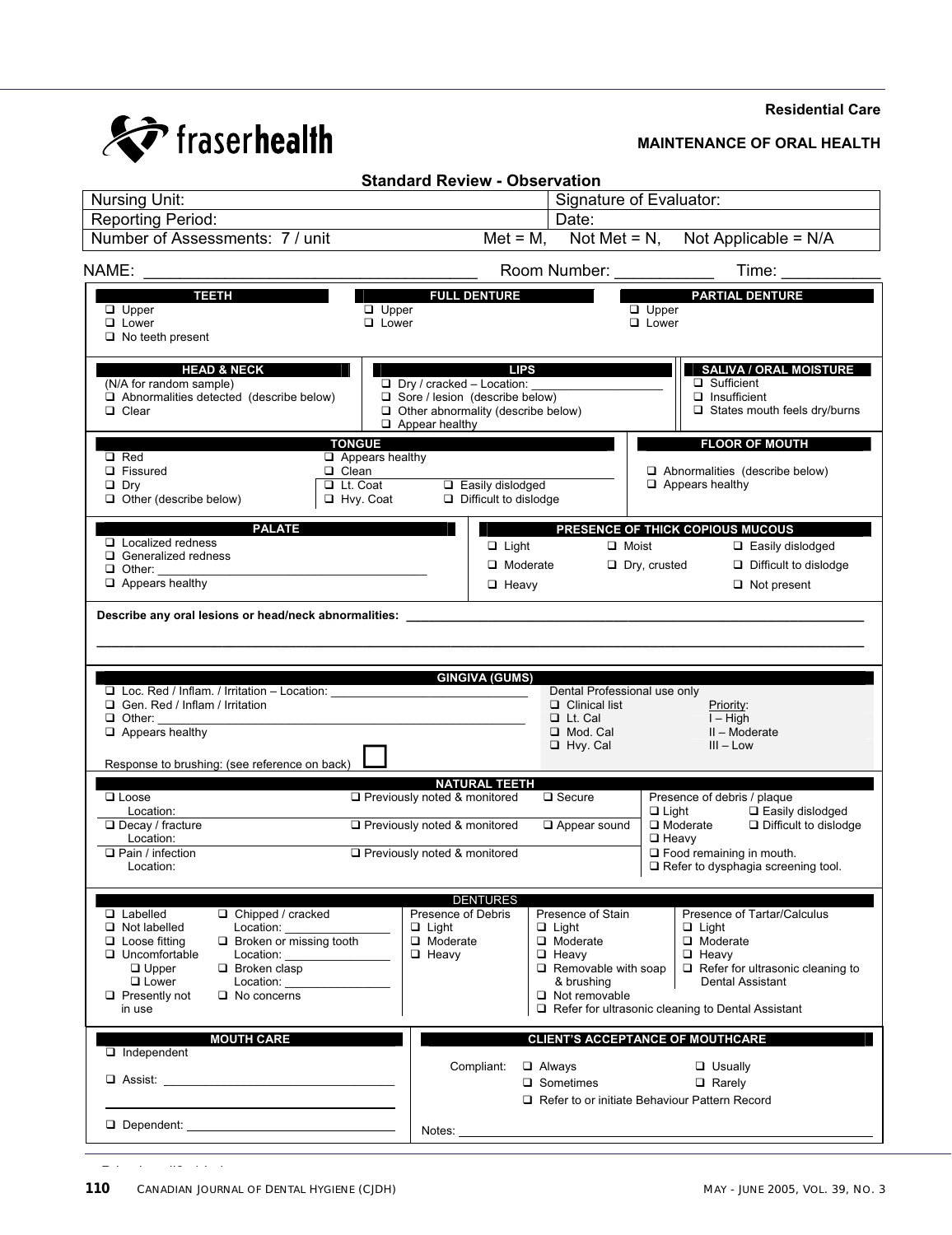|                | Appropriate treatment outlined on ADL:                                                                       | Revised ADL:         |                             |                      |                                        |               |
|----------------|--------------------------------------------------------------------------------------------------------------|----------------------|-----------------------------|----------------------|----------------------------------------|---------------|
|                |                                                                                                              |                      |                             |                      |                                        |               |
| $\Box$ Yes     |                                                                                                              |                      |                             |                      |                                        |               |
| $\square$ No   |                                                                                                              |                      |                             | <b>ORAL CARE</b>     |                                        |               |
|                |                                                                                                              | Oral Care: Q BID     | $\square$ TID               | $\Box$ Before Eating | $\Box$ After eating                    |               |
|                |                                                                                                              | Teeth/Gums:          | <b>Self</b>                 | <b>Assist</b>        | Total                                  |               |
|                |                                                                                                              | Tongue:              |                             |                      |                                        |               |
|                |                                                                                                              | Dentures:            |                             |                      |                                        |               |
|                |                                                                                                              | $\Box$ Toothpaste    | $\Box$ Mouthwash            | Diet Pop             | Oral Gel                               |               |
|                |                                                                                                              |                      |                             |                      |                                        |               |
| Foci of Care?  |                                                                                                              |                      |                             |                      |                                        |               |
|                |                                                                                                              |                      |                             |                      |                                        |               |
|                | 2. $\overline{\phantom{a}}$                                                                                  |                      |                             |                      |                                        |               |
|                |                                                                                                              |                      |                             |                      |                                        |               |
|                | $\overline{4}$ .                                                                                             |                      |                             |                      |                                        |               |
|                |                                                                                                              |                      |                             |                      |                                        |               |
|                | Interventions - See Care Plan                                                                                |                      |                             |                      |                                        |               |
|                |                                                                                                              |                      |                             |                      |                                        |               |
|                |                                                                                                              |                      | <b>RESPONSE TO BRUSHING</b> |                      |                                        |               |
|                |                                                                                                              |                      |                             |                      |                                        |               |
| <b>Score</b>   |                                                                                                              |                      |                             |                      |                                        |               |
| $\overline{7}$ | □ Generalized (heavy, profuse, spontaneous hemorrhaging) i.e., Presence of blood over entire toothbrush head |                      |                             |                      |                                        |               |
| 6              | $\Box$ Localized (heavy, profuse, spontaneous hemorrhaging)                                                  |                      |                             |                      |                                        |               |
|                | $\Box$ Upper right                                                                                           | $\Box$ Inner surface |                             | $\Box$ Outer surface |                                        |               |
|                | $\Box$ Upper left                                                                                            | $\Box$ Inner surface |                             | $\Box$ Outer surface |                                        |               |
|                | $\Box$ Lower left                                                                                            | $\Box$ Inner surface |                             | $\Box$ Outer surface |                                        |               |
|                | $\Box$ Lower right                                                                                           | $\Box$ Inner surface |                             | $\Box$ Outer surface |                                        |               |
| 5              | $\Box$ Generalized (moderate hemorrhaging) i.e., Presence of blood over top half of toothbrush head          |                      |                             |                      |                                        |               |
| 4              | $\Box$ Localized (moderate hemorrhaging)                                                                     |                      |                             |                      |                                        |               |
|                | $\Box$ Upper right                                                                                           | $\Box$ Inner surface |                             | $\Box$ Outer surface |                                        |               |
|                | $\Box$ Upper left                                                                                            | $\Box$ Inner surface |                             | $\Box$ Outer surface |                                        |               |
|                | $\Box$ Lower left                                                                                            | $\Box$ Inner surface |                             | $\Box$ Outer surface |                                        |               |
|                | $\Box$ Lower right                                                                                           | $\Box$ Inner surface |                             | $\Box$ Outer surface |                                        |               |
| 3              | □ Generalized (light hemorrhaging) i.e., Bristles of brush have a pinkish shade.                             |                      |                             |                      |                                        |               |
| $\overline{2}$ | □ Localized (light hemorrhaging)                                                                             |                      |                             |                      |                                        |               |
|                | $\Box$ Upper right                                                                                           | $\Box$ Inner surface |                             | $\Box$ Outer surface |                                        |               |
|                | $\Box$ Upper left                                                                                            | $\Box$ Inner surface |                             | $\Box$ Outer surface |                                        |               |
|                | $\Box$ Lower left                                                                                            | $\Box$ Inner surface |                             | $\Box$ Outer surface |                                        |               |
|                | $\Box$ Lower right                                                                                           | $\Box$ Inner surface |                             | $\Box$ Outer surface |                                        |               |
| 1              | $\Box$ Hemorrhaging minimal to nil                                                                           |                      |                             |                      |                                        |               |
|                |                                                                                                              |                      |                             |                      |                                        |               |
|                |                                                                                                              |                      |                             |                      | Developed by Beverley Contreras, RDH   |               |
|                |                                                                                                              |                      |                             |                      | Queen's Park and Fellburn Care Centres | February 1999 |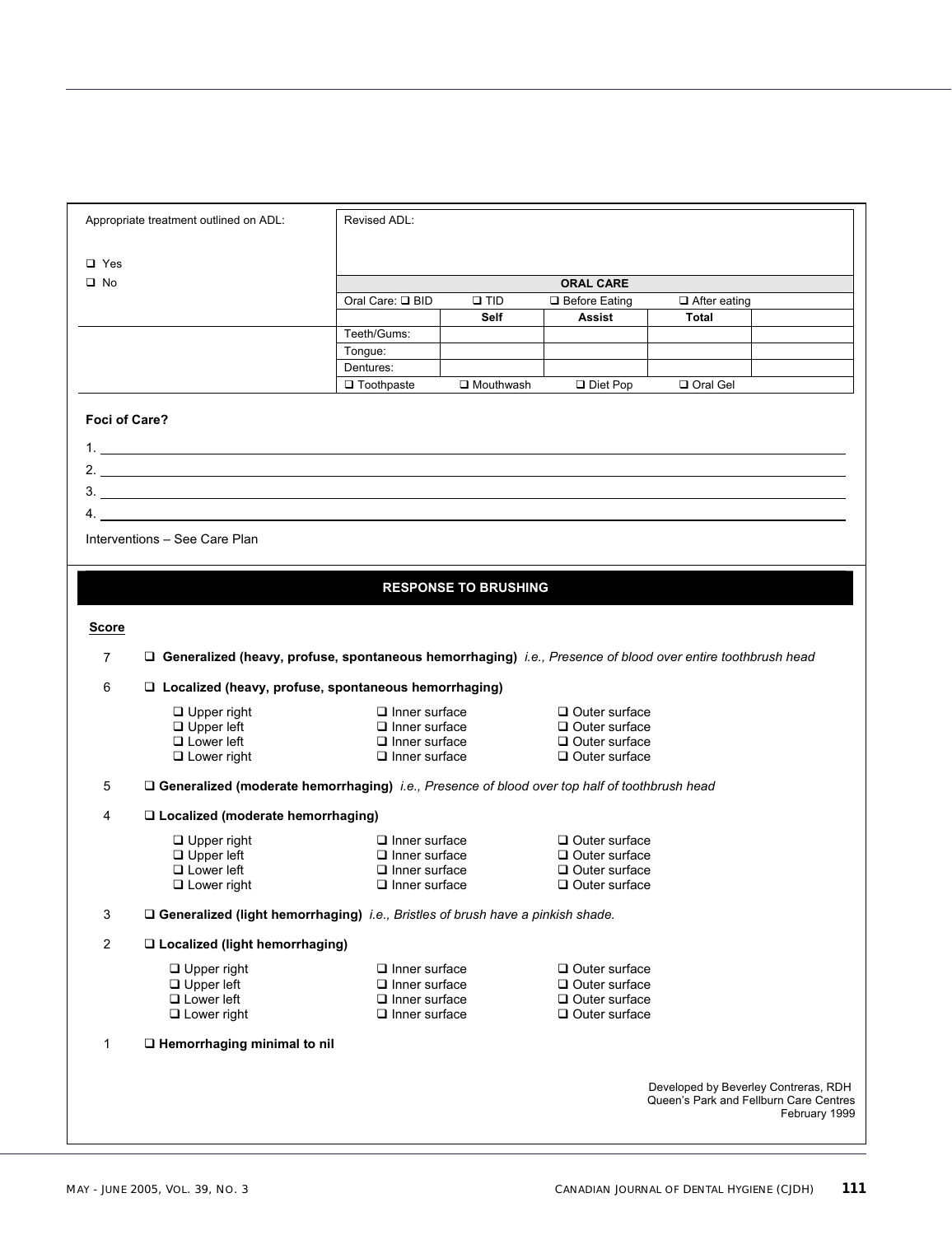#### **PROGRESS TO DATE**

**April 30, 2003 –** Official letter of approval for the project signed by Dianna McGowan, Administration, ERH.

**May 2, 2003 –** Letter of approval received by Project Leader, Beverley Contreras, RDH.

Prior to this date Queen's Park Care Centre; (QPCC) had experienced a viral outbreak. In keeping with infection control procedures Beverley had been requested to refrain from any direct and non-urgent dental hygiene care for the duration of the outbreak. This created open time that was used to develop the script for the video. Therefore Objective #1, "Develop a script for the audio portion of the video" was completed prior to official project approval.

With the official approval now received the hiring process for a replacement RDH commenced.

**June 17, 2003** – Replacement RDH, Lisa Enns attended FHA orientation session.

**June 27, 2003** – Beverley met with Gordon Jang, Media Services Specialist, Surrey Memorial Hospital to determine what preparation was needed to begin filming. Beverley initiated draft of Memorandum of Agreement between FHA and Normanna Rest Home.

*[July 4, 2003, to May 2004: The report provided a comprehensive account of filming the video with the various problems*

*and triumphs along the way. Some of the problems or challenges included the following:*

- *Resident call bells forced a change of location as the audio equipment picked up the sounds.*
- *A resident who was scheduled to be in the video was administered medication prior to their time slot and couldn't be wakened enough to take part.*
- *Overhead fans thwarted initial attempts to do voice-over sections of the video.*
- *Gordon Jang's time for the video was limited.*
- *Producing the slides depicting the proper positioning for oral care for a resident in bed was more difficult than anticipated. Finally Beverley herself posed for the positioning slide. While it is not advisable for a demonstrator to pose as a receiver of care for teaching purposes, this was done in the end to move the project along.*
- *Video was finished just before Christmas 2003*
- *During the first months of 2004, the FHA was preparing for possible job action. It was decided to wait until contracts were settled before launching into the next phase of the project, rather than having the phase interrupted should job action take place.*
- *One of the proposed test facilities, Fellburn Care Centre initiated a change to an RN/LPN mix, with a number of RN displacements and several new LPN staff members joining the team. With such a major shift in the delivery of care, Fellburn was not able to participate in the project as originally planned. Pre- and post-assessments would not provide a true picture of the current care due to the changes in the composition of the care team. Queen's Park and Normanna Rest Home would now be the only facilities participating.]*

**June 2004** – Implementation of the Maintenance of Oral Health Standard at Queen's Park Care Center.

The Clinical Care Coordinators at Queen's Park were directed to implement all the Fraser Health North Standards and Clinical Practice Guidelines for Residential Care. Therefore it was perfect timing to use the project video to implement the MOH Standard.

#### **QUEEN'S PARK CARE CENTRE**

During June 2004, eight sessions took place at Queens' Park Care Centre:

| Attendance:               | 67 (combined total of RNs and |
|---------------------------|-------------------------------|
|                           | <b>Resident Care Aides</b> )  |
| Pre-test mean score:      | 53%                           |
| Post-test mean score: 74% |                               |

**Interpretation:** The difference between the tests written prior to viewing the video (pre-tests) and the tests written immediately following (post-tests) demonstrate a 21% increase in knowledge of the contents of the MOH Standard.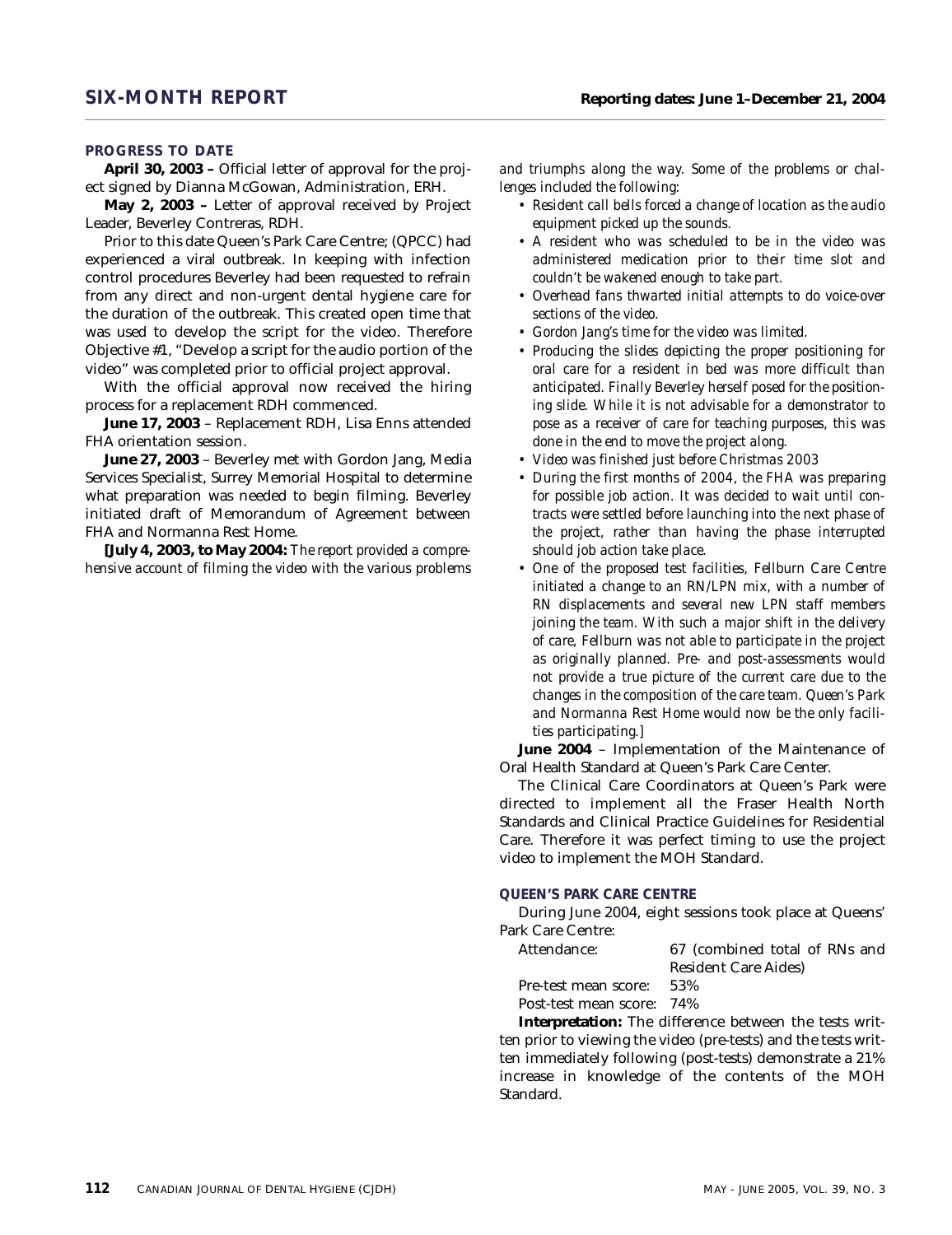#### **DISCUSSION**

QPCC demonstrated a marked improvement with tongue cleansing reducing heavily coated surfaces from 27% to 17% at the three-month stage with a small increase back up to 20% by the six-month stage. Before the video circulation, tongue cleansing had only been demonstrated on an individual basis to staff. The video appears to have heightened awareness of the need to clean the tongue on a regular basis as per the Maintenance of Oral Health Standard. See table 1.

Very little change occurred to the level of locally and generally reddened palates at the three-month stage (10% and 11%) but significant gains have been noted at the sixmonth stage (4% and 2%). This may reflect an increase in adequate denture and soft tissue cleansing in compliance with the Maintenance of Oral Health Standard.

A reasonable improvement in the response to brushing occurred at the three-month stage (decrease from 15% to 11%) with a slight increase up to 12.5% by the six-month stage. Reduced levels of bleeding with brushing are considered an indicator of an increase in thoroughness and consistency of brushing. It will be important to continue monitoring response to brushing in the months ahead. The video will be useful in providing reviews for staff in this area.

A marked increase in oral dryness occurred when comparing the pre- to post-assessments at the three-month stage as shown by an increase of dry lips (from 13% to 17%) and reddened or dry tongues (from 7% to 11%). At the six-month stage, dry lips decreased to within 1% of the pre-assessment (pre-video) stage but tongues remained reddened and/or dry at the same level as the three-month stage.

It is worthy noting that during the summer months, QPCC struggled with extreme heat (summer temperatures) and the accompanying challenge of ensuring adequate hydration levels. Dry lips and reddened intra oral soft tissues are often an indicator of low hydration. The level of dry lips decreased at the six-month stage close to original measures during the pre-assessments. However, reddened/dry tongues remained at 11% at the six-month stage.

Equally interesting is a steady increase in overall dry mouth, indicated not only by dry lips and reddened/dry tongues but also as expressed by residents themselves during the oral assessments. Pre-assessment levels were at 4%; levels then rose to 6% at the three-month stage and to 11% by the six-month stage.

It would be interesting to continue monitoring dry mouth levels in the future in correlation with the meas-

| Category                                                           | March 1-<br>May 31, 2004<br><i>(assessments)</i><br>prior to<br>video viewing) | July $1-$<br>Sept. 30, 2004<br><i>(assessments)</i><br>3 months after<br>video viewing) | $Oct. 1-$<br>Dec. 21, 2004<br><i>(assessment</i><br>6 months after<br>video viewing) |
|--------------------------------------------------------------------|--------------------------------------------------------------------------------|-----------------------------------------------------------------------------------------|--------------------------------------------------------------------------------------|
| Lips dry, cracked                                                  | 13%                                                                            | 17%                                                                                     | 14%                                                                                  |
| Lips sore / lesion                                                 | 0%                                                                             | 3%                                                                                      | 2%                                                                                   |
| Tongue red / dry                                                   | 7%                                                                             | 11%                                                                                     | 11%                                                                                  |
| Tongue heavily coated and difficult to dislodge                    | 27%                                                                            | 17%                                                                                     | 20%                                                                                  |
| Palate locally red                                                 | 10%                                                                            | 11%                                                                                     | 4%                                                                                   |
| Palate generally red                                               | 10%                                                                            | 11%                                                                                     | 2%                                                                                   |
| Moderate mucous and difficult to dislodge                          | 0%                                                                             | 0%                                                                                      | 0%                                                                                   |
| Heavy mucous and difficult to dislodge                             | 0%                                                                             | $0\%$                                                                                   | $0\%$                                                                                |
| Response to brushing 4-7 (level of bleeding)                       | 15%                                                                            | 11%                                                                                     | 12.5%                                                                                |
| Decay (obvious and not documented or referred)                     | 6%                                                                             | $0\%$                                                                                   | $0\%$                                                                                |
| Pain / infection (obvious and not documented or<br>referred)       | 1%                                                                             | 0%                                                                                      | 0%                                                                                   |
| Moderate debris on teeth and difficult to dislodge                 | 1%                                                                             | 3%                                                                                      | 2%                                                                                   |
| Heavy debris on teeth and difficult to dislodge                    | 3%                                                                             | 3%                                                                                      | 2%                                                                                   |
| Moderate stains on denture and removable with<br>soap and brushing | 1%                                                                             | 3%                                                                                      | 2%                                                                                   |
| Heavy stains on denture and removable with<br>soap and brushing    | 0%                                                                             | 0%                                                                                      | 0%                                                                                   |
| Denture not labelled                                               | 8%                                                                             | 9%                                                                                      | 7%                                                                                   |
| ADL inappropriate or blank entry                                   | 23%                                                                            | 37%                                                                                     | 14%                                                                                  |
| Dry mouth                                                          | 4%                                                                             | 6%                                                                                      | 11%                                                                                  |

**Table 1.** Oral assessment statistics before and after the video sessions at Queen's Park Care Centre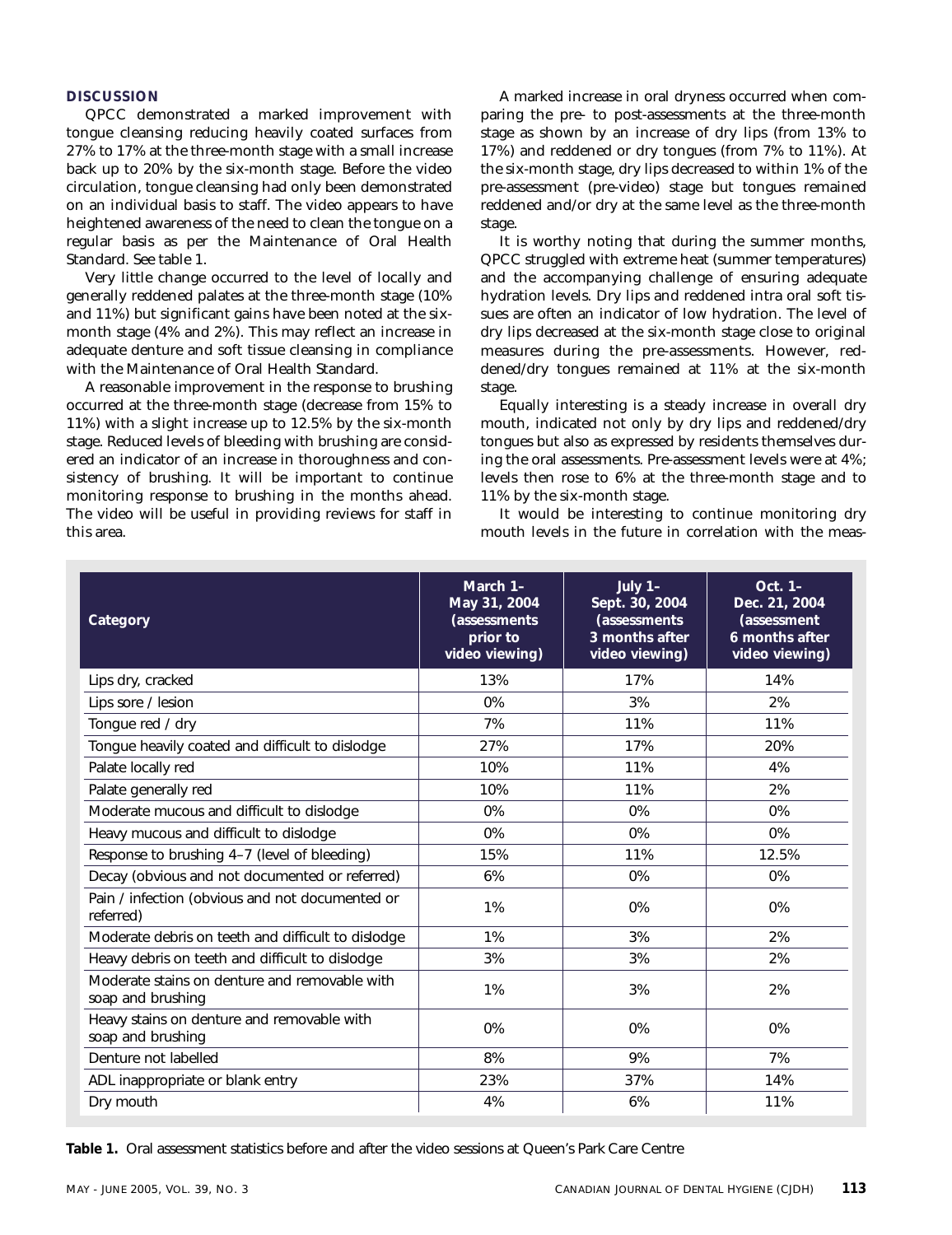urement of hydration levels to determine any clear links. Beverley will discuss this possibility with the Clinical Care Coordinators.

A stark increase in the number of ADL (activities of daily living) oral care entries that were inappropriate or blank during the post-assessment phase was noted (23% to 37%). However, inappropriate or blank entries declined to 14% by the six-month stage.

Additional education provided by the Clinical Care Coordinators may have influenced the ADL numbers. From June 14–25, sessions on Focus Charting were provided for RNs and Resident Care Aides. As the ADL sheet is the fifth step of Focus Charting, it stands to reason these sessions would have an impact on appropriate ADL completion. The sessions took place just prior to the summer months and many of the staff who attended the sessions then went on vacation during July and August. Perhaps the number of replacement staff who do not regularly work at QPCC and thus would not have attended the Focus Charting session contributed to an increase of inappropriate or blank entries.

The same Focus Charting education sessions were held from October 7–14 for all the other disciplines at QPCC (i.e., Dietary, Dental, Pastoral Care, Social Work, Physiotherapy, Occupational Therapy, and Music Therapy). It is during this period (October to December) that a significant gain in the level of appropriate oral care entry is noted (i.e., only 14% inappropriate or blank at the six-month stage compared with 23% from March to May and 37% from July to September).

Other factors that may have contributed to lower levels of oral care and ADL inappropriate entries are the impact on staff morale due to HEU (Hospital Employees' Union) imposed contract settlement resulting in decreased wages, holiday time and a shift from a 7.2 to a 7.5 hour day. It is also important to note changes in staffing procedures have resulted in some scheduling confusion and placement of some staff members in units where they have not worked in the past.

#### **NORMANNA REST HOME**

**June 4, 2004 –** Beverley completed the oral assessments, pre-video viewing, at Normanna Rest Home. Two copies of the video were left at Normanna for viewing by staff. During the month of June, several video viewing sessions took place at Normanna.

Statistics are as follows:

| 54 (combined total of RNs,     |
|--------------------------------|
| LPNs. and Resident Care Aides) |
| 53%                            |
| Post-test mean score: 70%      |
|                                |

**Interpretation:** The difference between the tests written prior to viewing the video and those written immedi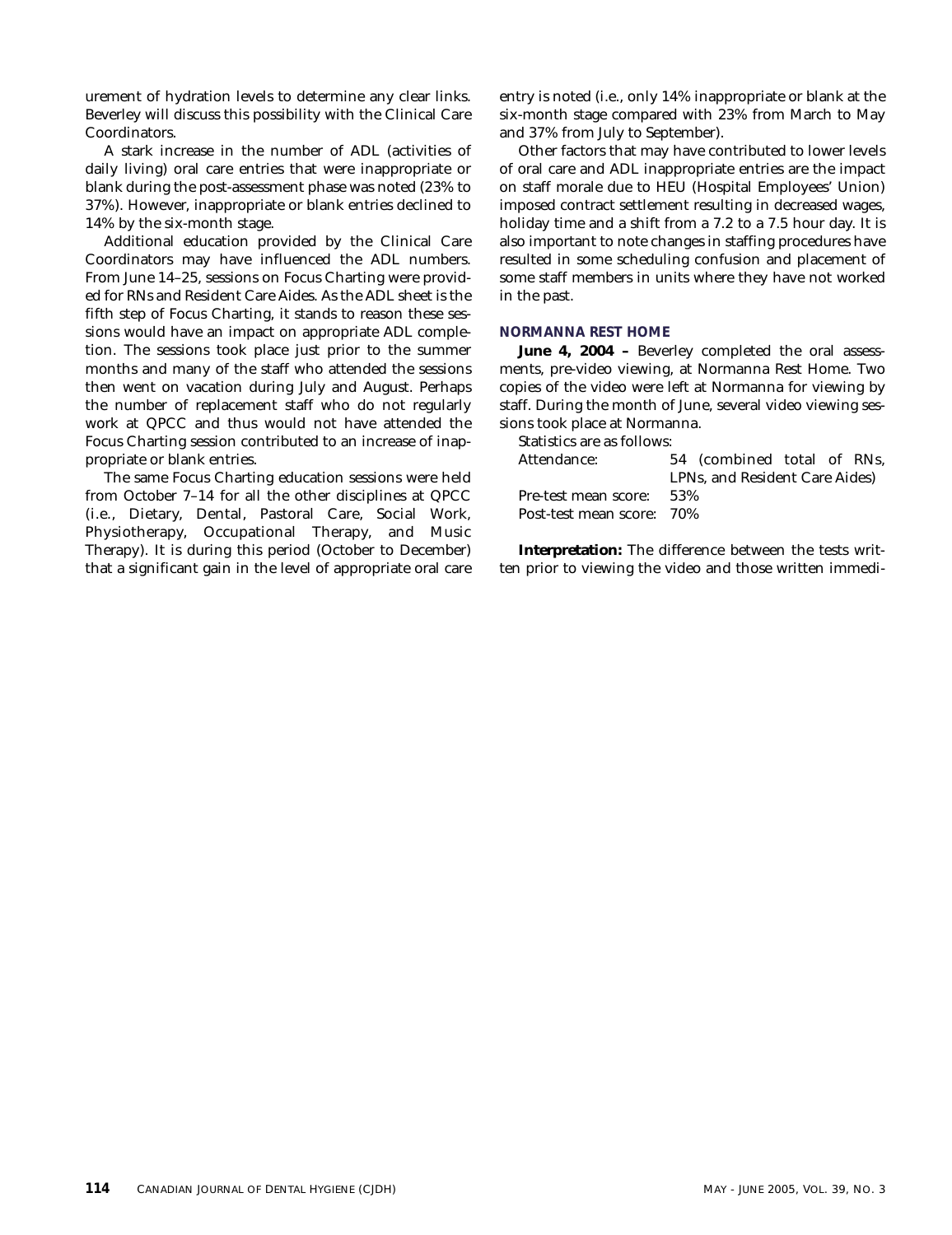ately following demonstrates a 17% increase in knowledge of the contents of the MOH standard.

#### **DISCUSSION**

Normanna demonstrated a marked decrease in dry lips and reddened palates from 20% to 0% and in reddened/dry tongues from 30% to 0% at the three-month stage. By the six-month stage, an increase of dry lips and reddened tongues was noted (from 0% to 10%).

Locally and generally reddened palates decreased significantly from 20% and 10% respectively to 0% at the threemonth stage; this gain was held into the six-month stage. The video may have contributed to an increased level of denture care that affected underlying tissue health. An increase in the level of hydration levels can contribute to healthier palatal tissue as well. However, this project can only speculate on such a connection at this point without any measurement of fluid intake included in the oral assessment numbers.

Dry mouth numbers (as expressed by the residents and/or noted during the oral assessments) were interesting when compared with those at QPCC. Normanna was able to reduce the original 30% levels to 0% during the threemonth stage. It is relevant to note that Normanna is airconditioned, a luxury QPCC does not enjoy. The decrease in dry mouths may also reflect the introduction of Biotene Mouthwash and Oralbalance Gel as supplied for the project. As in the case of Queen's Park, fluid intake measurements were not a part of this project but it would be interesting to do in the future. By the six-month stage, Normanna had increased to a 20% level of dry mouth. This may be an indicator that awareness and delivery of oral care following the video was heightened in the first three months following staff viewing. Normanna may benefit from showing the video on a three- or six-month rotation to keep an acceptable level of awareness of the Maintenance of Oral Health Standard.

Coated tongue levels decreased from 40% to 20% by the three-month stage and remained at this level by the sixmonth stage. It would appear the video has had an impact on the awareness of regular tongue cleansing.

Response to brushing levels showed a reasonable decrease at the three-month stage (from 30% pre-video to 20% at the three-month stage). Unfortunately, this gain was not held into the six-month stage where levels increased once more to 30%. Bleeding levels in response to brushing can be considered an indicator of thoroughness and consistency of brushing. Normanna would benefit

| Category                                                           | March 1-<br>May 31, 2004<br>(assessments<br>prior to<br>video viewing) | July $1-$<br>Sept. 30, 2004<br><i>(assessments)</i><br>3 months after<br>video viewing) | Oct. 1-<br>Dec. 21, 2004<br><i>(assessment</i><br>6 months after<br>video viewing) |
|--------------------------------------------------------------------|------------------------------------------------------------------------|-----------------------------------------------------------------------------------------|------------------------------------------------------------------------------------|
| Lips dry, cracked                                                  | 20%                                                                    | 0%                                                                                      | 10%                                                                                |
| Lips sore / lesion                                                 | 0%                                                                     | 0%                                                                                      | 0%                                                                                 |
| Tongue red / dry                                                   | 30%                                                                    | 0%                                                                                      | 10%                                                                                |
| Tongue heavily coated and difficult to dislodge                    | 40%                                                                    | 20%                                                                                     | 20%                                                                                |
| Palate locally red                                                 | 20%                                                                    | 0%                                                                                      | 0%                                                                                 |
| Palate generally red                                               | 10%                                                                    | 0%                                                                                      | 0%                                                                                 |
| Moderate mucous and difficult to dislodge                          | 0%                                                                     | 0%                                                                                      | 0%                                                                                 |
| Heavy mucous and difficult to dislodge                             | 0%                                                                     | 0%                                                                                      | 0%                                                                                 |
| Response to brushing 4-7 (level of bleeding)                       | 30%                                                                    | 20%                                                                                     | 30%                                                                                |
| Decay (obvious and not documented or referred)                     | 20%                                                                    | 20%                                                                                     | 10%                                                                                |
| Pain / infection (obvious and not documented or<br>referred)       | 0%                                                                     | 0%                                                                                      | 0%                                                                                 |
| Moderate debris on teeth and difficult to dislodge                 | 30%                                                                    | 0%                                                                                      | $0\%$                                                                              |
| Heavy debris on teeth and difficult to dislodge                    | 0%                                                                     | 0%                                                                                      | 0%                                                                                 |
| Moderate stains on denture and removable with<br>soap and brushing | 0%                                                                     | 0%                                                                                      | 0%                                                                                 |
| Heavy stains on denture and removable with<br>soap and brushing    | 0%                                                                     | 0%                                                                                      | 0%                                                                                 |
| Denture not labelled                                               | 30%                                                                    | 20%                                                                                     | 30%                                                                                |
| ADL inappropriate or blank entry                                   | 90%                                                                    | 90%                                                                                     | 100%                                                                               |
| Dry mouth                                                          | 30%                                                                    | 0%                                                                                      | 20%                                                                                |

**Table 2.** Oral assessment statistics before and after the video sessions at Normanna Rest Home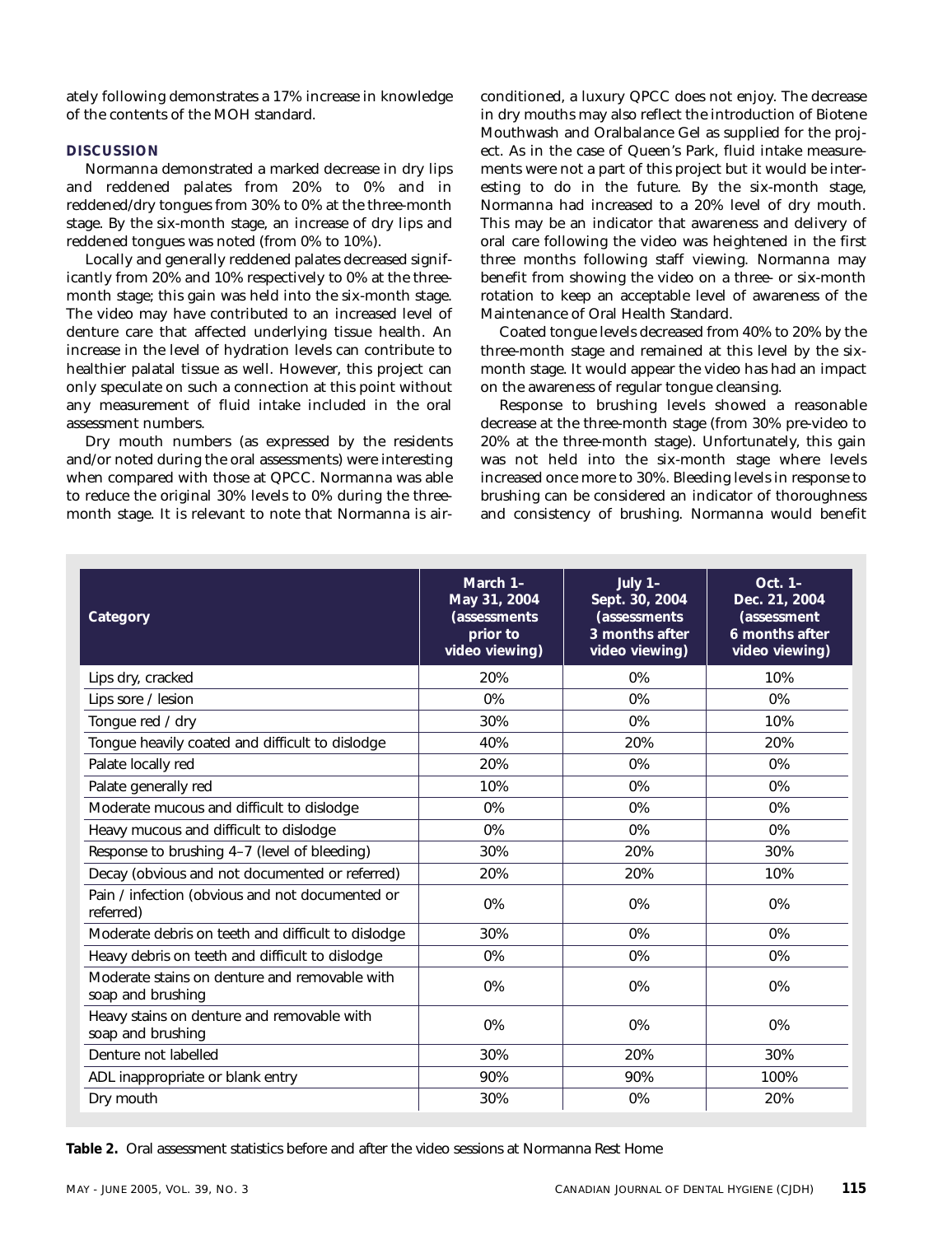from focusing on this area of oral care in the future months. Showing the video on a three- to six-month rotation may have a positive impact on this area of oral care.

Normanna demonstrated a significant decrease in the level of moderate debris on teeth that is difficult to dislodge (30% pre-video to 0% at both the three- and sixmonth stage). This can be considered a clear indication that staff is more aware of the need to assist residents with their oral care. As stated above, a focus on brushing that not only removes visible debris but also massages the gum line well would likely decrease response to brushing bleeding levels.

Regarding ADL (activities of daily living) oral care entries, Normanna was at a disadvantage compared with QPCC as the oral care section of the ADL at QPCC has been designed in correlation with the Maintenance of Oral Health Standard. As a result, Normanna scored consistently low for appropriate ADL oral care entries. It may be helpful for Normanna to view the ADL forms used at QPCC to consider revising their oral care section to better support the Maintenance of Oral Health Standard and provide clearer direction for the staff.

#### **ADDITIONAL INFORMATION**

In addition to the project objectives, the video is being put to use in many other ways:

1. Education sessions for Ridge Meadows residential care. Beverley provided three education sessions on her own time using the video and pre- and post-tests. Statistics are as follows:

Attendance: 14 Pre-test mean score: 61% Post-test mean score: 79%

**Interpretation:** The difference between the tests given before viewing the video and after demonstrates an 18% increase is knowledge of the contents of the MOH Standard.

A copy of the video is currently available at Ridge Meadows for further oral care education sessions.

2. Six months after the implementation of the RN/LPN mix at Fellburn, areas of weakness related to the quality of oral care were determined by reviewing the previous three months' oral assessment numbers. Areas to focus on are ADL oral care entries by RNs/LPNs and ADL oral care interpretation by all direct care staff. In addition, tongue cleansing required attention.

Beverley provided interactive education sessions where examples of ADLs were interpreted and appropriate ADL entries were practised. The module for Cleansing a Thick Coated Tongue was also shown to participants. This approach worked well and was very efficient, as the module is only two minutes long and focuses on the area of weakness requiring demonstration.

Plans are underway to share the full video (plus preand post-tests) with all the staff at Fellburn now that the RN/LPN mix is settling into place.

3. The video is available at QPCC for Clinical Care Coordinators to share with any RN/LPN/RCA practicum students, orientations, or reviews for nursing staff.

4. The video had been viewed by dental hygiene students and their instructors at Vancouver Community College in preparation for their externship at QPCC, February to April 2005.

This video has gain recognition from care facilities and Beverley has received requests from external sources who wish to purchase a copy of the video. As a result, copies are available for sale with the proceeds going to the Queen's Park Healthcare Foundation – Residents' Assistance Fund.\*

Cost of the video is \$40. To obtain a copy, please send a cheque made out to the Queen's Park Healthcare Foundation to Shannon Harris, Queen's Park Care Centre, 315 McBride Blvd., New Westminster, BC V3L 5E8. Please note that the Fraser Health Authority retains copyright and thus the video cannot be copied or broadcast without the written permission of Fraser Health.

very identity of the novice practitioner" (p. 7). Dental hygiene educators are the champions of the profession, helping to instill the expectations and norms in students and new graduates. You, your peers, and your professional associations and regulatory bodies help to maintain them.

As time passes, we witness many changes both within and outside the profession. All of these changes cause the dental hygiene ethos to shift and change as well. In this issue of the journal, several contributions support the concept of a dental hygiene ethos. Fran Richardson provides a powerful piece entitled "Power, Control and Economics"; Pauline Imai and Bonnie Craig profile BDSc(DH) graduates of the University of British Columbia; Beverley Contreras writes about the Maintenance of Oral Health Standard in residential care centres in British Columbia and the impact

**The Dental Hygiene Ethos** *(continued from page 95)* on care after an accompanying instructional video was shown to staff; and finally there is an interview with Dr. Patricia Johnson, perhaps the most internationally renowned researcher on the profession of dental hygiene itself. When you are reading these contributions to the body of dental hygiene knowledge, think about the effect they are having on your own value systems and your personal view of dental hygiene culture.

> CDHA contributes to strengthening the dental hygiene ethos by bringing people together who have fundamentally the same interests; by capitalizing on that group synergy; by coordinating, collaborating, communicating, and building a sense of community within the profession. A strong ethos that focuses on service to the community, competence, continuing education, research, and integrity in all we do is a firm foundation for the profession.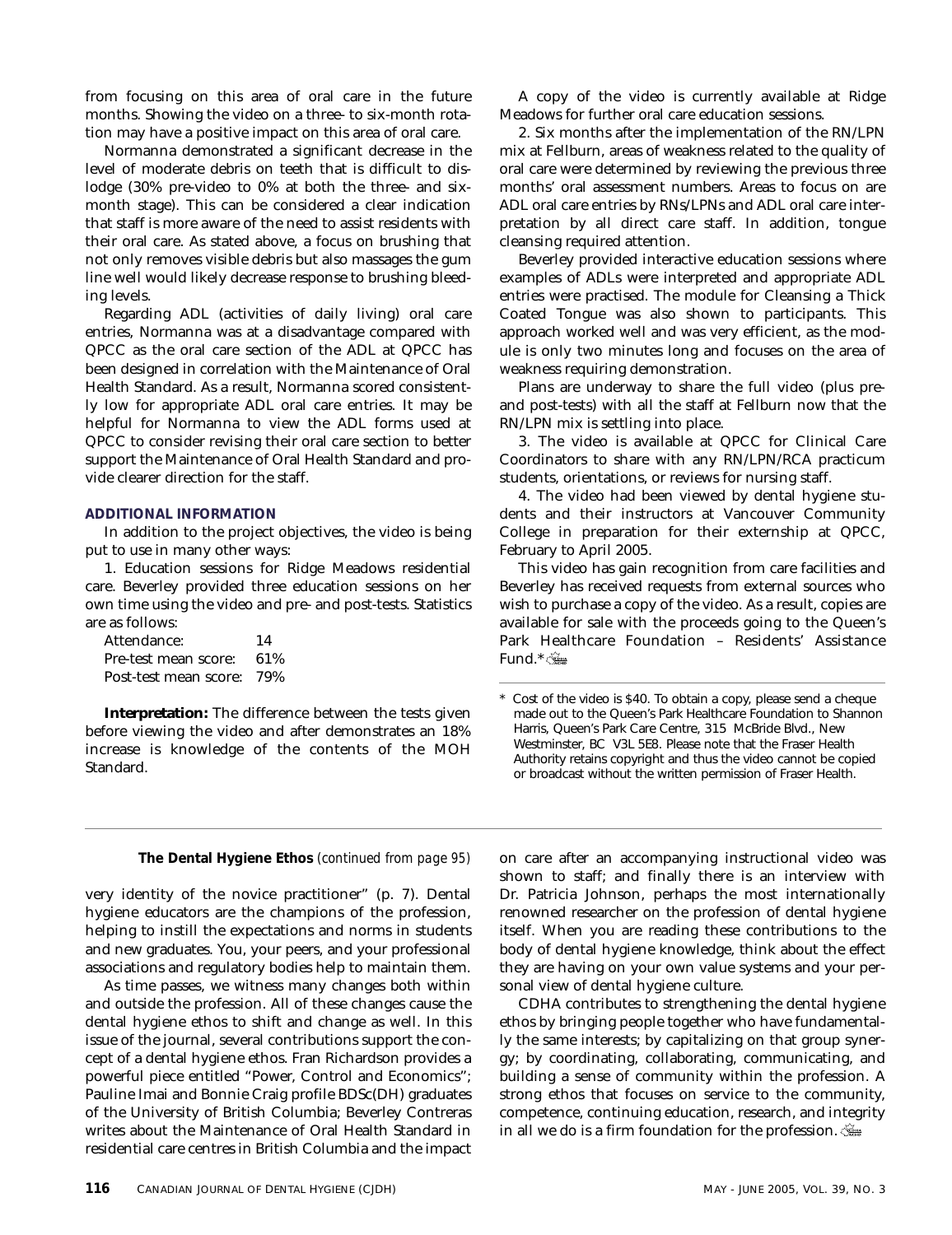## **Profile of the University of British Columbia's Bachelor of Dental Science in Dental Hygiene Graduates from 1994 to 2003**

*by Pauline H. Imai,\* CDA, DipDH, RDH, BDSc(DH), and Bonnie J.Craig,† DipDH, MEd, RDH*

#### **ABSTRACT**

The purpose of this study was to explore the demographic profile, motivation, student experience, and career opportunities of the baccalaureate dental hygienist. All 28 graduates of the University of British Columbia's Bachelor of Dental Science in Dental Hygiene Program from 1994 to 2003 were mailed a consent letter and coded questionnaire in October 2003. The response rate was 96.4%. Descriptive statistics and Pearson's correlation were used to analyze the data. The demographic profile of the dental hygienist entering the Bachelor of Dental Science in Dental Hygiene Program was female, married or common-law with no children, 30 to 39 years old, and working more than 33 hours per week as an employee in a dental office. The primary reason for pursuing the dental hygiene degree was "personal satisfaction." Part-time enrolment in the baccalaureate program was chosen by 59.3% of the dental hygienists. The majority of the dental hygiene students (81.5%) continued to practise dental hygiene. The graduates were employed in clinical practice (40.7%), community health (7.4%), educational institutions (3.7%), professional associations (3.7%), and alternative practice settings (14.8%). Others continued their education in a master's degree program (14.8%). Overall, the graduates were satisfied with their baccalaureate education and the options provided by the dental hygiene degree.

**MeSH terms:** dental hygienists; education, professional; motivation; oral hygiene; universities

#### **INTRODUCTION**

Dental hygiene is a growing profession. According to the attribute theory of professions, all professions have specific characteristics or attributes; one such attribute is specialized education.1

Canadian dental hygiene education is two-year diploma program with the entry qualification either first year of a university/college course or high school graduation, depending on individual educational institutions. Although there is a high degree of specialization in dental hygiene education, two years is not considered a sufficient "amount" of education for professional status.<sup>1</sup> Therefore, in an effort to grow as a profession, dental hygiene is striving to establish the baccalaureate dental hygiene degree for entry to practice.2 However, few dental hygienists have a dental hygiene degree in Canada.3 In a Canadian-wide survey, 95.1% of dental hygienists held a dental hygiene diploma or associate degree; only 1.7 % had a baccalaureate degree specifically in dental hygiene.3 Baccalaureate dental hygienists are dental hygienists who have continued their education beyond the dental hygiene diploma or who have earned the dental hygiene degree in a four-year university program. The limited number of baccalaureate dental hygiene programs may partially account for the small population of baccalaureate dental hygienists. The

University of British Columbia (UBC) and the University of Alberta have offered the degree-completion program for qualified diploma dental hygienists since 1992 and 2000, respectively.4–7 The University of Toronto offered a degreecompletion program for two-year diploma graduates from 1977 to 2001, at which point applications were suspended indefinitely.4,8 Although the current population of baccalaureate dental hygienists is small, the numbers could increase as the dental hygiene profession works toward having the dental hygiene degree as entry to practice requirement;2 more baccalaureate programs become available;4 and dental hygienists become more aware of the opportunities available for pursuing the dental hygiene degree.9

The purpose of this study was to explore the demographic profile, motivation, student experience, and career opportunities of the baccalaureate dental hygienist.

#### **LITERATURE REVIEW**

Studies on Canadian baccalaureate dental hygienists are limited. The studies that do exist have focused primarily on the graduates' outcomes and satisfaction with the baccalaureate curriculum. For example, the University of Toronto's Bachelor of Science Degree (Dental Hygiene) graduates had assumed roles as educators, administrators, public health managers, researchers, or students in graduate programs.5,7 Similarly, the University of British Columbia's Bachelor of Dental Science in Dental Hygiene graduates were successful in securing employment in educational institutions, regulatory authorities, community-

<sup>2004</sup> graduate of the UBC BDSc(DH) program; this paper was written in partial fulfillment of a course in this program

<sup>†</sup> Associate Professor, Faculty of Dentistry, Bachelor of Dental Science in Dental Hygiene, University of British Columbia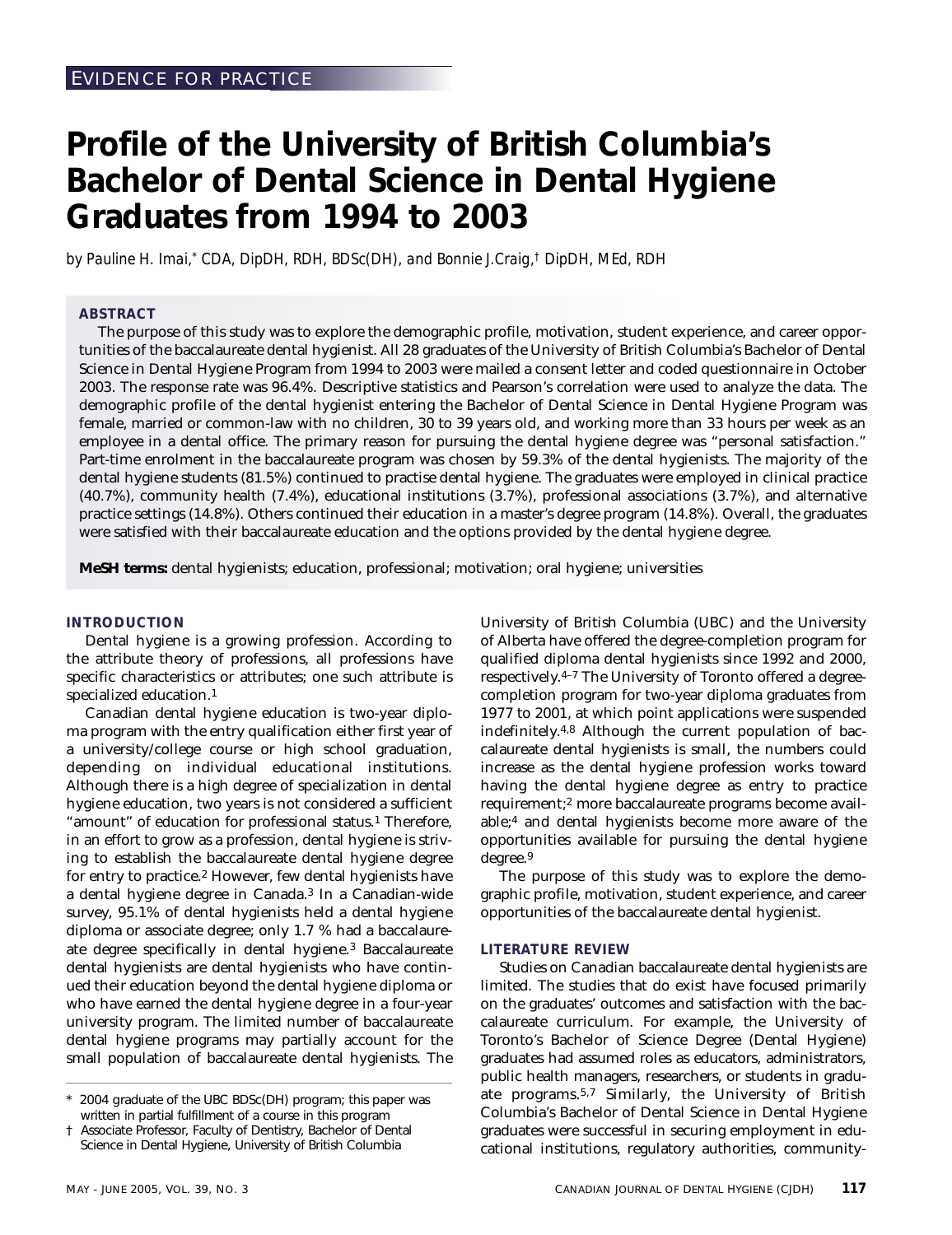based programs, and clinical practice.10 According to the evaluation of the University of British Columbia's program, all of the students and graduates were satisfied with the program.10

In comparison, literature about American baccalaureate dental hygienists is numerous. American studies have explored dental hygienists' motivating reasons for, interest in, and barriers to advanced dental hygiene education. For example, Waring's study of 189 dental hygienists identified the following motivators that certificate or associate dental hygienists may have had for pursuing the baccalaureate dental hygiene degree. Reasons were "for personal satisfaction (97.6%), to increase knowledge and skill (95.1%), for career advancement (80.5%), to better serve patients (80.5%), for the status of the degree (75.6%), and to work outside private practice (64.2%)."11

### *Part-time enrolment...and learning by correspondence...were strong program design factors*

Newell and co-authors in 1989 explored the level of interest that certificate or associate dental hygienists had in pursuing the dental hygiene degree. The researcher discovered that "over 95% of the dental hygienists were interested in pursuing a baccalaureate degree completion program within five years of graduating from the certificate dental hygiene program."12 Also in 1989, Tobian explored the dental hygienist's perceptions regarding the need of a post-certificate or post-associate degree and found that "65.0% of certificate and associate dental hygienists, 75.8% of baccalaureate dental hygienists and 71.5% of graduate dental hygienists 'strongly agreed' or 'agreed' that there is a need for post-certificate and postassociate programs based upon the requirements of dental hygiene practice."13 Baccalaureate dental hygienists "attributed a very high degree of value to their baccalaureate education, claiming that it created an awareness of

#### **RÉSUMÉ**

career opportunities, developed communication skills, self-confidence, and professional values; encouraged lifelong learning and inquiry; and provided meaningful interpersonal relationships and intellectual stimulation."14

Barriers to advanced dental hygiene education have also been studied.11,14 Real or perceived barriers could affect the dental hygienist's decision to pursue the baccalaureate dental hygiene degree. In studies exploring the associate or certificate dental hygienists' interest in pursuing the dental hygiene degree, the dental hygienists frequently cited the following as barriers: inconvenient scheduling of courses (50%), time constraints (21.7%), financial limitations (45%), and family commitments  $(11.6\%)$ .<sup>11,14</sup> Where the program was located was also a concern for 91.5% of dental hygienists.11 Options such as part-time enrolment (93.9%) and learning by correspondence (98%) were strong program design factors that affected the dental hygienist's decision to pursue the dental hygiene degree.11 Other dental hygienists had doubts that the dental hygiene degree would be financially beneficial (38.9%) and were therefore not interested in advanced dental hygiene education.14

American studies have also explored the independent study component of baccalaureate dental hygiene curricula. Independent study allows dental hygiene students to pursue areas of individual interest, which enables dental hygienists to obtain the necessary education they require to pursue a variety of career options.15 In Waring's study, dental hygienists in the baccalaureate program rated advanced clinical dental hygiene (73.2%) as the most important area to pursue for independent study, followed by dental hygiene education (teaching) (63%), dental hygiene research (50%), general education (liberal arts) (46.3%), and other areas outside of dental hygiene (43.9%).11 However, Cameron and Fales indicated that 70% of dental hygienists choose education preparation as their focus while in the baccalaureate dental hygiene program.16 Newell et al. also reported that dental hygiene education (20.5%) was the primary interest of dental hygienists in a degree-completion program.12 This was fol-

L'enquête avait pour but d'analyser le profil démographique, la motivation, l'expérience comme étudiante et les perspectives de carrière des hygiénistes dentaires titulaires d'un baccalauréat. Chacune des 28 diplômées du programme d'hygiène dentaire du baccalauréat en sciences dentaires de l'Université de la Colombie-Britannique de 1994 à 2003 a reçu par la poste, en octobre 2003, une lettre de consentement et un questionnaire codé. Le taux de réponse a été de 96,4 %. Pour analyser les données, nous avons eu recours à des statistiques descriptives et à la corrélation de Pearson. Le profil démographique de l'hygiéniste dentaire à l'entrée au programme d'hygiène dentaire du baccalauréat en sciences dentaires était celui d'une femme mariée ou en union libre, sans enfant, âgée de 30 à 39 ans, qui travaillait plus de 33 heures par semaine comme employée dans un cabinet de dentiste. La « satisfaction personnelle » a été la raison première de leur inscription au diplôme en hygiène dentaire. L'inscription à temps partiel au programme de baccalauréat a été le choix de 59,3 % des hygiénistes dentaires. La majorité des étudiantes en hygiène dentaire (81,5 %) ont continué à pratiquer l'hygiène dentaire. Les diplômées travaillaient en pratique clinique (40,7 %), en santé communautaire (7,4 %), dans des établissements d'enseignement (3,7 %), dans une association professionnelle (3,7 %) ou dans d'autres cadres de pratique (14,8 %). Les autres ont poursuivi leurs études à la maîtrise (14,8 %). De façon générale, les diplômées se sont montrées satisfaites de leurs études de baccalauréat et des options offertes par le diplôme en hygiène dentaire.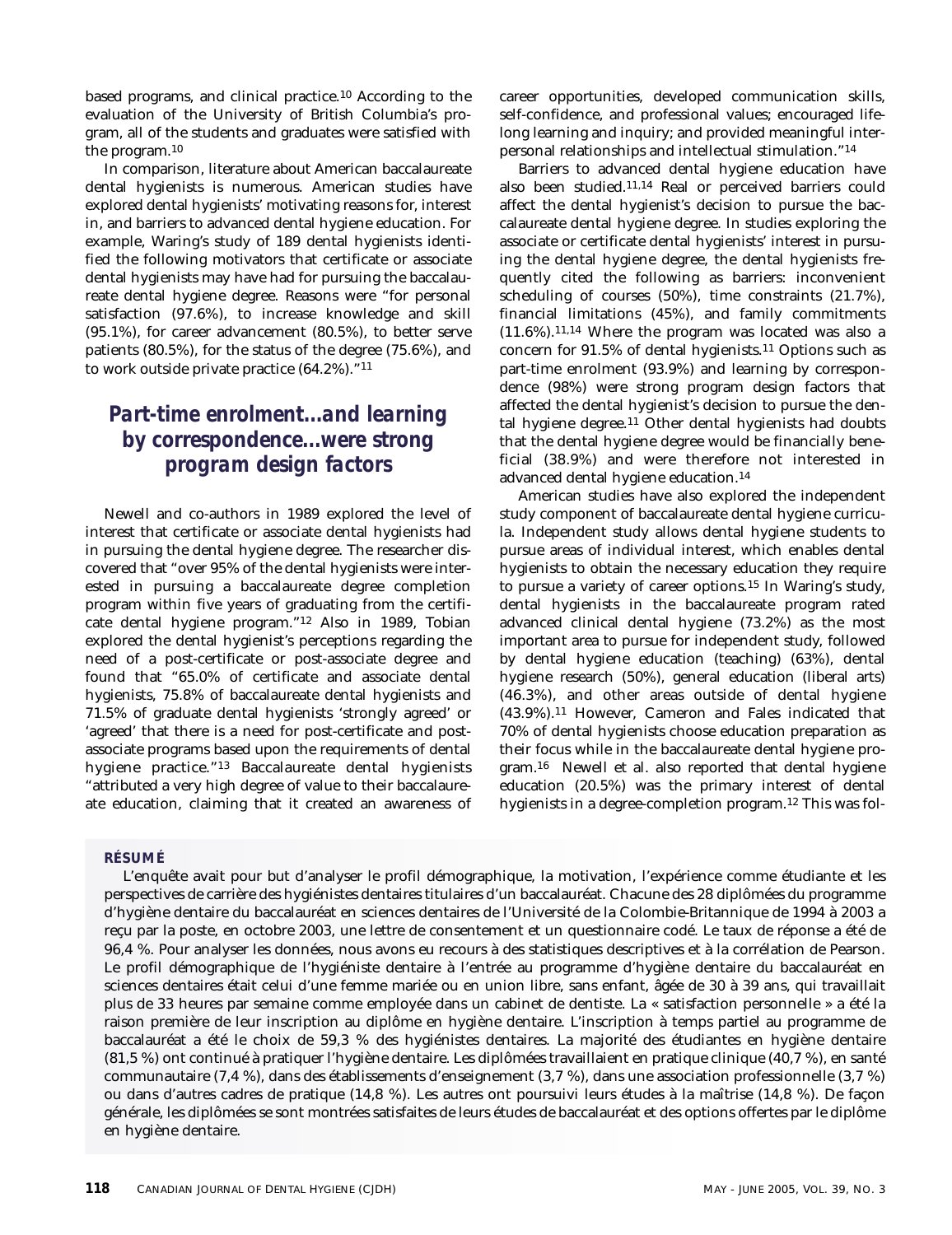lowed by public health (18.5%); specialized dentistry such as pediatrics, orthodontics, and periodontics (25.3%); hospital dental hygiene (7.2%); business/marketing (6.4%); health promotion/education (6.8%); dental hygiene administration (5.2%); dental hygiene research (2%); and other (10%).12

Other American studies have focused on the career outcomes of baccalaureate dental hygienists.14,17,18 According to Brand, 54.2% of baccalaureate dental hygienists continued to be employed in private practice and 23.7% were employed as dental hygiene educators.14 Only 4.6% were employed as public health hygienists, 3% as institution or hospital hygienists, and 2.3% as dental practice managers or supervisors.14 Fewer than 1% held positions in business, consulting, public schools, and research.14 Some of the respondents indicated that they held more than one position.14 Although 63.6% of the baccalaureate dental hygiene respondents stated that their employment opportunities had increased as a result of the degree, 63.5% denied having pursued non-traditional dental hygiene employment such as practice management, consulting, business, industry, and research.14 The reasons given for not pursuing these non-traditional positions were (1) unavailable job positions, (2) lack of awareness of career options available, and (3) satisfaction with private practice or teaching.14,17 Unavailable job positions in an alternative practice setting was reflected in a study by Hunter and Rossmann.18 In this study, 38.4% of baccalaureate dental hygienists were interested in community health but were unable to secure employment in this area.18 Hunter and Rossmann also explored the baccalaureate dental hygienists' satisfaction with private practice and discovered that dental hygienists chose to practise in a dental office because of convenient working hours, salary, and personal satisfaction.17 However, 52% of these dental hygienists also stated that they were interested in other practice settings.17 Although the baccalaureate dental hygienists were interested and educationally prepared for alternative dental hygiene roles, few were able to secure employment in an alternative practice setting. It appears that the baccalaureate dental hygienists' perceptions of increased employment opportunities as a result of the dental hygiene degree are not supported.

Another aspect of career outcomes that has been studied was the effect of the dental hygiene degree on the dental hygienist's salary. According to Rigolizzo and Finocchi, baccalaureate dental hygienists employed in private dental practice were not paid a higher salary than the certificate and associate dental hygienists.19 The dentists in this study stated that salary should be based solely upon performance and not upon educational background.19 Interestingly, DeBiase discovered that approximately onehalf of licensed certificate or associate dental hygienists also believed that the baccalaureate dental hygiene degree would have no effect on salary.<sup>9</sup> In comparison, a weak positive relationship between educational attainment and salary was mentioned in the Canadian Dental Hygienists Association's study conducted by Dr. Patricia Johnson.3 However, no details were explained in the study report. Therefore, it remains unknown if a relationship exists between a baccalaureate dental hygienists' salary and the type of practice setting where they practise.

Although American studies may provide some insight about baccalaureate dental hygienists, the results may not be applicable to Canadian dental hygienists due to differing practice regulations, job market, and program curricula. Canadian studies are needed and the present study was undertaken at the University of British Columbia to provide baseline data about Canadian baccalaureate dental hygienists. An exploratory survey was conducted of all 28 graduates of the University of British Columbia's Bachelor of Dental Science in Dental Hygiene Program from 1994 to 2003 to determine (1) the dental hygienist's demographic profile and motivating reasons for pursuing the Bachelor of Dental Science in Dental Hygiene Degree; (2) the dental hygienist's enrolment and employment choices, and focus of interest while in the baccalaureate program; and (3) the dental hygienist's career path and satisfaction following graduation.

### *The present study was undertaken... to provide baseline data about Canadian baccalaureate dental hygienists*

#### **MATERIALS AND METHODS**

In October 2003, a survey was mailed to all 28 graduates of the University of British Columbia's Bachelor of Dental Science in Dental Hygiene Program from 1994 to 2003. A cover letter explained the purposes of the study and invited the dental hygienist to participate. The coded questionnaire consisted of 31 items divided into three parts. Part I consisted of 3 open-ended and 11 fixed-alternative items to elicit demographic information about the dental hygienist prior to entering the UBC Bachelor of Dental Science in Dental Hygiene Program. A Likhert scale<sup>14,20</sup> was also included in Part I to determine the dental hygienist's motivating reasons for pursuing the dental hygiene degree. Part II had 3 fixed-alternative items to determine the dental hygienist's enrolment and employment choices while in the baccalaureate program. Part II also explored the dental hygiene student's focus of interest for independent study. Part III contained 10 fixed-alternative items and 2 open-ended questions to explore the dental hygienist's professional life after earning the Bachelor of Dental Science in Dental Hygiene Degree. Another Likhert scale9,14,18 was used in this part to measure the graduates' career and professional satisfaction. The questionnaire was reviewed for clarity and relevance by eight registered dental hygienists in British Columbia, one dental hygiene faculty member, and one dental faculty member from the University of British Columbia. Due to the small study population, the questionnaire was not piloted. Attempts to find a suitable pilot population outside of the study group were unsuccessful because the College of Dental Hygienists of British Columbia and the Canadian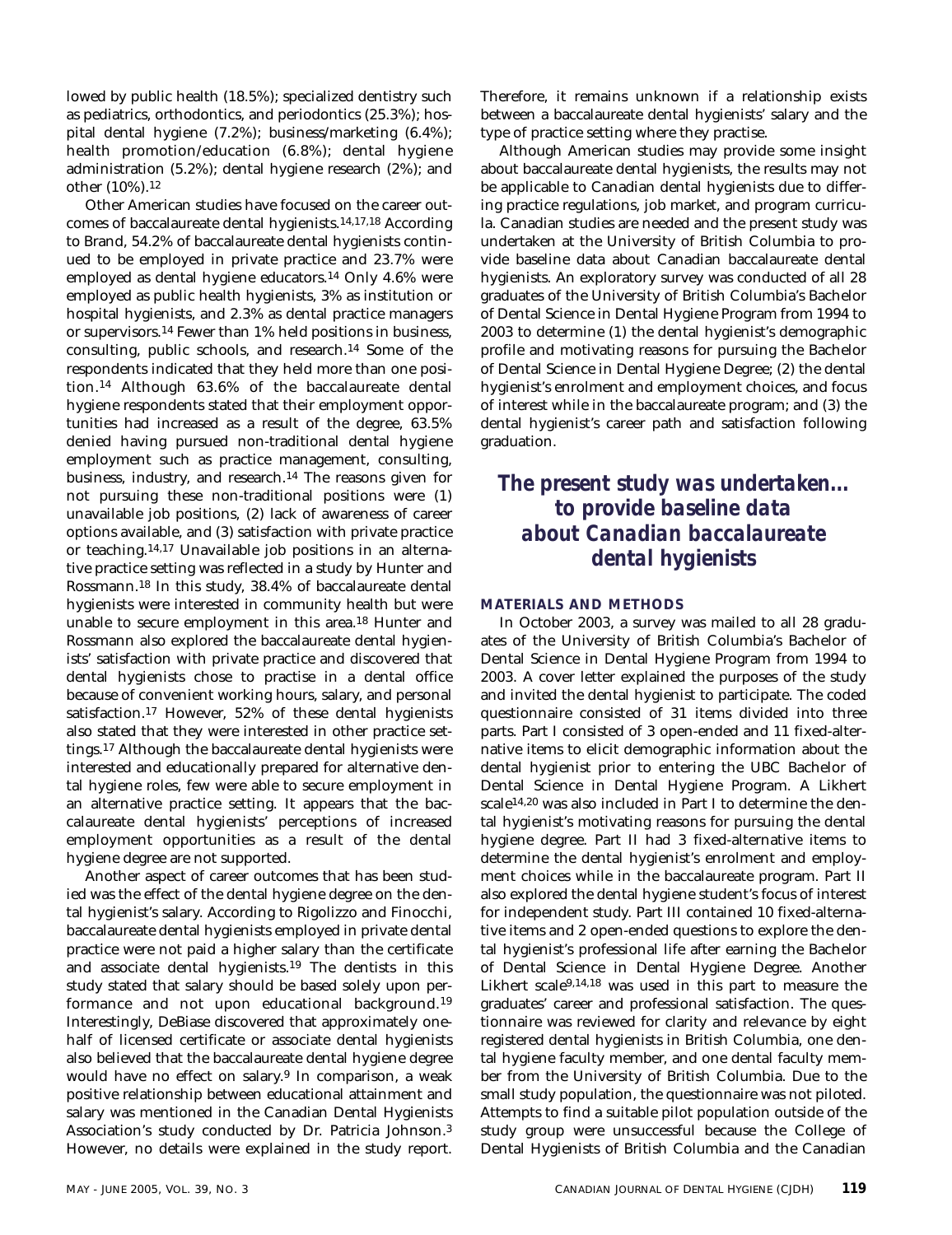Dental Hygienists Association currently do not maintain records of the highest dental hygiene education attained by their members.

To bolster the response rate, non-respondents were sent a follow-up letter and questionnaire three weeks after the initial mailing.

The study received approval from the University of British Columbia's Behavioural Research Ethics Board.

The Statistical Program for the Social Sciences (SPSS) was used to produce descriptive statistics. Pearson's correlation was used only when the numbers were sufficient to support the statistical analysis.

### *92.6% of the respondents cited "personal satisfaction" as "very important" for pursuing the dental hygiene degree*

#### **RESULTS**

A total of 27 surveys were returned, a response rate of 96.4%. Unfortunately, not all the surveys were complete. Due to the layout of the questionnaire, three respondents missed or did not answer the first question in Part I regarding the province he or she had resided in prior to enrolling into the UBC Bachelor of Dental Science in Dental Hygiene Program. The responses to the two open-ended questions in Part III varied from two-page responses to no response at all. Given the opportunistic nature of this type of question, this variability in response was not unexpected. Specific results of the survey are presented according to the three parts in the questionnaire.

#### **Part I: Information about the dental hygienist prior to entering the university dental hygiene program**

#### **Demographic profile**

The demographic profile of the dental hygienist entering the University of British Columbia's Bachelor of Dental Science in Dental Hygiene Program is shown in table 1. The dental hygienist was female, between the ages of 30 and 39, married or common-law, with no children or dependent parents. The majority (88.9%) of the respondents were registered with the College of Dental Hygienists of British Columbia21 to practise dental hygiene and 88.9% practised primarily in a clinical practice setting. The employment status, "employee," was common among the respondents (92.6%). Over one-half of the dental hygienists practised dental hygiene for more than 33 hours per week. Although two-thirds of the respondents did not hold a certificate in dental assisting, the other onethird practised dental assisting for either three to five years or more than nine years prior to becoming a dental hygienist. The majority of the respondents (96.3%) did

| Characteristic                                                                  | # of respondents<br>answering<br>each item | <b>Mode</b>            | Percentage of<br>respondents |
|---------------------------------------------------------------------------------|--------------------------------------------|------------------------|------------------------------|
| Province of residence                                                           | 24 <sup>a</sup>                            | B.C.                   | 77.8                         |
| Registration category held                                                      | 27                                         | Full                   | 88.9                         |
| Primary dental hygiene practice setting                                         | 27                                         | Clinical               | 88.9                         |
| <b>Employment status</b>                                                        | 27                                         | Employee               | 92.6                         |
| Paid dental hygiene hours worked/week                                           | 27                                         | > 33 hours             | 51.9                         |
| Marital status                                                                  | 27                                         | Married/common-law     | 63.0                         |
| Children                                                                        | 27                                         | No                     | 77.8                         |
| Those with children                                                             | 6                                          | 1 child                | 50.0                         |
| Care of elderly parents                                                         | 27                                         | N <sub>0</sub>         | 92.6                         |
| Previously a CDA                                                                | 27                                         | N <sub>0</sub>         | 66.7                         |
| Those who were a CDA, years of experience<br>before becoming a dental hygienist | 9                                          | 3-5 years<br>> 9 years | 33.3<br>33.3                 |
| Have a bachelor's degree, other than BDSc                                       | 27                                         | N <sub>0</sub>         | 96.3                         |
| Dental hygiene diploma education                                                | 27                                         | B.C. institution       | 74.1                         |
| Dental hygiene diploma year of graduation                                       | 27                                         | 1988-1998              | 63.0                         |
| Number of years between dental hygiene diploma<br>and enrolment in BDSc program | 27                                         | 2-8 years              | 51.9                         |
| Age at time of enrolment into BDSc Program                                      | 27                                         | 30-39 years            | 40.7                         |

a 3 respondents missed or did not answer this item.

**Table 1.** Characteristics of the dental hygienist entering the University of British Columbia Bachelor of Dental Science in Dental Hygiene Program (N=27)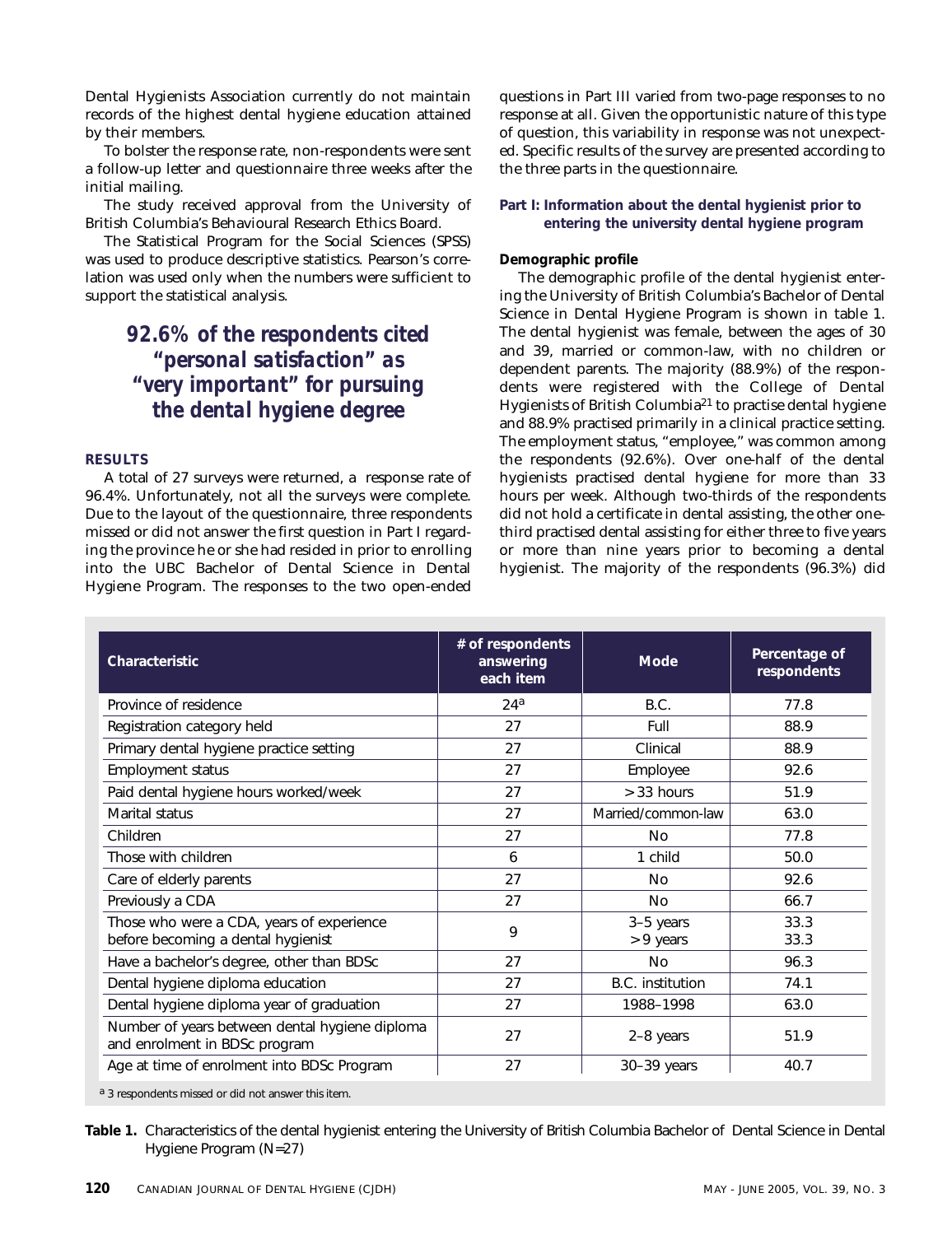**M OTIVATING REASONS**



**Figure 1.** Motivating reasons for pursuing the BDSc(DH) degree

not have a bachelor's degree prior to earning the Bachelor of Dental Science in Dental Hygiene Degree. The dental hygienist's diploma was granted from an institution within British Columbia and was likely to have been granted between 1988 and 1998. Over one-half of the dental hygienists enrolled in the University of British Columbia's Bachelor of Dental Science in Dental Hygiene Program within two to eight years of their diploma graduation.

#### **Motivating reasons**

A Likhert scale was used to determine the strength of the motivating reasons the dental hygienist had for pursuing the Bachelor of Dental Science in Dental Hygiene degree. As seen in figure 1, 92.6% of the respondents cited "personal satisfaction" as "very important" for pursuing the dental hygiene degree. Other reasons that were deemed "very important" by the dental hygienists for pursuing the dental hygiene degree were "to increase knowledge" (85.2%); "to advance dental hygiene career" (55.6%); "to work outside of traditional dental hygiene practice" (44.4%); and "for the status of the degree" (37.0%). To change focus within the dental hygiene profession or for professional recognition was "very important" to only 22.2% and 18.5% of the respondents, respectively. The respondents stated that it was "not important" to pursue the dental hygiene degree to satisfy

requirements for employment (85.2%) or for mandatory continuing education (85.2%). Salary enhancement (55.6%) and job security (55.6%) were also cited as "not important." Although 7.4% of the respondents agreed that the dental hygiene degree was "very important" for graduate school entrance requirements, 37% of the dental hygienists stated it was "not important."

#### **Part II: Information about the dental hygiene student while in the UBC Bachelor of Dental Science in Dental Hygiene Program**

#### **Enrolment and employment choices**

When exploring the enrolment and employment choices of the dental hygienist in the UBC Bachelor of Dental Science in Dental Hygiene Program, it was discovered that 59.3% of the dental hygienists pursued their baccalaureate education on a part-time basis. Regardless of whether the dental hygienists were enrolled full- or part-time, 81.5% continued to practise dental hygiene. More than one-third (43.5%) worked 17–32 hours per week, while approximately one-third (39.1%) worked 0–16 hours per week. A few of the dental hygienists (17.4%) continued to work more than 33 hours per week while pursuing their degree.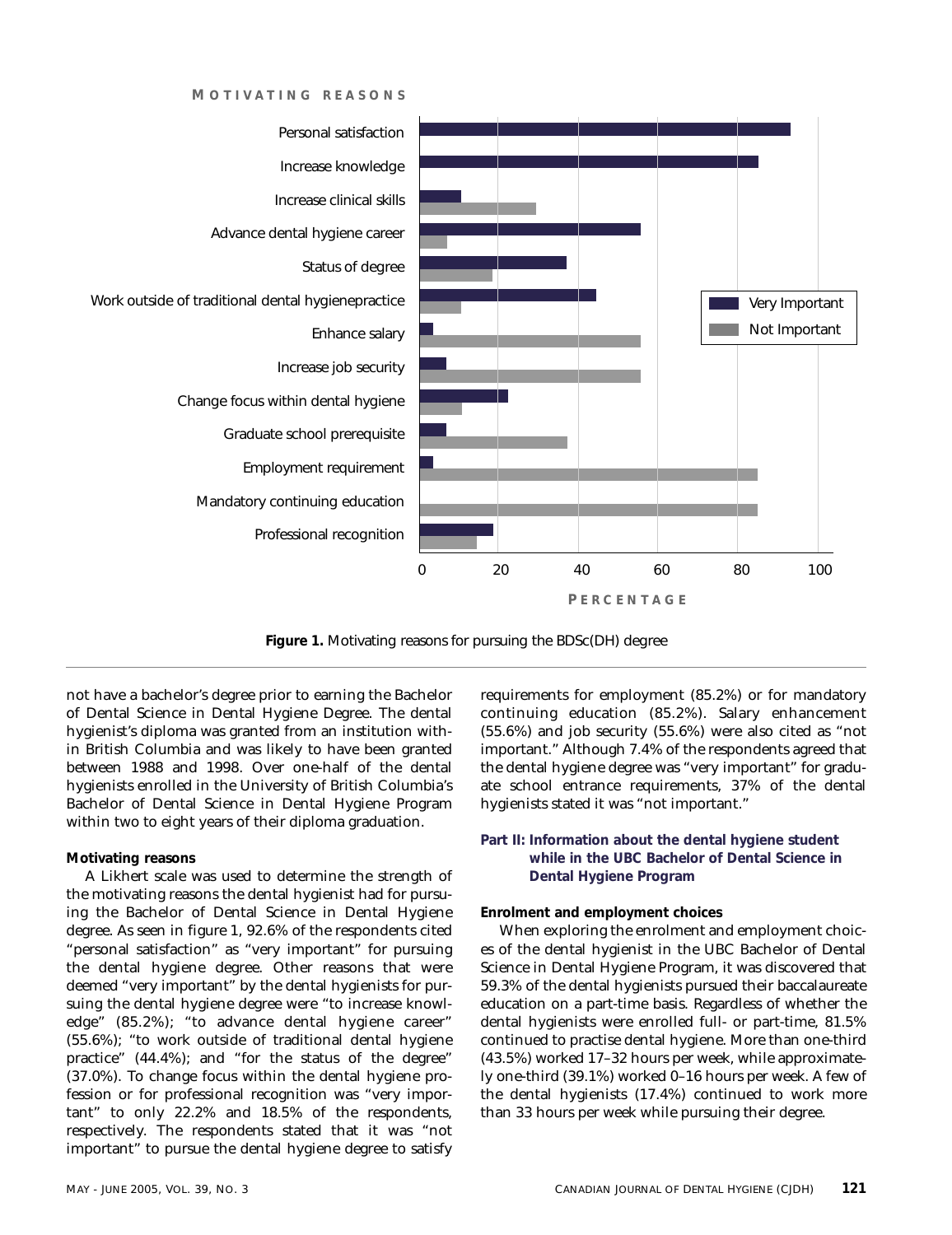### *The Bachelor of Dental Science in Dental Hygiene degree provided provided a "window" for future graduate studies*

#### **Area of independent study**

This part of the survey also explored the dental hygienist's focus of interest for independent study while in the baccalaureate program. The majority (88.9%) of the respondents indicated that they were interested in one or more of the following subjects: education, community health, residential care, and dental hygiene research.

#### **Part III: Information about the dental hygienist after earning the Bachelor of Dental Science Degree**

#### **Demographic profile**

The majority of the graduates continued to reside (85.2%) and practise (88.9%) dental hygiene in British Columbia after graduation. In addition to being registered with the College of Dental Hygienists of British Columbia,21 three respondents were now qualified to provide dental hygiene care to clients in residential care. Three other respondents indicated that they were not practising dental hygiene at the time of the survey.

Figure 2 compares the practice settings of the respondents before and after earning the Bachelor of Dental Science in Dental Hygiene degree. Before, 88.9% of the dental hygienists were employed in clinical practice settings, 7.4% in educational institutions, and 3.7% in "other" practice settings. After earning the Bachelor of Dental Science in Dental Hygiene degree, the dental hygienists were employed in a broader selection of practice settings: 40.7% primarily in clinical practice, 7.4% in community health, 3.7% in regulatory bodies and professional associations, 3.7% in educational institutions, and 14.8% in "other" practice settings. Some dental hygienists were employed in a combination of educational institutions and clinical practice (11.1%) or community health and clinical practice (11.1%). Two respondents (7.4%) were not employed at the time of the survey.

#### **Pursuit of the graduate degree**

Part III of the survey also explored the dental hygienist's intention of pursuing a graduate degree. Although 48.2% of the graduates planned to pursue a graduate degree in the future, 44.4% decided not to continue with advanced education and 7.4% were undecided. However, many of the respondents commented that the Bachelor of Dental Science in Dental Hygiene degree provided a "window" for future graduate studies. At the time of the survey, 4 of the 27 respondents were in a graduate program. Two respondents had completed a master's degree. One respondent completed a Master of Science in Dental Science Degree at the University of British Columbia and the other completed a Master of Education Degree at the University of Victoria. At the time of the survey, no respondents had completed a doctorate degree or were enrolled in a doctoral program.

#### **Career satisfaction and professional expertise**

The Likhert scale in Part III of the survey was used to determine the graduates' career satisfaction and professional expertise. As seen in table 2, the dental hygienists "strongly agreed or agreed" that having the baccalaureate degree expanded their career opportunities (85.2%) and prepared them for the career path they chose (92.6%). The majority of the respondents (76.9%) indicated that they were able to find employment in their chosen area within the dental hygiene profession. Almost half of the respondents (48.2%) agreed that there was a variation in their daily work routine as a result of having the dental hygiene



\* Some were employed in more than practice setting

**Figure 2.** Comparison of practice settings before and after the BDSc(DH) Program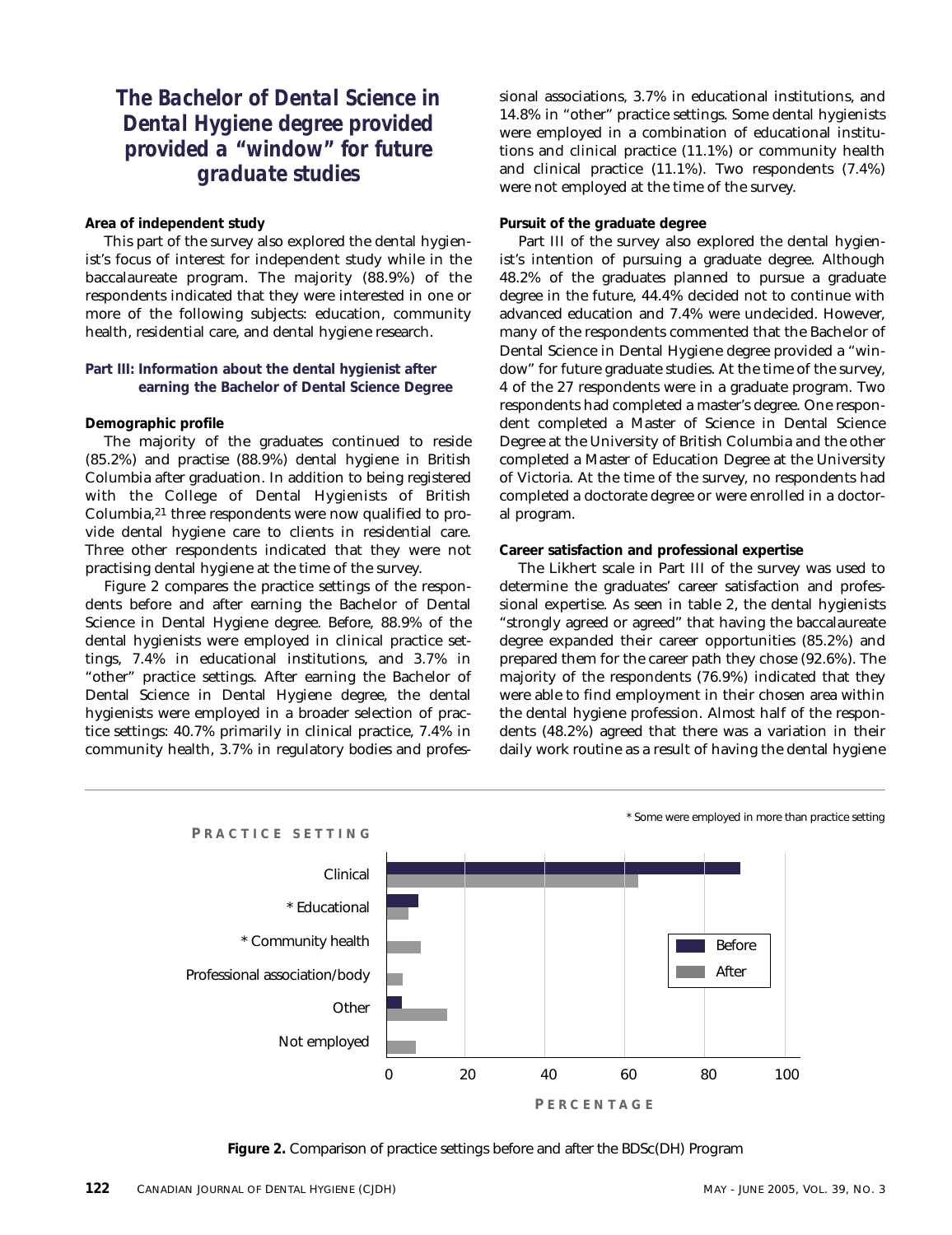| <b>Statement</b>                                                                                                                        | $#$ of<br>respondents<br>who answered<br>the item | <b>Strongly</b><br>agree<br>% | Agree<br>% | <b>Disagree</b><br>% | Strongly<br>disagree<br>% |
|-----------------------------------------------------------------------------------------------------------------------------------------|---------------------------------------------------|-------------------------------|------------|----------------------|---------------------------|
| Obtaining the BDSc degree has expanded my<br>career opportunities                                                                       | 27                                                | 44.4                          | 40.8       | 11.1                 | 3.7                       |
| The BDSc education has prepared me for my<br>chosen career path                                                                         | 27                                                | 55.6                          | 37.0       | 7.4                  | $\Omega$                  |
| I am able to find employment in my area of<br>interest in dental hygiene                                                                | 26 <sup>a</sup>                                   | 34.6                          | 42.3       | 23.1                 | $\Omega$                  |
| I have more opportunities for professional/<br>career advancement                                                                       | 25a,b                                             | 32.0                          | 48.0       | 20.0                 | $\Omega$                  |
| I have more variation in my daily work routine                                                                                          | 27                                                | 22.3                          | 25.9       | 44.4                 | 7.4                       |
| I have more job security                                                                                                                | 27                                                | 18.5                          | 25.9       | 37.0                 | 18.5                      |
| I earn more income                                                                                                                      | 27                                                | $\Omega$                      | 25.9       | 44.4                 | 29.6                      |
| I have more benefits                                                                                                                    | 27                                                | 11.1                          | 14.8       | 40.7                 | 33.3                      |
| I have developed better scientific skills for<br>gathering information, planning and implementing<br>strategies, and evaluating results | 26 <sup>a</sup>                                   | 80.8                          | 15.4       | 3.8                  | $\Omega$                  |
| I have enhanced analytical skills for problem solving                                                                                   | 26 <sup>a</sup>                                   | 65.4                          | 30.8       | 3.8                  | $\Omega$                  |
| My clinical skills are enhanced for traditional<br>dental hygiene practice                                                              | 26 <sup>a</sup>                                   | 19.2                          | 50.0       | 23.1                 | 7.7                       |
| My knowledge is enhanced for traditional<br>dental hygiene practice                                                                     | 26 <sup>a</sup>                                   | 34.6                          | 46.2       | 15.4                 | 3.8                       |
| The BDSc Program encourages life-long learning                                                                                          | 27                                                | 63.0                          | 37.0       | $\Omega$             | $\Omega$                  |
| I recommend the BDSc Program to other<br>dental hygienists                                                                              | 27                                                | 63.0                          | 33.3       | 3.7                  | $\Omega$                  |
| I have expanded my network of professional<br>colleagues                                                                                | 27                                                | 44.4                          | 44.4       | 11.1                 | $\mathbf 0$               |

a One respondent was retired from dental practice and noted "not applicable" to these items

<sup>b</sup> One respondent added a "neutral" response, which was not one of the choices on the Likhert scale

**Table 2.** Dental hygienists' opinions regarding career satisfaction and professional expertise after earning the Bachelor of Dental Science in Dental Hygiene

degree. Pearson's correlation was used to determine if a relationship existed between "a variation in daily work routine" and a practice setting other than clinical practice. The resulting correlation was weak  $(r = -0.383)$ .

The respondents were also asked for their opinions regarding any changes in tangible aspects of employment that may be attributed to earning the Bachelor of Dental Science in Dental Hygiene Degree. The respondents disagreed that the dental hygiene degree increased their job security (55.5%), increased their income (74.0%), or increased their benefits (74.0%). Yet the majority of the respondents (80%) agreed that the dental hygiene degree improved their opportunities for professional/career advancement.

Overall, the dental hygienists were of the opinion that these tangible aspects of employment were not enhanced as a result of earning the dental hygiene degree. In regards to professional expertise, 80.8% of the respondents "strongly agreed" and another 15.4% "agreed" that the baccalaureate dental hygiene education enhanced their

scientific skills for gathering information, planning and implementing strategies, and evaluating the results. The respondents also agreed that the baccalaureate education enhanced their analytical skills for problem solving (96.2%). Although advanced clinical skills were not part of the core curriculum in the University of British Columbia's Bachelor of Dental Science in Dental Hygiene Program, 69.2% of the respondents agreed that their clinical skills were enhanced. Knowledge for clinical dental hygiene practice was also enhanced for 80.8% of the respondents. The respondents were also satisfied with their expanded network of inter-professional colleagues.

The survey provided the dental hygienist with an opportunity to make additional comments and 24 of the 27 respondents responded. The following comments were made in support of the Bachelor of Dental Science in Dental Hygiene Degree for entry to practice: "This level of education [baccalaureate dental hygiene] ought to be entry level to the profession given the dental hygienist's responsibility and demands." "After completing the pro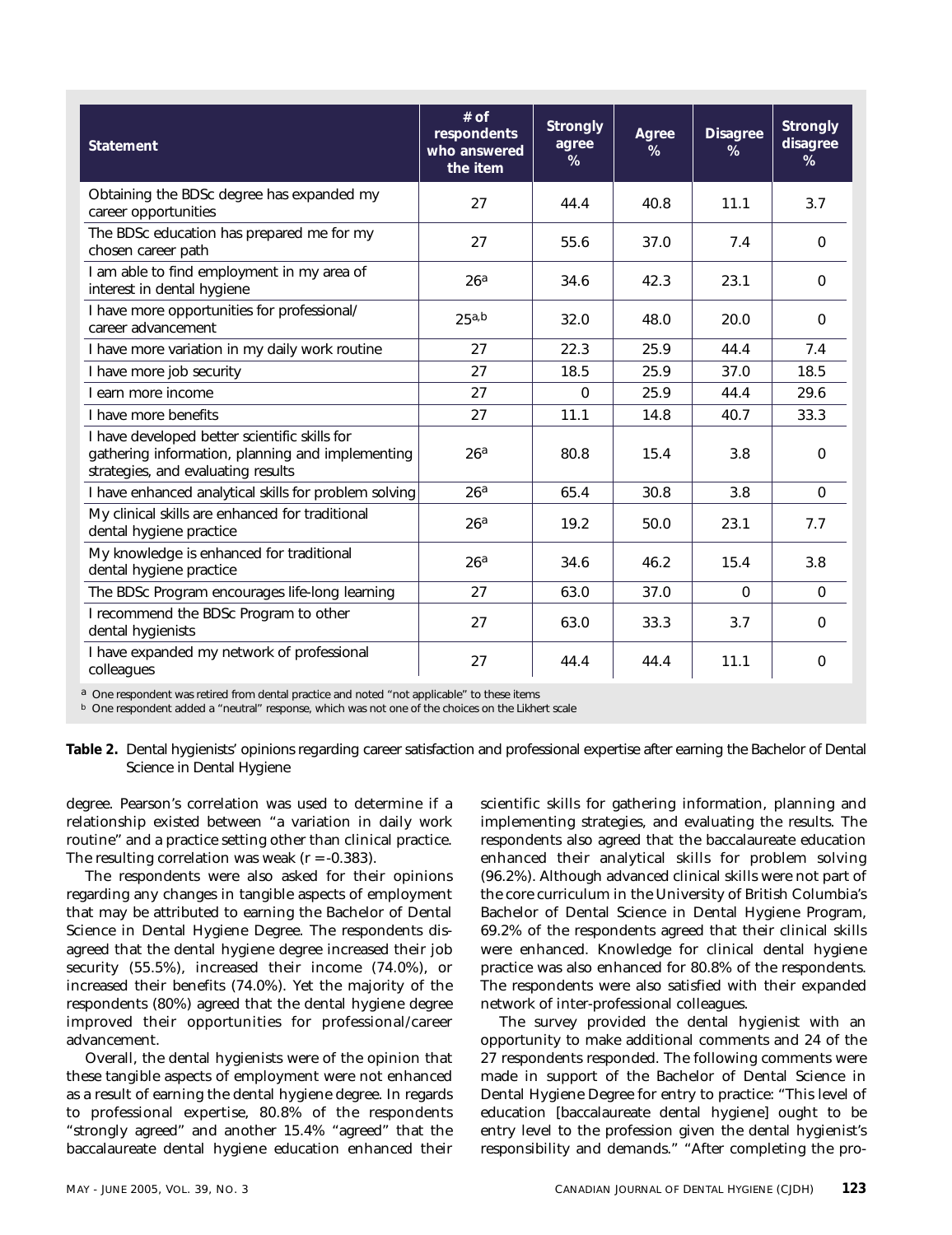gram, I feel that the [dental hygiene] diploma level education just isn't enough anymore." "The program was a fantastic experience and I learned so much more than just a diploma. I feel like every diploma program should become a 4-year degree."

Respondents also commented on the curriculum. "Course selection was great." "Distance access to courses is great!" "It [the Bachelor of Dental Science in Dental Hygiene Program] was very applicable and had great depth and exposure to a number of areas of dental hygiene practice as well as other areas of health care. Gave a broad, global perspective."

The following comments were made about the degree program's increasing the respondent's sense of professionalism: "It provides increased professionalism to my career." "I feel more like a professional who is respected for my knowledge and expertise in my chose field." "The degree has raised my profile/profile of dental hygienists [when] talking with other health care professionals."

Other respondents commented on their increased level of confidence. "It [the Bachelor of Dental Science in Dental Hygiene Program] increased my self-esteem through knowledge of a special population." "I am more confident because of up-to-date knowledge." "I am more confident with critically analyzing and performing research." "It improved my analytical abilities and therefore I am better able to diagnose my patients and provide them with a higher standard of care."

This degree also provided the dental hygienist with an opportunity to pursue graduate studies and this was discussed by some of the respondents. "It [the Bachelor of Dental Science in Dental Hygiene Degree] allows registered dental hygienists to access post-grad studies." "I feel well prepared if [I] was to pursue a graduate program." "It provided a window for further education."

Other respondents chose to comment on the employment opportunities that were available after earning the degree. One respondent commented, "If I hadn't got my degree, I would never have had the opportunities I have been given outside of dental hygiene practice." Although another respondent agreed that the Bachelor of Dental Science in Dental Hygiene Degree increased his or her potential career options, he or she added, "My perception of increased career opportunities and professional advancement may have been unrealistic because at the current time, most dental hygiene positions can be filled with a diploma dental hygienist or a BDSc [dental hygienist with a Bachelor of Dental Science in Dental Hygiene Degree]. Many respondents stressed that "personal satisfaction" or "personal goal" was the motivating factor for pursuing their dental hygiene degree. There is an overall sense of accomplishment and pride in the graduates.

The majority (92.6%) of the respondents are satisfied with their baccalaureate dental hygiene education and 96.3% would recommend the University of British Columbia's Bachelor of Dental Science in Dental Hygiene Program to other dental hygienists.

#### **DISCUSSION**

Although the results of the University of British Columbia study are limited by the self-reported nature of the data and its unique population of baccalaureate dental hygiene graduates, the demographic profile of the dental hygienist entering the baccalaureate dental hygiene program reflects the demographic profile of the Canadian diploma dental hygienist.3,5,7,11,12,14,17,20 The dental hygienist is female with an average age of 31 years, married, has a dental hygiene diploma as the highest academic achievement in dental hygiene, and is employed by a dentist(s) in clinical dental practice.3

In the University of British Columbia study, 51.9% of the dental hygienists enrolled in the Bachelor of Dental Science in Dental Hygiene Program within two to eight years of their dental hygiene diploma graduation. This finding is similar to the study by Newell et al. who discovered that over 95% of American certificate or associate dental hygienists expressed an interest in continuing their dental hygiene education within five years of their certificate or associate graduation.12 It appears that the time frame Newell et al. cited between diploma graduation and enrolment in a degree-completion program is similar to the time frame chosen by over one-half of the University of British Columbia dental hygienists. However, since Newell et al. did not verify the enrolment of the study's dental hygienists in a dental hygiene degree-completion program within this time period, caution must be exercised in generalizing these results to the University of British Columbia study.

The University of British Columbia's dental hygienists indicated that personal satisfaction (92.6%) was a "very important" motivating reason for pursuing the dental hygiene degree. This finding supports the finding in Waring's study, which indicated that 97.6% of study subjects would seek a dental hygiene degree for "personal satisfaction."11 One of the purposes of Waring's study was to determine the predictive strength of the motivating reasons for determining likely participation in an external degree program. However, the predictive strength of the motivating reasons "status of the degree (LB = 0.18) and to gain entrance into graduate school  $(LB = 0.14)$ " for determining likely participation in an external degree program11 did not reflect the results found in the University of British Columbia study. Only 37% of the University of British Columbia's Bachelor of Dental Science in Dental Hygiene respondents cited "status of the degree" as a "very important" reason for pursuing the dental hygiene degree and only 7.4% cited "to gain entrance into graduate school" as "very important," compared with 75.6% and 35.8% of American certificate or associate dental hygienists,11 respectively.

Unfortunately, an editing error affected the reliability of the Likhert scale in the University of British Columbia survey that was measuring the "importance" of the dental hygienist's motivating reasons for pursuing the dental hygiene degree. The middle choices of "quite important" and "somewhat important" were reversed on the Likhert scale. Although 3 of the respondents noted this reversal on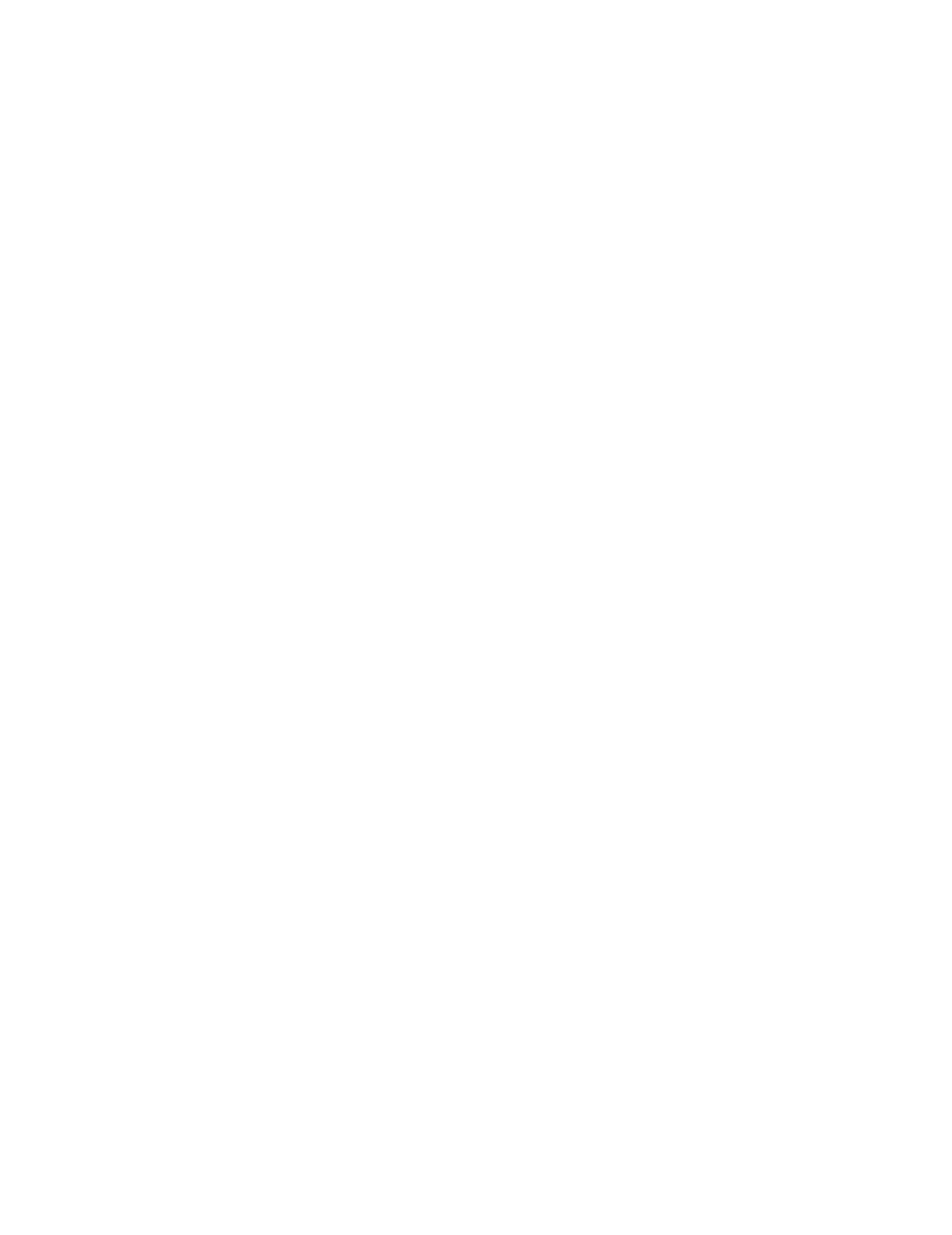the survey, it is unknown if the other 24 respondents noticed. Therefore, only the extreme responses, "very important" and "not important," were considered reliable. This error may have had an impact on the strength of importance given to each motivating reason for pursuing the dental hygiene degree. Some percentages may have been higher than stated if the categories "very important" and "quite important" were combined. This may explain the lower percentages cited in the University of British Columbia study compared with those in Waring's study.

A section of the University of British Columbia study focused on the baccalaureate dental hygiene curriculum. The University of British Columbia's Bachelor of Dental Science in Dental Hygiene Program is a hybrid of on-site courses and on-line learning. On-line learning is an important feature of a dental hygiene degree-completion program because it enhances accessibility. In the study by Waring, 91.5% of the dental hygienists were concerned about the geographic location of the baccalaureate dental hygiene program.11 Since the baccalaureate dental hygiene program at the University of British Columbia is one of the two available programs in Canada, on-line courses could provide diploma dental hygienists throughout the country, and feasibly throughout the world, with the opportunity to complete their dental hygiene degree without having to travel to Vancouver. On-line or correspondence courses are the favoured method of learning (98%) by dental hygienists pursuing the dental hygiene degree because of it enhances accessibility to the program regardless of geographic location and allows for flexibility in course scheduling.11

### *On-line or correspondence courses are the favoured method of learning...by dental hygienists pursuing the dental hygiene degree*

The option of enrolling part-time is another important design feature of a degree-completion program. Release from work was a concern for dental hygienists interested in pursuing the dental hygiene degree.<sup>11</sup> Only 27% of dental hygienists indicated that they could attend classes fulltime for one semester.<sup>11</sup> Many dental hygienists (74%) prefer to attend university on a part-time basis.11 In the University of British Columbia study, 59.3% of the dental hygienists chose part-time enrolment. The availability of on-line courses and part-time enrolment provides dental hygienists with the flexibility they need to balance work, family, and educational commitments. In the University of British Columbia study, this was evident by the number of respondents (81.5%) who continued to practise dental hygiene while in the program. Although only 22.2% of the respondents had children, these program design features may have played a positive role in the dental hygienists' decision to return to formal education.

As part of the UBC Bachelor of Dental Science in Dental Hygiene Program, dental hygienists have the opportunity to explore an area of their own interest for independent study while still maintaining a dental hygiene focus. According to Zier, it is important to provide dental hygiene students with an educational opportunity to expand their career options in alternative practice settings such as education, management, public health, hospital dentistry, and research.15 In a study by Cameron and Fales, dental hygienists were interested in preparing for teaching (70%), fulfilling graduate program pre-requisites (39.0%), expanding clinical dental hygiene skills (65%), preparing for alternative practice settings (26.0%), and learning skills for increasing career options (43.0%).<sup>16</sup> The dental hygienists in the University of British Columbia study chose education, community health, residential care, and research, which are similar to the focus areas chosen by the dental hygienists in Cameron and Fales' study. Each dental hygiene student in the University of British Columbia Bachelor of Dental Science in Dental Hygiene Program has the opportunity to pursue an area, or areas, of individualized interest. Unfortunately, the percentages and ranking of the respondents' focus of interest were unavailable for this study because the format of the question did not ask respondents to rank their choices and allowed for multiple responses.

Of key interest to baccalaureate dental hygiene administrators, educators, and potential students is the outcome of the program's graduates. Similar to the studies done of the University of Toronto Bachelor of Science (Dental Hygiene) graduates,5,7 the University of British Columbia graduates were able to secure employment in community health, regulatory bodies, educational institutions, a combination of one of these practice settings and clinical practice, or other alternative practice settings. Although 85.2% of the University of British Columbia respondents perceived that the dental hygiene degree had expanded their career opportunities, 40.7% of the respondents continued to be employed primarily in clinical practice. This finding is reflected in another study where 63.6% of baccalaureate dental hygienists claimed that their employment opportunities had increased as a result of the dental hygiene degree, yet they did not pursue "non-traditional dental hygiene employment."18 One respondent commented that his or her perception of increased career opportunities and professional advancement may have been unrealistic because at the current time, most dental hygiene positions can be filled by a diploma or baccalaureate dental hygienist. In the Canadian Dental Hygienists Association survey, only 6.6% of dental hygienists in Canada were employed in a practice setting outside of a private dental office.3 Whether this is a reflection of jobs being unavailable in alternative practice settings,17,18 regulatory issues, lack of entrepreneurial skills, and/or other factors is unknown. Another possible reason a baccalaureate dental hygienist may choose to continue to practise dental hygiene in the private dental office may be job satisfaction. Many of the University of British Columbia respondents commented on having more self-confidence and a renewed enthusiasm for dental hygiene practice. The dental hygienists were eager to use their enhanced critical thinking skills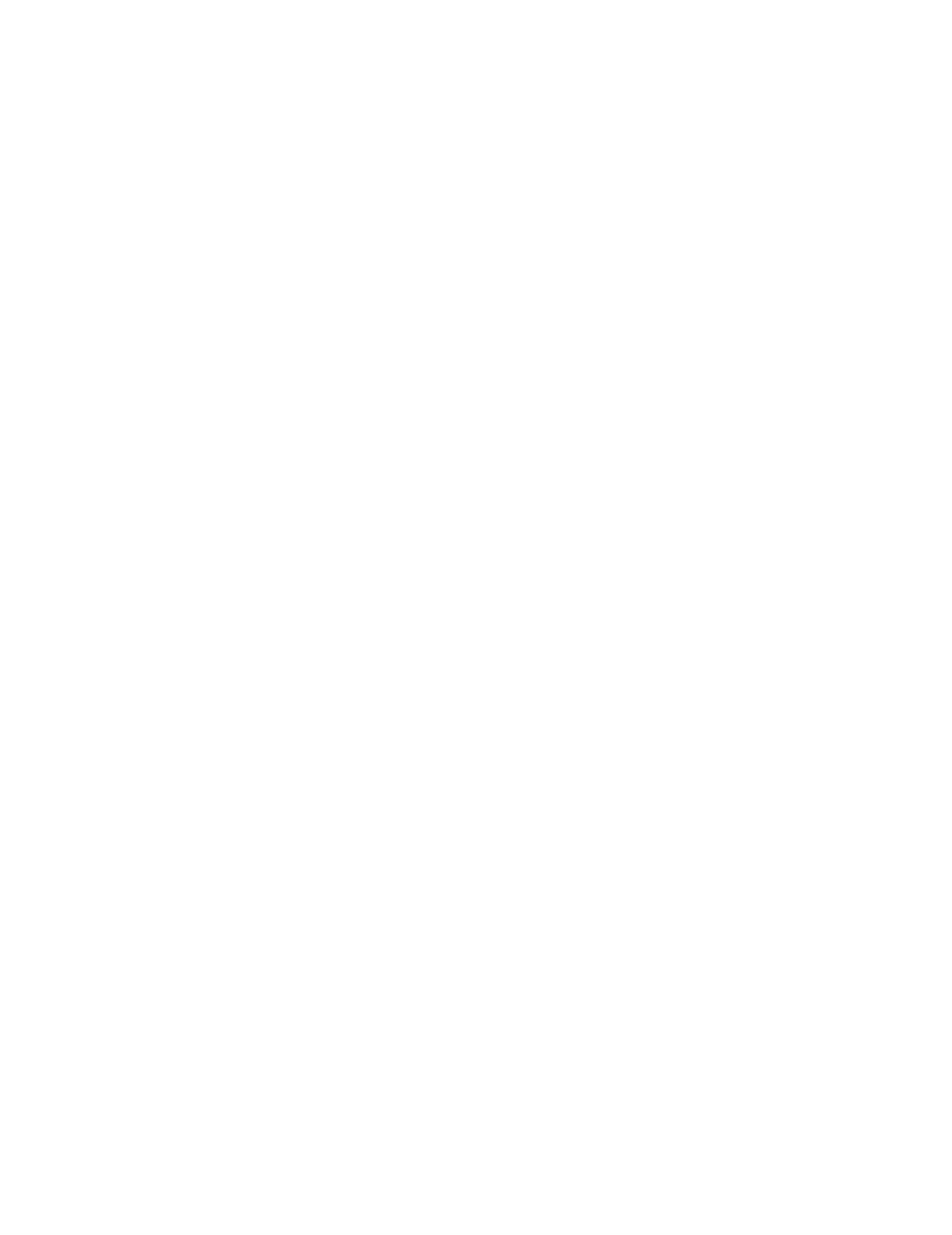and knowledge to provide a higher standard of care for their clients. These dental hygienists were satisfied with clinical practice in a dental office and thus had no desire to pursue dental hygiene practice in another practice setting. According to Hunter and Rossmann, baccalaureate dental hygienists are satisfied with dental office employment because of (1) convenient working hours, (2) good income, (3) high job availability, and (4) personal satisfaction.18 Since 62.9% of the UBC respondents continued to be employed either full- or part-time in clinical practice, it was not unexpected to discover that 51.8% of the respondents disagreed that the dental hygiene degree changed their daily work routine. The 48.2% of respondents who indicated that the dental hygiene degree resulted in a change in their daily work routine may have been employed in an alternative practice setting. However, Pearson's correlation was weak for this relationship.

## *Approximately one-half of licensed dental hygienists perceived that the...degree would have no effect on their salary*

Another aspect of the graduate's career satisfaction that was explored were changes in the dental hygienist's income, benefits, and job security as a result of earning the dental hygiene degree. For many professions, additional education usually results in promotions, more responsibilities, and increased salary and benefits. While the potential for higher income can be a strong motivating factor when deciding whether or not to pursue higher education in other professions, it was "not very important" to the UBC graduates (55.6%). Only 3.7% of the respondents thought the dental hygiene degree would increase their salary potential and only 7.4% agreed that the degree would increase their job security. The fact that most of the respondents did not pursue the dental hygiene degree for potential increases in salary, benefits, and job security reflects the findings found in other studies.15,19 Approximately one-half of licensed dental hygienists perceived that the dental hygiene degree would have no effect on their salary.9 The dentist-employers' philosophy—that a baccalaureate dental hygienist does not deserve a higher salary—further supports the dental hygienist's belief that the dental hygiene degree has no effect on salary.19 The 25.9% of University of British Columbia graduates who had an increase in salary after earning their dental hygiene degree may have been employed in a practice setting other than clinical practice. However, there were not enough subjects to conduct a Pearson's correlation to determine if this relationship was true. It is possible that the same group of respondents also had an increase in employment benefits. Benefits are more likely to be available to employees in practice settings other than clinical practice.3 The respondents tended to disagree (55.5%) that the dental hygiene degree increased their job security. Job security could be affected by a number of factors such as employeremployee relationship, demand for services, etc., but these variables were not explored in this current study. It is therefore unknown if educational credentials plays a significant role in job security.

Another outcome that was explored was the respondents' intention to pursue a master's or doctorate degree. One of the goals of the University of British Columbia's Bachelor of Dental Science in Dental Hygiene program is to provide the diploma dental hygienist with the educational credentials he or she needs to pursue a master's degree.22 In order for the dental hygiene profession to continue to grow, it is essential for some dental hygienists to have advanced degrees to conduct dental hygiene research.1 Currently, the quality and quantity of dental hygiene research barely advances the knowledge base of the profession.1 In the University of British Columbia study, 48.1% of the respondents were interested in pursuing a graduate degree, but only six dental hygienists were enrolled in a master's program or had earned a master's degree. Clearly the intention to pursue advanced education is not predictive of the dental hygienist's actual enrolment in a graduate level program. In a study about dental hygienists with a master's degree in dental hygiene, 79.5% of the dental hygienists had pursued the advanced degree for their own professional growth or to advance their dental hygiene career  $(71.3\%)$ .<sup>23</sup> Unfortunately, the reasons a University of British Columbia's Bachelor of Dental Science in Dental Hygiene graduate may have had for pursuing a master's degree were not explored in this study. Barriers such as family and work commitments that play a role in a diploma dental hygienist's decision to pursue the baccalaureate degree may also play a similar role in the baccalaureate dental hygienist's decision to pursue a graduate degree. Further studies on dental hygienists with master's and doctorate degrees are needed.

A significant finding in the University of British Columbia's survey is the overall support the graduates have for the baccalaureate dental hygiene degree for entry to practice. These dental hygienists have a unique perspective; they have practised dental hygiene with a diploma and a dental hygiene degree. As such, they are able to comment on how the baccalaureate education has affected their professional lives. As one dental hygiene respondent stated, "After completing the [UBC degree] program, I feel the diploma level education just isn't enough anymore." Several dental hygienists commented that the baccalaureate education enhanced the standard of care they offer to their clients, enhanced their credibility, and promoted dental hygiene as a profession. This sentiment is echoed in other studies, which found that although the dental hygiene degree may not significantly affect the clinical dental hygienist in private practice, the degree expanded the dental hygienist's career options, credibility, and promoted the dental hygiene profession.9,18 Whether this sentiment is reflective of all dental hygienists is unknown and further studies exploring the diploma dental hygienists' opinions regarding the dental hygiene degree for entry to practice could provide valuable information for the dental hygiene profession as it seeks to grow.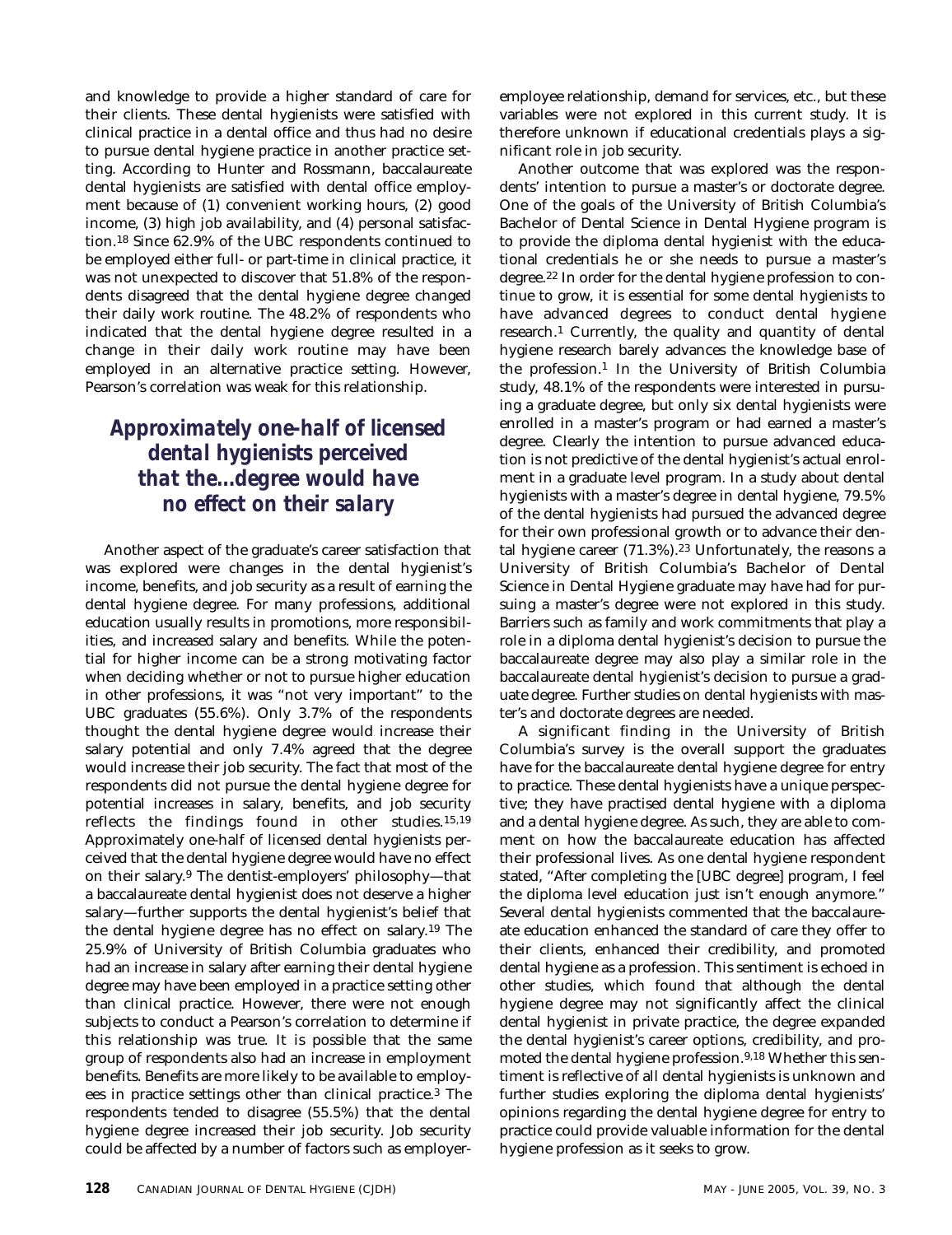During the implementation of the survey, there was a loss of participant anonymity, which resulted in potential researcher bias. Steps were taken to interpret the aggregate data as much as possible and to use the respondent's actual words to minimize the amount of researcher bias in the study.

#### **CONCLUSION**

The diploma dental hygienist entering the University of British Columbia's Bachelor of Dental Science in Dental Hygiene Program was female, married or common-law with no children, 30 to 39 years old, and was employed primarily in a clinical practice setting. The dental hygienist's primary motivating reason for pursuing the Bachelor of Dental Science in Dental Hygiene Degree was for personal satisfaction. The majority of the dental hygienists continued to practise dental hygiene while studying in the baccalaureate program. The respondents' areas of interest for independent study were education, public and community health, residential care, and research. After graduating, the dental hygienists were able to find employment in a broader selection of practice settings such as educational institutions, professional associations and bodies, and community health but often continued to practise dental hygiene in a clinical practice setting as well. In the dental hygienists' opinion, the baccalaureate dental hygiene education enhanced their knowledge, skills, and confidence, which enabled them to provide a higher standard of care for their clients. Although only a few of the University of British Columbia's Bachelor of Dental Science in Dental Hygiene graduates pursued graduate degrees, the majority of the respondents commented that the dental hygiene degree provided a "window" for advanced education. Graduates of the UBC Bachelor of Dental Science in Dental Hygiene degree program supported the baccalaureate dental hygiene degree for entry to practice as a means of expanding career options and credibility for dental hygienists. Overall, baccalaureate dental hygienists were satisfied with their education and the opportunities the degree provided.

#### **REFERENCES**

- 1. Clovis J. The professional status of dental hygiene in Canada. Part one: progress and challenges. Probe. 1999;33(6):186-95.
- 2. Canadian Dental Hygienists Association. Policy framework for dental hygiene education in Canada 2005. Ottawa: CDHA; 2000. p. 2-9.
- 3. Canadian Dental Hygienists Association. Dental hygiene practice in Canada 2001. Report no. 3 –findings. Ottawa: CDHA; 2002. p. 3-5, 43-60, 91-151.
- 4. Fletcher C., Executive Director of British Columbia Dental Hygienists Association. Electronic mail with author, July 7, 2003
- 5. Pohlak M. University of Toronto BScD (Dental Hygiene) graduates 1978-1995: Where are they now? Probe. 1996;30(2):67- 69.
- 6. Alberta Dental Hygienists Association. The growth of the dental hygiene profession in Alberta [on-line]. [Cited 14 Mar 2004.] Available from: www.askadentalhygienist.com.
- 7. Pohlak M. The impact of ten years of B.Sc.D. (D.H.) graduates on Canadian dental hygiene. Probe. 1987;21(3):116-18.
- 8. Dempster L, University of Toronto. Electronic mail with author, January 2005.
- 9. DeBiase CB. Potential baccalaureate students: needs, interests, and perceptions. Dental Hygiene. 1988;62(2):72-75.
- 10. Craig BJ, McCloy DF, Boyd MA. Preparing the dental hygiene profession for leadership: evaluation of a Canadian baccalaureate program [abstract]. J Dent Educ. 1999;63(3):288.
- 11. Waring MB. Factors affecting participation in external degree completion programs. J Dent Hyg. 1991;65(2):80-90.
- 12. Newell KJ, Stoltenberg JL, Osborn JB, Peterson MD. Dental hygiene student interest in advanced education. J Dent Hyg. 1989;63(6):276-82.
- 13. Tobian MS. Relationship between educational level of dental hygienists and their perceptions regarding postcertificate/ postassociate degree programs. J Dent Hyg. 1989;63(9):438- 45.
- 14. Brand MK, Finocchi LL. Post-certificate dental hygienists' education and professional development. Educ Dir Dent Auxil. 1985;10(1):12-20.
- 15. Zier BA. Baccalaureate dental hygiene education in Canada. J Can Dent Assoc. 1985;51(9):669-71.
- 16. Cameron CA, Fales MH. Outcome comparisons of traditional and degree completion baccalaureate dental hygiene graduates. J Dent Educ. 1988;52(8):470-72.
- 17. Hunter EL, Rossmann PP. Baccalaureate dental hygiene graduates' perceptions of community dental health employment. J Public Health Dent. 1980;40(2):134-40.
- 18. Hunter EL, Rossmann PP. Baccalaureate dental hygiene graduates' assessment of dental office employment. Dent Hyg. 1979;53(12):559-64.
- 19. Rigolizzo J, Finocchi L. Dentists' perceptions of the differences between dental hygiene graduates of certificate/associate programs and baccalaureate programs. Dent Hyg. 1984;58(12):569.
- 20. Stolberg, R. Back to school. Dimensions of Dental Hygiene [on-line]. 2004;January [cited 12 Mar 2004]. Available from: www.dimensionsofdentalhygiene.com/ddhright.asp?id=152.
- 21. College of Dental Hygienists of British Columbia. Regulatory categories [on-line]. Available from: www.cdhbc.com.
- 22. University of British Columbia, Faculty of Dentistry. Bachelor of Dental Science (BDSc) Dental hygiene degree-completion program [retrieved 8 Aug 2003]. Available from: www. dentistry.ubc.ca.
- 23. Jevack JE, Wilder RS, Mann G, Hunt RJ. Career satisfaction and job characteristics of dental hygiene master's degree graduates. J Dent Hyg. 2000;74(3):219-29.
- 24. Platek R, Pierre-Pierre FK, Stevens P. Development and design of survey questionnaires. Ottawa: Statistics Canada, Census and Survey Methods Division; 1985.
- 25. College of Dental Hygienists of British Columbia. Registrant's handbook. Victoria: CDHBC; 2002.
- 26. Patten ML. Questionnaire research: a practical guide. 2nd ed. Los Angeles: Sage; 2001.
- 27. Fowler FJ Jr. Survey research methods. 3rd ed. Thousand Oaks (CA): Sage; 2002.
- 28. Gray G, Guppy N. Successful surveys: research methods and practice. 2nd ed. Toronto: Harcourt; 1999.
- 29. Fink A, Kosecoff J. How to conduct surveys: a step by step guide. 2nd ed. Thousand Oaks, CA: Sage; 1998.
- 30. Gravetter FJ, Wallnau LB. Essentials of statistics for the behavioral sciences. 4th ed. Pacific Grove (CA): Wadsworth; 2002.
- 31. Kinnear PR, Gray CD. SPSS for Windows made simple: Release 10. Hove, East Sussex, UK: Psychology Press; 2000.
- 32. Morgan SE, Reichert T, Harrison TR. From numbers to words: reporting statistical results for the social sciences. Boston: Allyn & Bacon; 2002.
- 33. Wright DB. Understanding statistics: an introduction for the social sciences. London: Sage; 1997.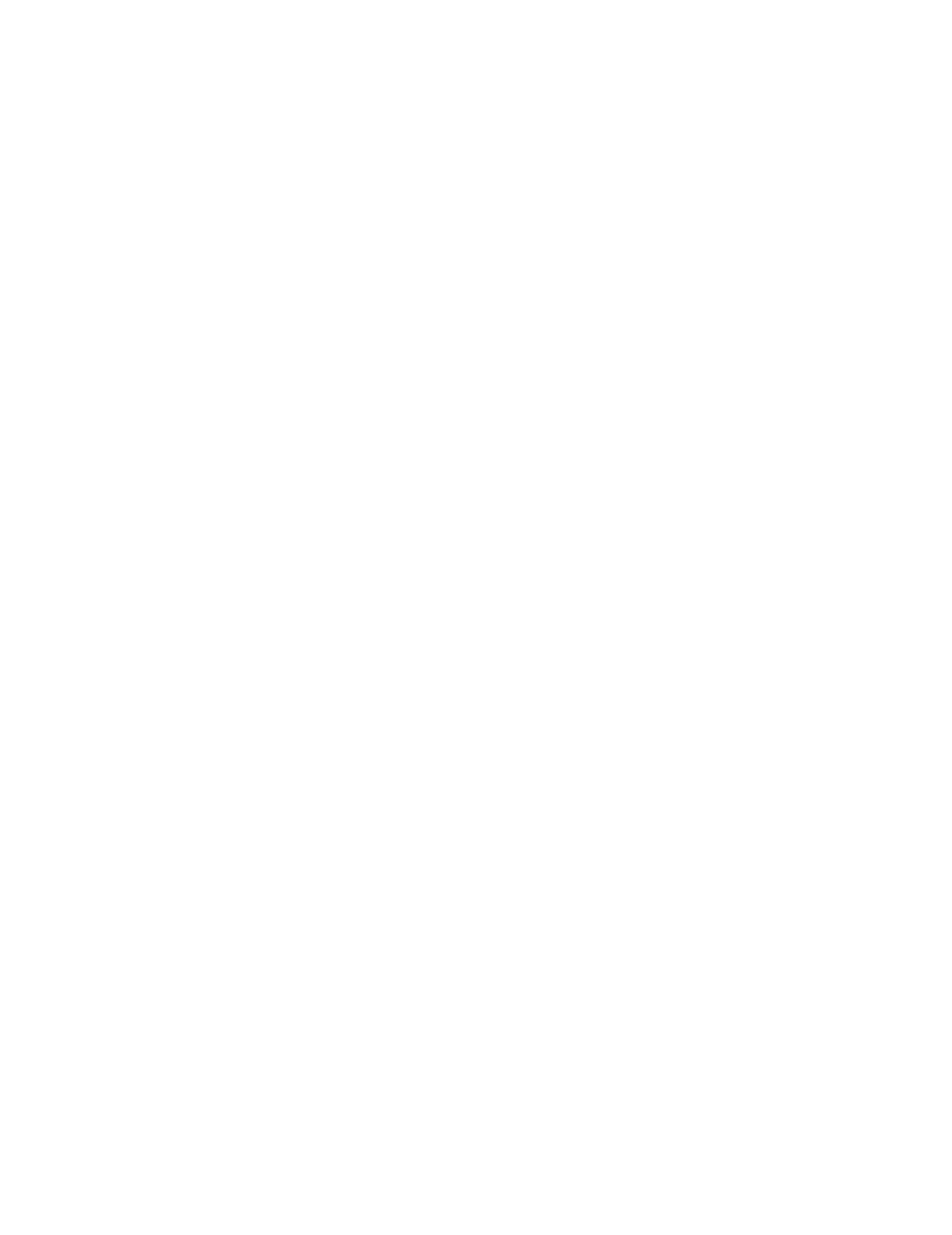#### EVIDENCE FOR PRACTICE

## **Interview with Patricia M. Johnson, PhD**

#### *by Dennis Jones*

*Patricia M. Johnson made an early start in her profession, obtaining her Diploma in Dental Hygiene at the University of Toronto in 1958. She now holds a master's degree and a doctorate in community health and, for more than a decade, has been doing research into how dental hygiene is practised in Canada and abroad. Among her achievements are the 22-country International Longitudinal Database on Dental Hygiene and important labour-force studies in Canada. In collaboration with the College of Dental Hygienists of*



*Ontario (CDHO), she also carried out the research necessary to support the development of the CDHO Quality Assurance Program. She has many years of clinical experience in both general and specialized practice and, until her retirement, was a professor in Seneca College's Dental Health Programs.*

*During her professional life, Dr. Johnson has been active in many dental hygiene organizations, both nationally and internationally. She is a past president and life member of the International Federation of Dental Hygienists, of the Canadian Dental Hygienists Association, and of the Ontario Dental Hygienists' Association. The author of articles, reports, papers, and book chapters too numerous to mention, she is currently President of PMJ Consultants, a research and consulting company. We spoke with Dr. Johnson about her long experience in dental hygiene and her perspectives on the future of the profession.*

#### *Q: Dr. Johnson, what made you want to be a dental hygienist?*

*Q: Dr. Johnson, what made you want to be a dental hygienist?*<br>It was a very new profession in 1956, and there were so few dental hygienists around that I hadn't heard much It was a very new profession in 1956, and there were so

about it. But I did know that I didn't want to enter any of the professions that were usual for women in those days. I credit my mother very much with my opportunity to become a dental hygienist. She was always very supportive of my three siblings and me, and when she discovered that I was interested in dental hygiene, she asked me if I wanted to go into dentistry. She was widowed with four children by this time, but she would have made it happen if I'd asked her to.

But when I thought about becoming a dentist, I decided it wasn't really the profession I wanted to be in, because even then, I was very interested in health promotion and wellness. I liked the way dental hygiene emphasized this area, as opposed to the more technical approach that appeared to be prevalent in dentistry at the time.

*Q:* You did y<br>profession<br>what del<br>It was qu *Q: You did your training and went into practice while the profession was still very new. Can you give us an idea of what dental hygiene was like in those early days?*

It was quite different from the way it is now. I trained at the University of Toronto in the Faculty of Dentistry, which in 1956 had the only dental hygiene program in Canada. There were 14 of us in the class, which was the largest to date. Many of my fellow students were on bursaries from other provinces because the provincial governments wanted to employ dental hygienists in their public health programs. Studying with people from across the country encouraged us to think nationally rather than locally, which turned out to be very useful when we were building our professional associations.

#### **RÉSUMÉ**

Patricia M. Johnson a commencé tôt sa vie professionnelle, puisqu'elle a obtenu son diplôme en hygiène dentaire à l'Université de Toronto en 1958. Elle détient maintenant une maîtrise et un doctorat en santé communautaire et, pendant plus de dix ans, elle a fait de la recherche sur la pratique de l'hygiène dentaire au Canada et à l'étranger. Parmi ses réalisations figurent la base de données longitudinales sur l'hygiène dentaire dans 22 pays et d'importantes études sur la main-d'œuvre au Canada. En collaboration avec l'Ordre des hygiénistes dentaires de l'Ontario, elle a également effectué la recherche nécessaire à la mise sur pied du Programme d'assurance de la qualité de l'Ordre. Elle compte de nombreuses années d'expérience clinique tant en pratique générale qu'en pratique spécialisée et, jusqu'à sa retraite, elle était professeure au collège Seneca, aux programmes de santé buccodentaires.

Pendant sa vie professionnelle, M<sup>me</sup> Johnson a été active dans de nombreux organismes d'hygiène dentaire, à l'échelle nationale et internationale. Elle est ex-présidente et membre de la vie de la Fédération internationale des hygiénistes dentaires, de l'Association canadienne d'hygiénistes dentaires et de l'Association des hygiénistes dentaires de l'Ontario. Auteure d'articles, de rapports, de communications et de chapitres de livres trop nombreux pour les énumérer, Mme Johnson est actuellement présidente de PMJ Consultants, une entreprise de recherche et de consultation. Nous nous sommes entretenue avec elle au sujet de sa longue expérience en hygiène dentaire et de ses perspectives sur l'avenir de la profession.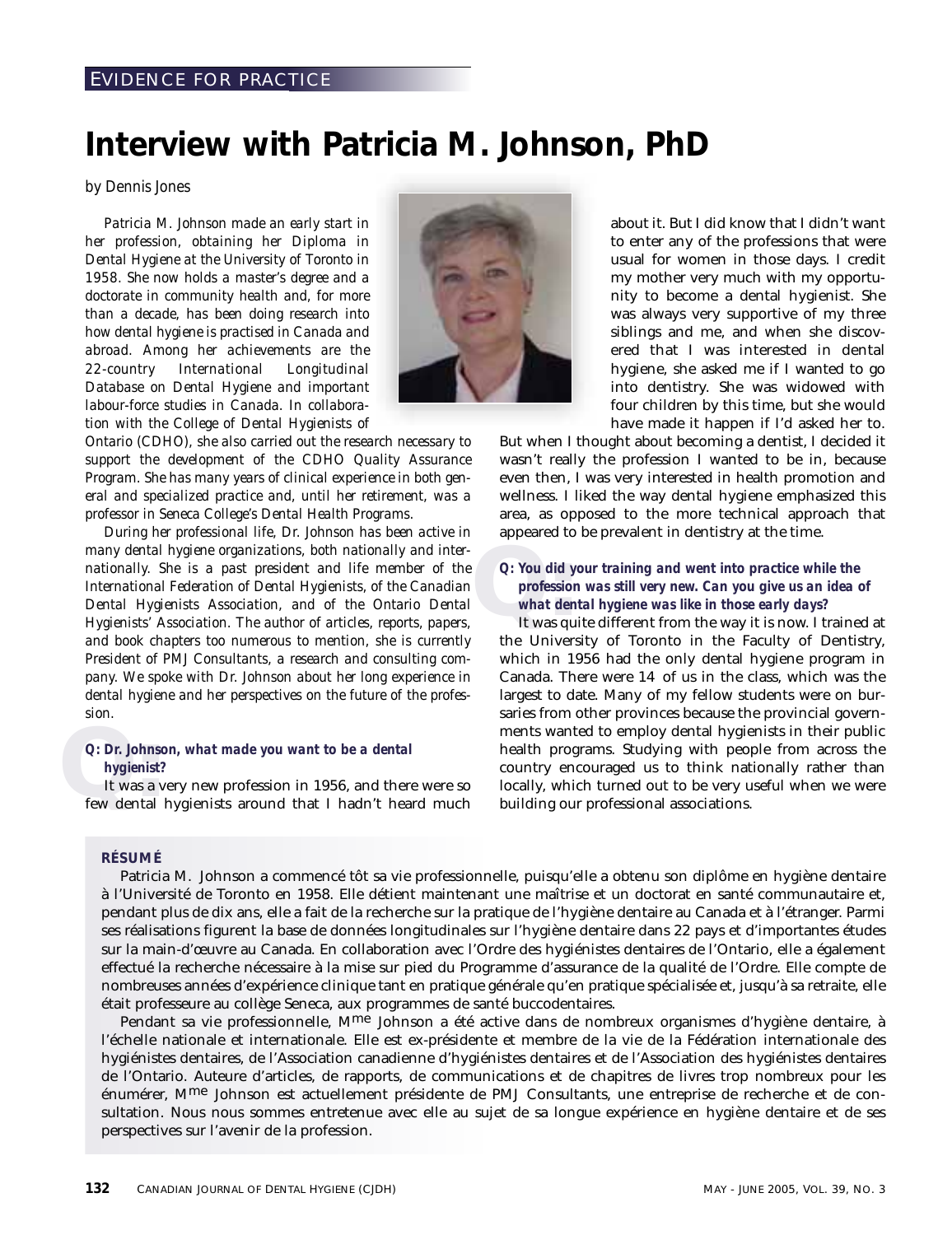In many of our classes, we were tucked in with the dental students. This helped me later on when I was working on interdisciplinary committees, because they included people I knew from school.

When I graduated, I went into clinical practice in Hamilton, since there were few positions available in private dental offices in Toronto. I worked with a periodontist—it was an excellent start, since periodontics is traditionally such a core part of dental hygiene practice. I always had to explain to the clients who I was, because dental hygienists were very rare at the time and the natural assumption was that I was a dental assistant. The dentist was very supportive, though, and would introduce me to clients as the dental hygienist. I also wore my graduation pin and a name badge, and hung my diploma in the operatory where I worked, which helped.

After I got married, my husband and I lived in Toronto. I went on working clinically, in a practice where the focus was on crowns, bridges, and prosthetics. Again, it was very specialized work. Altogether, I spent 18 years in clinical practice in both general and specialty dental offices.

### *Q: l* unders<br> *Ontario*<br> *come al*<br> *I* was i *Q: I understand that you were one of the founders of the Ontario Dental Hygienists' Association. How did that come about and what did it lead to?*

I was involved in establishing the Dental Hygiene Alumni Association of the University of Toronto in 1958, the year I graduated. But it soon became clear to us that an alumni association couldn't meet all the needs and objectives of our emerging profession. By 1963, a small group of us had established the Ontario Dental Hygienists' Association, the first in Canada, as well as a proposal for a national association. Even as a stay-at-home new mom, I kept up contacts with other dental hygienists and some of that early planning actually took place in my living room.

By 1965, the Canadian Dental Hygienists Association was established, with Alberta, Manitoba, Nova Scotia, and Ontario as the founding provincial associations. Later, we saw that we could learn from and contribute to things that were happening internationally, and in 1970 the International Liaison Committee on Dental Hygiene was formed, with CDHA as one of the seven founding national associations; I was a Canadian delegate. By 1986, the Committee had evolved into the more formally structured International Dental Hygienists' Federation, later renamed the International Federation of Dental Hygienists, with 10 national dental hygiene associations as founding members. Wilma Motley was its first president and I was its first vice-president.

#### *Q: What motivated you to shift to a career in applied research after 18 years of clinical practice?*

*Q:* What m<br>research<br>My inv<br>organization My involvement with dental hygienists' professional organizations had made me acutely aware of the issues surrounding dental hygiene and oral health. Moreover, as an officer with these organizations, I felt responsible for finding resolutions to the issues. But I also felt I didn't have the knowledge and skills to do that, so in 1976 I went back to school.

The challenge was finding a program that fit. The baccalaureate programs available at the time were either too general or seemed to direct me to a career other than dental hygiene—I might have ended up as a microbiologist, whereas my interests were in applied research and the planning and delivery of services. Also, the existing programs didn't give me credit for the non-dental course work I'd completed during my dental hygiene program at the University.

During this period, the ODHA had been documenting the need for a baccalaureate program for dental hygienists at the University of Toronto. I was ODHA president at that time, and I remember meeting with the Dean of the Faculty of Dentistry to petition the school for a degreecompletion program. The program wasn't intended to provide more clinical training for dental hygienists, because there was an ample amount of that. It was to broaden their base, so they could take on a wider range of roles and responsibilities in a greater variety of practice settings.

The result was that I stopped taking courses for a while, until the University of Toronto established the new Bachelor of Science in Dentistry (Dental Hygiene) program. I then enrolled in it and graduated in 1982.

However, I still felt I hadn't acquired all the skills and knowledge I needed, so I applied to the Faculty of Medicine's Graduate Program in Community Health, where I obtained my master's and my doctorate. I specialized in Health Administration (Health Policy and Economics), which was a very enriching experience—it enabled me to see things not simply as dental issues or even as health issues, but in a broader social and politicaleconomic context.

I was fortunate in qualifying for several scholarships and awards to support my studies and research. In fact, I set precedents with several agencies as the first dental hygienist to qualify for this support, and it gives me great pleasure to see how many dental hygienists have received similar recognition since then.

I completed my doctorate in 1990. All the time I was studying, though, I remained very active outside the university. I'd been teaching at Seneca College since 1977, when Seneca's dental hygiene program was only a year old, and I continued to do so until my retirement.

Another part of my life was working with both the Ontario and the Canadian Dental Hygienists Associations, as well as with the International Federation of Dental Hygienists, where I was president from 1989 to 1992. In addition, I held memberships on interdisciplinary and advisory committees at the provincial and national levels, and my involvement with other health-occupation groups allowed me to address the issues that I went back to university to research and understand. Among these were the politics of the health care system, how the system works and can be improved, how government interfaces with the private sector and, in particular, human resource planning for the oral health sector—that is, the number and kinds of personnel that will be needed to provide services in the future, and how they should be organized.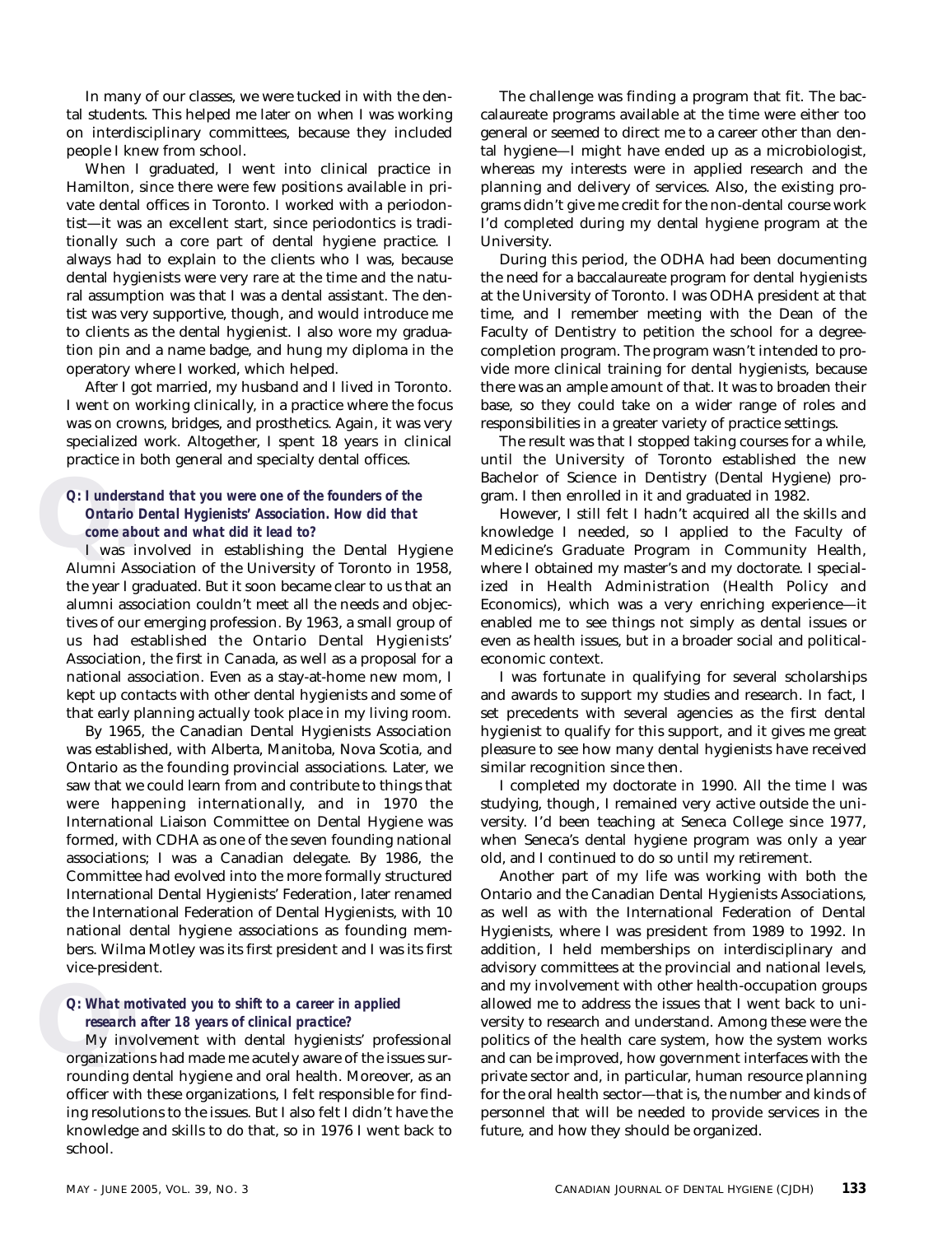### *Q: While your esearch*<br>*progran*<br>**Geronton** *Q: While you were carrying out your master's and doctoral research, what did you discover about oral health programs and how they were planned?*

Gerontology was my focus for my masters program. Realizing that many older people have poor oral health, along with financial and physical difficulty in accessing services, I investigated Ontario's community-based dental programs for seniors. It turned out that a major problem wasn't the availability of services, but access to them. For example, I found that while dental hygienists were in good supply and were qualified to provide many of the services required, legislative and other restrictions limited their ability to do so. Moreover, where dentists provided these services, technical efficiency declined and program costs increased.

For my doctorate, I focused on human resource planning and specifically on dental hygienists, rather than on the programs themselves. It soon became clear that reliable information about dental hygienists was scarce, and that there were persistent myths and stereotypes about them that had policy implications. For example, one myth said that female dental hygienists tended to work for only a few years before leaving the profession. This implied that publicly funded oral health programs shouldn't rely on dental hygienists as a significant part of their workforce.

In 1987, I conducted a mail survey of all dental hygienists registered to practise and residing in Canada, which enabled me to examine the supply, distribution, labour force behaviour and employment patterns of Canadian dental hygienists. The mailing included a census survey and a probability sample survey. To my astonishment, I got an 89 percent response to the census survey, and an 86 percent response to the sample survey, even though the latter involved a long, detailed questionnaire. Some years later, in 2001, I replicated the sample portion of the survey to examine trends and changes in the profession.

The results from both the 1987 and 2001 surveys were very interesting. For example, I knew from a 1977 Statistics Canada survey that 80 percent of hygienists were working in their field, which was a very high proportion compared to other female-dominated occupations of the time. By 2001, the proportion was up to 93 percent. I also found that dental hygienists work for a considerable length of time, even allowing for the dual demands of household and paid work, and for the competition from increased numbers of recent graduates. In 2001, one out of every two dental hygienists had worked at least 10 years in the profession, and almost one in five had worked for more than 20 years. So much for the myth of attrition!

The other important question for human resource planning involves the proportion of part- to full-time work (defined as 30 hours per week or more). This proportion has remained remarkably stable over the years; in 2001, 57 percent of dental hygienists were working full time, a slight increase from the 1977 figure of 50 percent. Even among dental hygienists who work and have a child under five years old, time spent in practice is relatively high. In 2001, this group worked an average of 25 hours per week, compared to 28 hours per week for dental hygienists overall.

The research also shows that concerns about workforce stability have no real basis. Between 1977 and 2001, there was very little interprovincial migration; dental hygienists tend to stay in the province in which they were educated. They are also likely to work at least 50 weeks per year rather than seasonally. In 2001, one in two had not changed jobs in the previous 10-year period, a pattern consistent with findings from previous surveys.

Dental hygienists comprise an important resource for improving the oral health of Canadians. Demographically, we have a very stable workforce. Participation remains exceedingly high, in spite of the overall aging of the dental hygienist population and the childcare responsibilities of the younger members of the profession. This means that we can plan programs around these people and count on them to be there.

#### *Q: This work evolved to have an international aspect, didn't it?*

*Q:* This work evolved to have an international aspect, didn't<br>
it?<br>
The international side was a natural progression from<br>
my involvement at the provincial and national levels.<br>
When When the latter discussion from The international side was a natural progression from When we first established the International Federation of Dental Hygienists, we decided we needed to know a lot more about dental hygiene internationally. I wanted to encourage dental hygienists in other countries to establish and maintain databases that would be useful for program planning purposes, so I decided to conduct a study, and that's how the International Longitudinal Database on Dental Hygiene got started. We now have good information about dental hygienists in 22 nations, and less comprehensive data for several more countries. For 11 of the 22 countries, the information goes back to 1987.

### *Q: Is the face Canada*<br>*of these*<br>Based or *Q: Is the face of the dental hygiene profession changing in Canada and in other countries? What are the implications of these changes?*

Based on the evidence from these studies, it's definitely changing. Perhaps most noteworthy for Canada and other nations is the amazing growth in the supply of dental hygienists, both in numbers and as a proportion of the population. For example, in 1965 Canada had 211 dental hygienists, or one for every 16,600 citizens. By 2001, we had 14,000, or one for every 2,240 Canadians. Globally, there has been a similar expansion. There are now more than 350,000 dental hygienists worldwide.

However, the number of dentists hasn't grown at the same rate, either in Canada or in any other country I've studied. In 1977, the ratio of dental hygienists to dentists in Canada was one to five. Now it's one to one, and there are regions where some dental hygienists say it's hard to get a job. Moreover, the increased number of dental hygienists hasn't necessarily translated into increased access for people who don't fit the classic profile of private-practice clients, such as the poor and those with physical or mental disabilities. This lack of accessibility has to be addressed.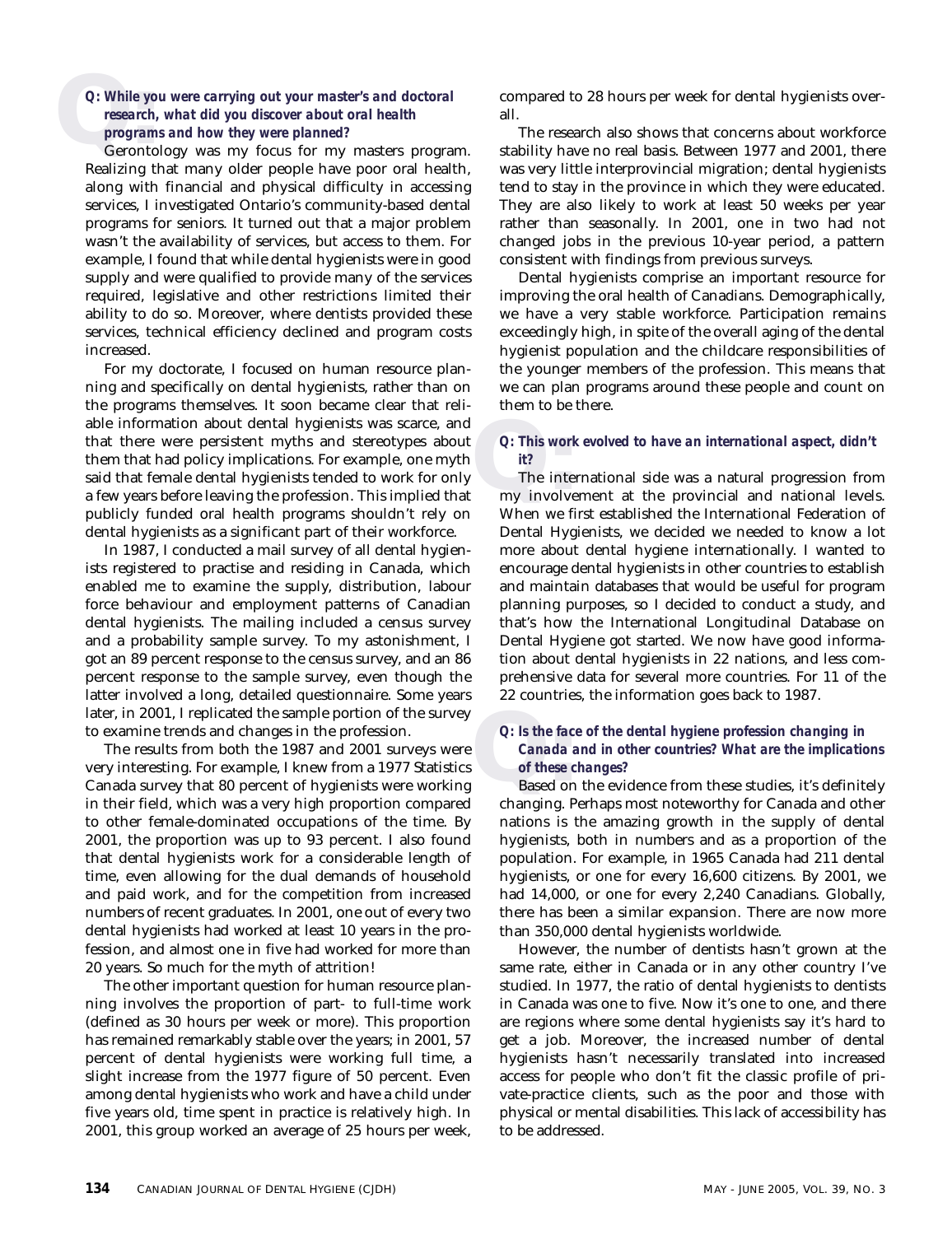The dental hygiene population has also been aging in countries where the profession has existed for some time. In Canada, between 1977 and 2001, the proportion of dental hygienists 30 years of age and under declined from 68 to 21 percent, while the proportion of those 40 and over increased from 4 to 37 percent.

Globally, there has been an increase in baccalaureate dental hygiene programs, with the entry-level qualification shifting gradually from a diploma to a degree. In Canada, the proportion of dental hygienists graduating from a diploma-level program remains at about 90 percent, although this will change as the number of graduates from degree-level programs increases.

In Europe and North America in particular, there has also been an increase in scope of practice, in professional autonomy and in decision-making responsibility among dental hygienists. This has been accompanied by a decline in legally mandated levels of work supervision and a slight but gradual increase in independent practice.

For Canada, one change that does worry me is the decline in the proportion of dental hygienists who work in public health and other community-based health programs, providing care for people who can't access the private system. Already relatively low at 13 percent in 1977, this proportion had shrunk to 4 percent by 2001.

## *Q: Dental hygiene is striving for self-regulation across*<br> *Canada. In this context, can you tell us about quality*<br> *assurance and continuing competency, and the*<br> *Q: You've se*<br> *implications of these for self-regu Q: Dental hygiene is striving for self-regulation across Canada. In this context, can you tell us about quality assurance and continuing competency, and the implications of these for self-regulation?*

This has been of particular interest to me, because I've been working with the College of Dental Hygienists of Ontario (CDHO) in the development, monitoring, and evaluation of their quality assurance program. We have found that the overall quality of dental hygiene practice in Ontario increased after dental hygienists assumed responsibility for self-regulation, and that the improvement was associated primarily with this CDHO program.

In 1995, when dental hygiene in Ontario became selfregulating, I was asked to conduct a baseline study for the CDHO to find out where we were starting from in terms of basic characteristics, continuing education activity (also called continuing quality improvement or CQI), and patterns of clinical practice. The study was repeated in 2002. During the intervening seven years, CDHO implemented a comprehensive quality assurance program with which registrants were required to comply.

For both studies, every dental hygienist in the province was surveyed to determine their qualifications, work experience, CQI activities, the characteristics of their workplaces, and their clinical practice behaviours. Quality was measured using an index compiled from their survey responses to a set of standardized clinical procedures. Across both studies, we found that dental hygienists who scored high in terms of CQI tended to perform above average in quality of practice, whereas those who scored low in CQI were more likely to perform below average.

We also found that the level of CQI activity increased dramatically after 1995, and that this was reflected in an increased overall quality of dental hygiene practice. Specifically, the proportion of dental hygienists who performed above average rose from 25 percent in 1995 to 41 percent in 2002. The level of CQI was by far the most important factor associated with quality of practice, followed by regional, occupational, and workplace-related factors. What this demonstrates is that self-regulating dental hygienists can be responsible and accountable for the quality of the care they provide. During the period when dental hygiene was regulated by dentistry, this type of quality assurance program did not exist and to the best of my knowledge, dentistry still has not embraced such a comprehensive and proven method for continuous quality improvement.

In 1997, I also did a public opinion survey in Ontario to help the CDHO find out how the public would feel if dental hygienists were allowed to provide services directly. The survey showed overwhelmingly that people are prepared to go to a dental hygienist in an independent practice, assuming they're not seeking dental care.

With respect to legislation on this matter, there is now a bill before the Ontario Legislature to amend the *Dental Hygiene Act* of 1991 to eliminate the "order" requirement. This will allow greater access to dental hygienists' services. That, by the way, is nothing unique. There are already seven countries where dental hygienists may work independently of a dentist.

#### *Q: You've seen the profession of dental hygiene evolve almost since its beginning in this country. How do you believe it will continue to change in the coming years?*

We're seeing dental hygiene move toward a situation in which it could, potentially, provide much more accessible services. Whether dental hygienists will become more entrepreneurial and set up their own practices remains to be seen.

If you look globally, though, we do see it happening. Canada was in the forefront when I first started my research, but I would say that Western Europe has surpassed North America in terms of professional autonomy. Interestingly, the majority of dental hygienists there work in publicly funded, community health programs.

So where will we go? Depending on how quickly dental hygienists across Canada obtain and accept responsibility for self-regulation and continued competence, use educational opportunities to advance their careers, and work to establish quality dental hygiene practices, an increasing range of options will be open to them. The end results will be increased access to their services and improved oral health.

#### *Q: Looking back, how would you sum up the evolution of dental hygiene in Canada and internationally?*

*Q:* Looking back, how would you sum up the evolution of dental hygiene in Canada and internationally?<br>The development of dental hygiene, provincially, nationally, and internationally, has been an evolution, not The development of dental hygiene, provincially, a revolution. At times, it seems to have been a slow process, but there's been steady progress built on a solid foundation of knowledge and on a strong vision for the profession. Overall, changes have been consistent across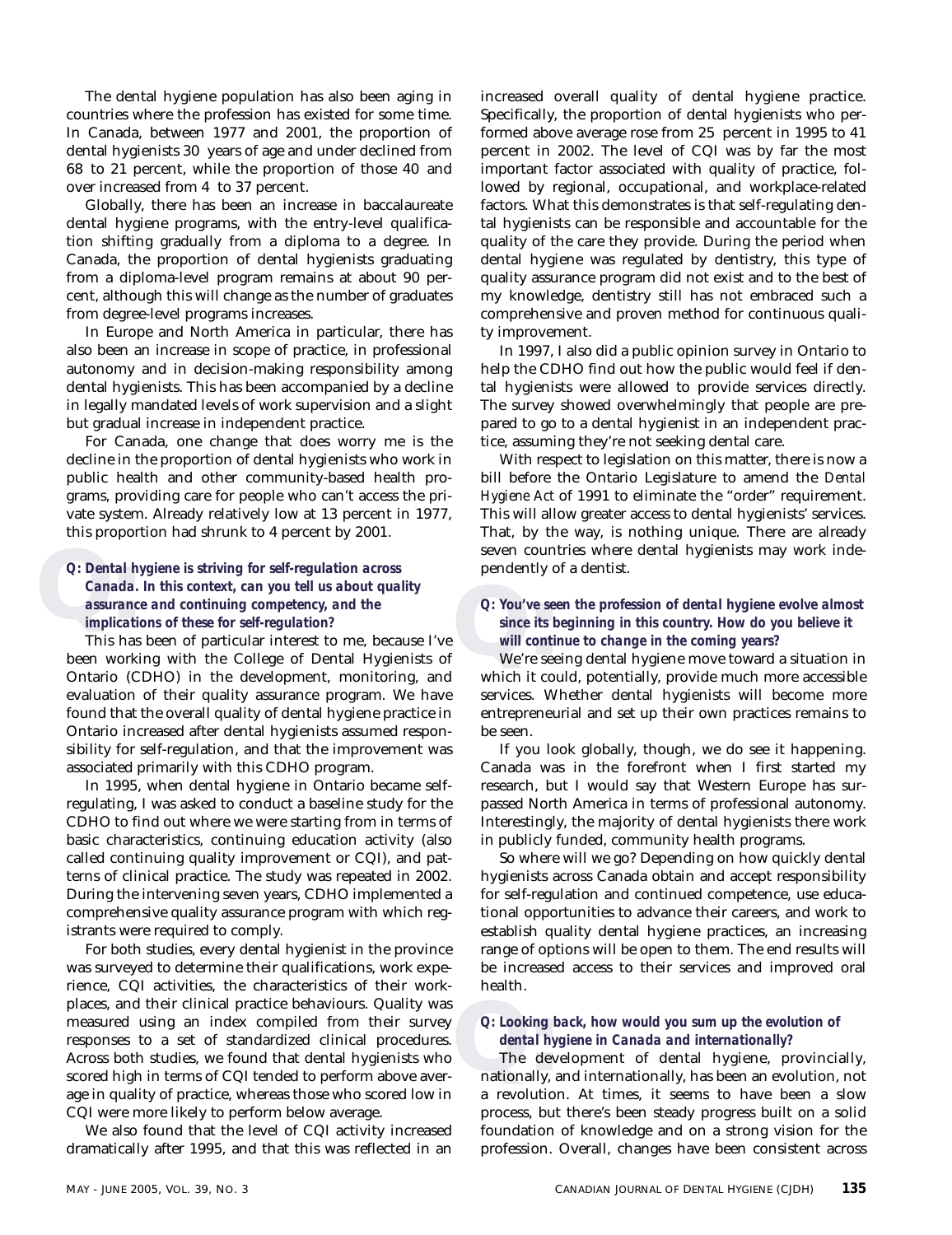most countries, and the profession remains remarkably homogeneous. The role of the dental hygienist has evolved from dental auxiliary to colleague and partner, working in collaboration with dentists, other healthcare professionals, and the public to achieve the shared goal of improved oral health as part of total health.

## *Q: What at hygienis*<br>*I* found so. I've had *Q: What advice and observations do you have for dental hygienists who are just embarking on their careers?*

I found my career to be personally satisfying, extremely so. I've had the opportunity to meet and work with dental

We have crossed many milestones and together will again break down barriers in order to further develop our profession. It is with this reason that I invite each and every one of you to attend the next professional conference, which will be held in Ottawa in June. The theme of this conference is "Together/Ensemble." I cannot think of a more appropriate title to mark our association's 40th anniversary. Indeed, it is the collective effort of countless devoted members like you that has made it possible for our profession to flourish to such an extent.

I cannot wait to see what the future will hold for this profession. What will it be like in 10, 20, or even 40 years?

hygienists from around the world, and I have been deeply impressed by them and the calibre of their professionalism.

I think dental hygiene is a remarkable profession. It's allowed me to work part-time when necessary to meet my family's needs. It's allowed me to teach, practice clinically, and do research. There are all kinds of opportunities and challenges in dental hygiene, so I'd say to new graduates: Go for it. Be involved in creating your own future as a dental hygienist. Focus on your clients, whether that client is an individual, a group, or a community. Focus, and do the best you can.

**Achievements and Perceptions** *(continued from page 91)* What more will we be able to achieve together in the years to come? Knowing the history of dental hygiene in this country, it should be a great adventure! Having been surrounded by the professionalism of dental hygienists in this association, I am convinced that things can only get better.

> I encourage you to come and join your colleagues from around the country this June in Ottawa and help celebrate the achievements of CDHA. Take this opportunity to discuss current issues as well as the future of dental hygiene in this country. Come meet the pioneers of our profession!

*You can contact Diane Thériault at <president@cdha .ca>.*

### **The CDHA 16th Annual Professional Conference a unique weekend of learning, networking, and celebration with your friends and colleagues!**

Take part in the CDHA 16th Annual Professional Conference in Ottawa from June 17–19, 2005, to learn, network, and celebrate with your colleagues from across the country CDHA's 40 years

of collaboration and community building in the dental hygiene profession in Canada!

Don't miss this exceptional event where together, we will celebrate the past, present and future!

Conference registration closes on Monday, June 13, 2005. Register *today* by visiting www.cdha.ca or by calling us toll free at 1-800-267-5235.

### **La 16e conférence professionnelle annuelle de l'ACHD une fin de semaine exceptionnelle d'apprentissage, de réseautage et de célébration avec ami(e)s et collègues !**

Participez à la 16<sup>e</sup> conférence professionnelle annuelle de l'ACHD à Ottawa du 17 au 19 juin, 2005, afin d'accroître vos connaissances, réseauter et célébrer avec vos collègues des quatre coins du pays les 40 ans de l'ACHD, 40 ans de collaboration et de développement de la conscience communautaire de la profession d'hygiène dentaire au Canada!

Ne manquez pas de vous joindre à nous lors de cette fin de semaine quand nous célébrerons ensemble le passé, le présent et le futur!

La période d'inscription terminera lundi le 13 juin, 2005. Ne tardez pas — inscrivez-vous dès *aujourd'hui* en consultant le site web au www.achd.ca ou en communiquant avec l'ACHD sans frais 1-800-267-5235.

... celebrating the past,

present and future!



**JUNE 17-19 JUIN 2005**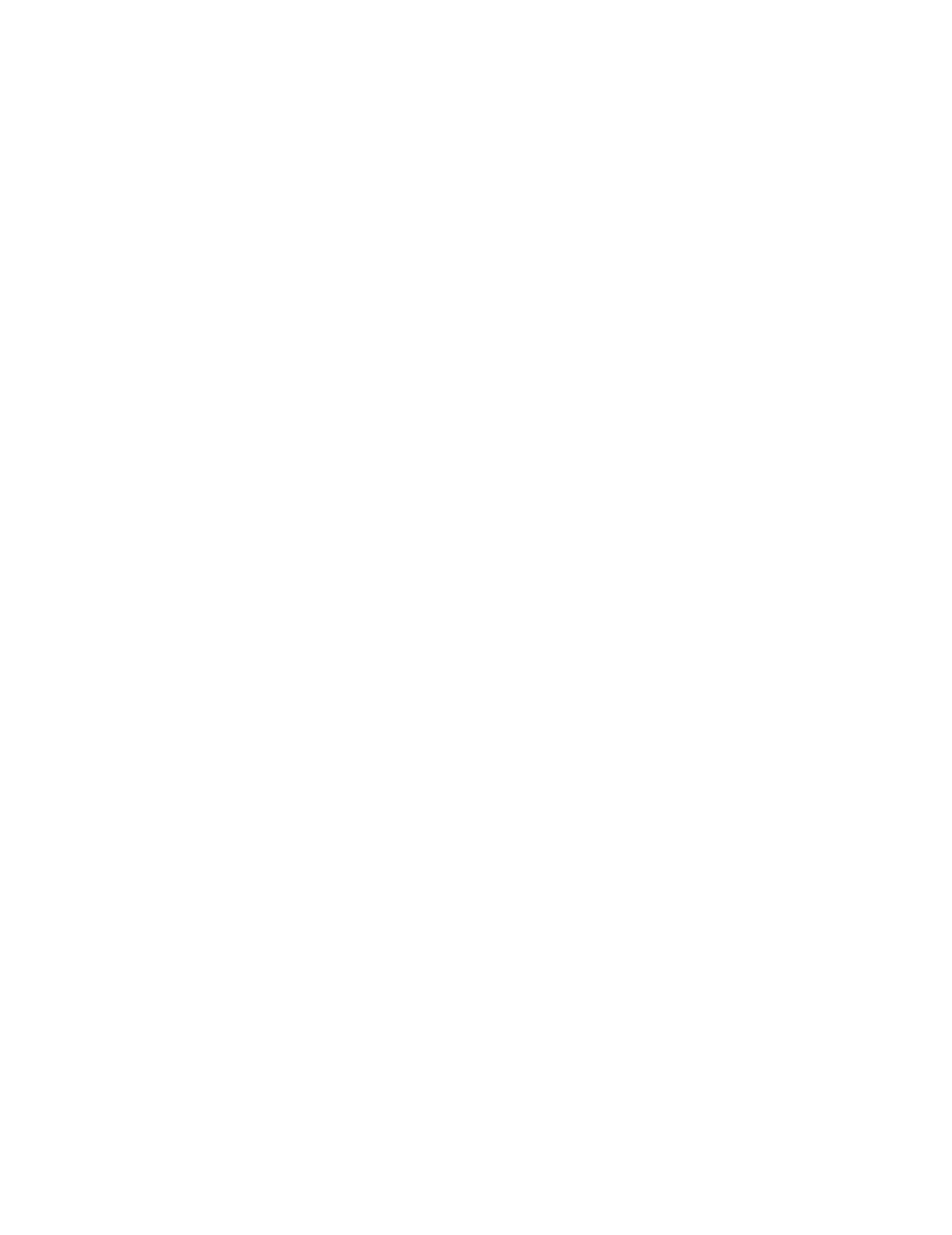## **CDHA Board – Highlights of Meeting**

#### **Saturday, March 19, 2005, Ottawa**

**1. Monitoring reports:** The board accepted the monitoring reports provided by the Executive Director for the policies of the organization. These reports and the positive feedback from the Governance Policy facilitator indicate that the board is well positioned in its process of governance policy, including the End items of our organization.

**2. End items for decision:** The Town Hall committee report (collected at June 2004 CDHA annual professional conference Town Hall) was presented and discussed to assist in evaluating the End items. An environmental scan, on-line CDHA membership survey, and provincial updates were also included to assist in identifying further needs for Ends revision. The Board reviewed the End items, resulting in approving minor revisions. The Board continues to plan further endeavours to link with the ownership.

**3. Executive limitations items for decision:** The board reviewed the Executive limitations and approved minor revisions.

**4. Review of governing policies:** The board reviewed its compliance with governance policies and made minor revisions as appropriate. Palmer Nelson was elected as President Elect by acclamation.

**5. Linkage with other boards:** The board is actively involved in linking with other organizations through its boards. Reports from NDHCB, CDAC, IFDH, the provincial presidents' meeting, and the board-appointees teleconference were provided to board members for discussion and consideration.

**6. Board awards for decision:** The Board reviewed nominations and made decisions regarding the Distinguished Service award and the Life Member award.

**7. Communication from ODHA:** The Board received a list of questions from the ODHA. These questions were brought forward by CDHA Board member Evie Jesin. The Executive Director will be providing responses to the questions.

**8. Dates for next meetings:** The next board meeting is scheduled for June 17–19, 2005, in conjunction with CDHA National conference, themed *Together Ensemble*, in Ottawa on June 17–19, 2005. The Fall Board meeting will take place October 28–30, 2005.

**Les traits fondamentaux communs de l'hygiène dentaire** *(suite de la page 95)*

les hygiénistes dentaires parlent de la culture de l'hygiène dentaire. Comme le laisse entendre Stiller, « l'apprentissage au sujet du monde professionnel [...] suppose non seulement la maîtrise des compétences nécessaires à l'exécution du travail du professionnel de façon compétente, mais aussi l'intériorisation des valeurs et des croyances partagées par les autres membres de la profession; ainsi les valeurs et les idéaux détenus collectivement par la profession en viennent-ils à caractériser l'identité même du praticien novice » (p. 7). Les éducateurs en hygiène dentaire sont les étoiles de la profession puisqu'ils contribuent à instiller les attentes et les normes chez les élèves et les nouveaux diplômés. Vous, vos pairs ainsi que vos associations professionnelles et vos organes de réglementation contribuez à les maintenir.

À mesure que le temps passe, nous sommes témoins de nombreux changements tant au sein de la profession qu'à l'extérieur. Tous ces changements amènent les traits fondamentaux communs de l'hygiène dentaire à se modifier. Dans le présent numéro du journal, plusieurs contributions étayent la notion de traits fondamentaux communs de l'hygiène dentaire. Fran Richardson propose un solide article intitulé « Pouvoir, maîtrise et économique »; Pauline Imai et Bonnie Craig dressent le profil des diplômées du baccalauréat ès sciences dentaires (hygiène dentaire) de l'Université de la Colombie-Britannique; Beverley Contreras traite du maintien d'une norme de santé buccodentaire dans les établissements de soins pour bénéficiaires internes de la Colombie-Britannique et des répercussions sur les soins qu'a eues la présentation, au personnel, d'une vidéo didactique d'accompagnement; finalement, nous présentons une entrevue avec Mme Patricia Johnson, qui est sans doute la chercheure la plus réputée à l'échelle internationale en ce qui concerne la profession d'hygiéniste dentaire en tant que telle. En lisant ces contributions au corpus de connaissances en hygiène dentaire, songez à l'effet qu'elles ont sur votre propre système de valeurs et sur votre opinion personnelle de la culture en hygiène dentaire.

### *L'hygiène dentaire contribue à la société à titre de « bon membre de la collectivité »*

L'ACHD contribue au renforcement des traits fondamentaux communs de l'hygiène dentaire en rassemblant des personnes qui ont fondamentalement les mêmes intérêts; en tirant profit de la synergie de ce groupe; en coordonnant, en collaborant, en communiquant et en développant un sentiment d'appartenance au sein de la profession. De vigoureux traits fondamentaux communs axés sur le service à la collectivité, la compétence, la formation continue, la recherche et l'intégrité dans tout ce que nous faisons constituent de solides fondements pour notre profession.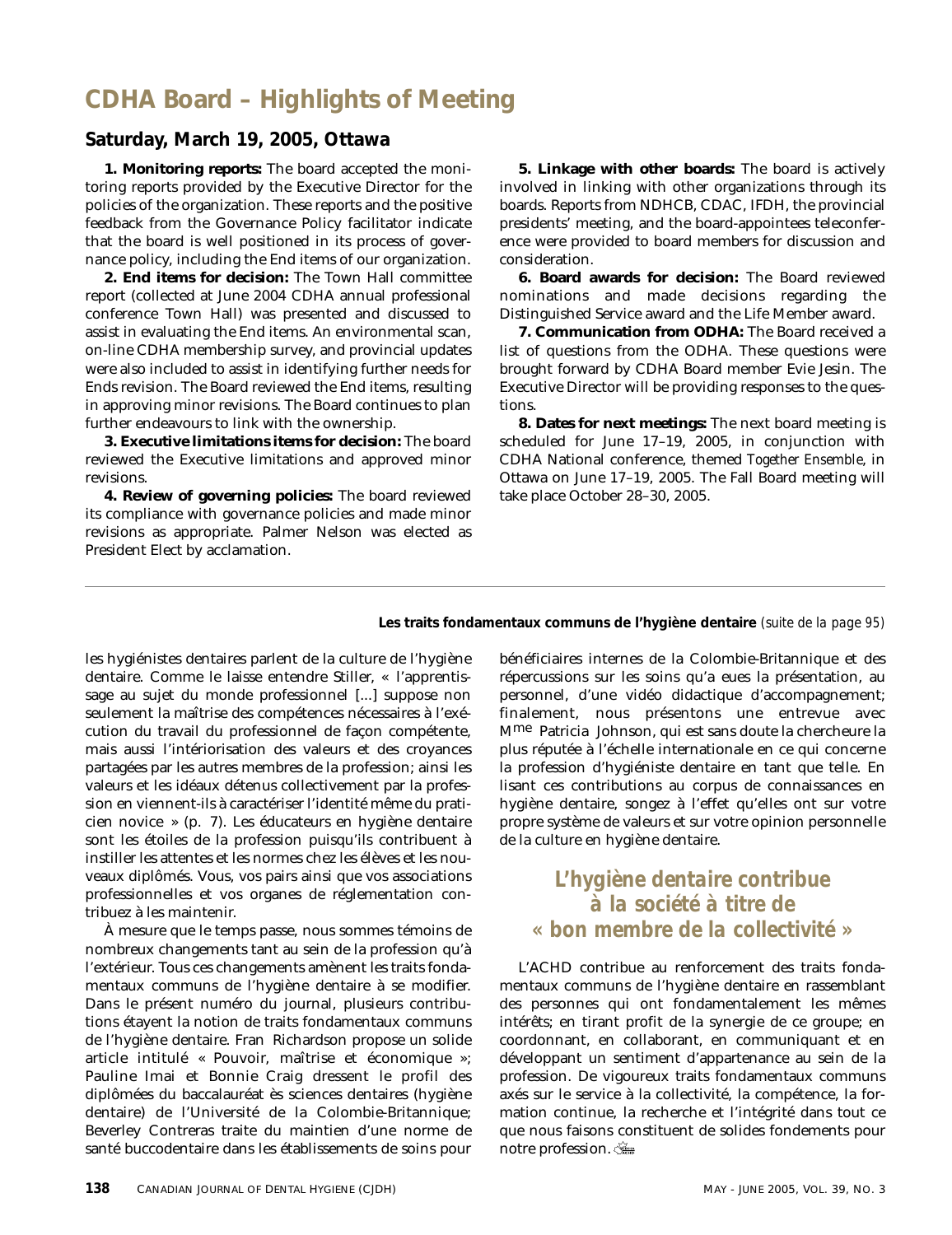# **What's New in the CDHA Library?**

*by CDHA Staff*

HE "LIBRARY COLUMN" IS A NEW ADDITION TO THE JOURNAL. THE CDHA office in Ottawa has a fully functioning library open to members of CDHA—you can come in person with requests to support both your daily practice and education HE "LIBRARY COLUMN" IS A NEW ADDITION TO THE JOURNAL. THE CDHA office in Ottawa has a fully functioning library open to members of CDHA—you can come in person with requests to support both your daily for information. All will receive prompt and expert assistance. This first column has mostly "housekeeping" information but later columns will focus on recent acquisitions, library material that can complement the featured articles, and other interesting articles or tips on how to find the answer to that tricky question, using a variety of reliable sources.

#### **HOURS OF SERVICE**

The library's information consultant is available to members Tuesday to Thursday, 8:30 a.m. to 4 p.m. (Eastern Time). You can call 1-800-267-5235, ext. 22 or 1-613-224-5515, ext. 22, or you can e-mail your requests to **library@ cdha.ca**.

#### **SERVICES**

Members can borrow books and audiovisual material for 3 weeks with 1 renewal allowed. All you have to do is to provide us with your credit card information for security and pay the return postage. Once the item is returned, we erase your credit information.

We can also help with Internet research, finding those difficult-to-find articles ("grey literature"). The Library has access to a number of research databases, search engines, and bookmarks that focus on a number of professional and oral health topics.

For journal articles from the CDHA collection, members can receive the first 20 pages free. After that, each page will cost 20¢ plus GST. If you would like the material faxed to you, there may be extra charges depending on your location.

We can arrange interlibrary loans to support your research. However, we have to ask that you pay any costs involved in getting this material for you. Loans from other institutions typically cost between \$5 and \$20 per article.

#### **MATERIAL RELEVANT TO THIS ISSUE**

In this issue there is a discussion of the relationship between the dentist and the dental hygienist. The library has a few books on interprofessional relationships that may be of interest to you.

- McKane-Wagester, C. Dental hygiene: the pulse of the practice. Tulsa (OK): PennWell; 2002.
- Makely, S. The health care worker's primer on professionalism. Upper Saddle River (NJ): Prentice-Hall; 2000.
- Adams, T. Inter-professional conflict and professionalization: dentistry and dental hygiene in Ontario [reprint]. Soc Sci Med. 2004;58:2243-52.

Bender, P. Leadership from within. Toronto: Stoddard; 1997.

- Lautar, C. The status of dental hygiene as a profession: perceptions of dental hygienists and dentists in Alberta. Calgary: University of Calgary; 1993.
- Patricia Johnson, the subject of our interview, has over the years written several documents about dental hygiene practice in Canada. Some of our holdings include the following:

**What's New in the CDHA Library?** *…continued on page 141*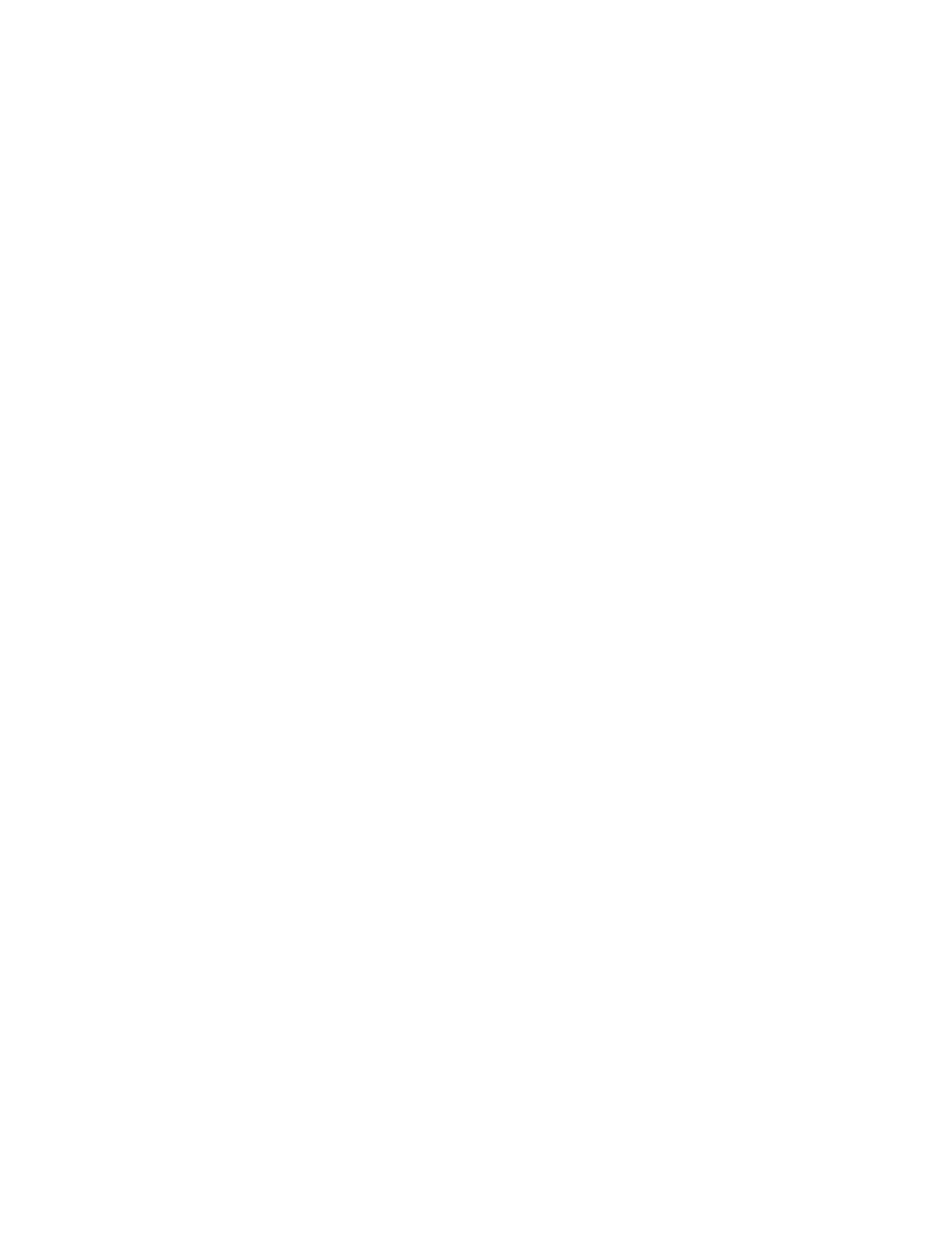## **Free On-Line Journals**

#### *by CDHA Staff*

**I**<br>Iis N THE SEPTEMBER-OCTOBER 2004 ISSUE, WE PROVIDED the URLs for some sites that allowed readers to access full-text journal articles. More free on-line journals are listed below. Some require pre-registration.

#### *Critical Reviews in Oral Biology and Medicine* http://jdr.iadrjournals.org/search.dtl

At this site, you can search by author and/or by keywords in title, abstract, or text in the *Critical Reviews.* You can also choose to search across all IADR journals, *Critical Reviews, Journal of Dental Research,* and/or *Advances in Dental Research.* Full text is available for journals from 1979 to present, abstracts from 1975 to 1978, and tables of contents from 1965 to 1974.

### *Journal of Dental Education*

#### www.jdentaled.org/

This monthly journal is published by the American Dental Education Association and contains scientific and educational research in dental and allied dental education. It covers "topics ranging from the impact on oral health research of recent findings in such areas as genetics and the brain, to innovative testing methodologies, to curriculum reform, to systematic reviews of clinical trials regarding oral, dental, and craniofacial diseases and disorders." Full-text access is available free only for journals that are a year old. For issues in the last year, readers have the option of purchasing access for one day for one article (US\$15) or accessing all content in the on-line journal for 30 days (US\$25).

#### *Internet Journal of Dental Science*

#### www.ispub.com/ostia/index.php?xmlFilePath=journals/ijds/ front.xml

This is a very recent addition to on-line journals, this being its second year. However, it looks interesting and will be even more so once it has published more issues. It has sponsors but is a peer-reviewed journal with every published article reviewed by members of the editorial board and the editor-in-chief.

**What's New in the CDHA Library?** *(continued from page 139)*

Johnson PM. Dental hygiene practice in Canada 2001. Ottawa: CDHA; 2002. [This report has three parts: No. 1 – Technical report; No. 2 – National weighted frequen-

cies and regional cross-tabulations; No. 3 – Findings.] Johnson PM. International profiles of dental hygiene 1987

to 2001: a 19-nation comparative study. Int Dent J.



#### *BMC Oral Health*

#### www.biomedcentral.com/bmcoralhealth/

A general description of this journal, from its website: "*BMC Oral Health* is an Open Access, peer-reviewed journal that considers articles on all aspects of the prevention, diagnosis and management of disorders of the mouth, teeth and gums, as well as related molecular genetics, pathophysiology, and epidemiology." Registration is required but is free.

#### *Free Medical Journals*

#### http://freemedicaljournals.com/htm/about.htm

This site has been reactivated and lists over 1,400 titles. A caveat: it also lists sites that have a free trial period before you have to subscribe and those that have embargo periods.

#### *Annals of Long-Term Care: Clinical Care and Aging* www.mmhc.com/altc/index.cfm

This journal is "a peer-reviewed medical journal of the American Geriatrics Society, focusing on the clinical and practical issues related to the diagnosis and management of long-term care residents." While the target audience is mainly medical practitioners, there are articles on oral care for the elderly, the subject of one of the articles in this issue of *CJDH*.

2003;53:299-313. Available from: www.ifdh.org/19 \_nation\_dh\_study.pdf

Johnson PM. La pratique de l'hygiène dentaire au Canada en 2001. Ottawa: CDHA; 2002. [The library has part three only - Constatations.  $\frac{1}{2}$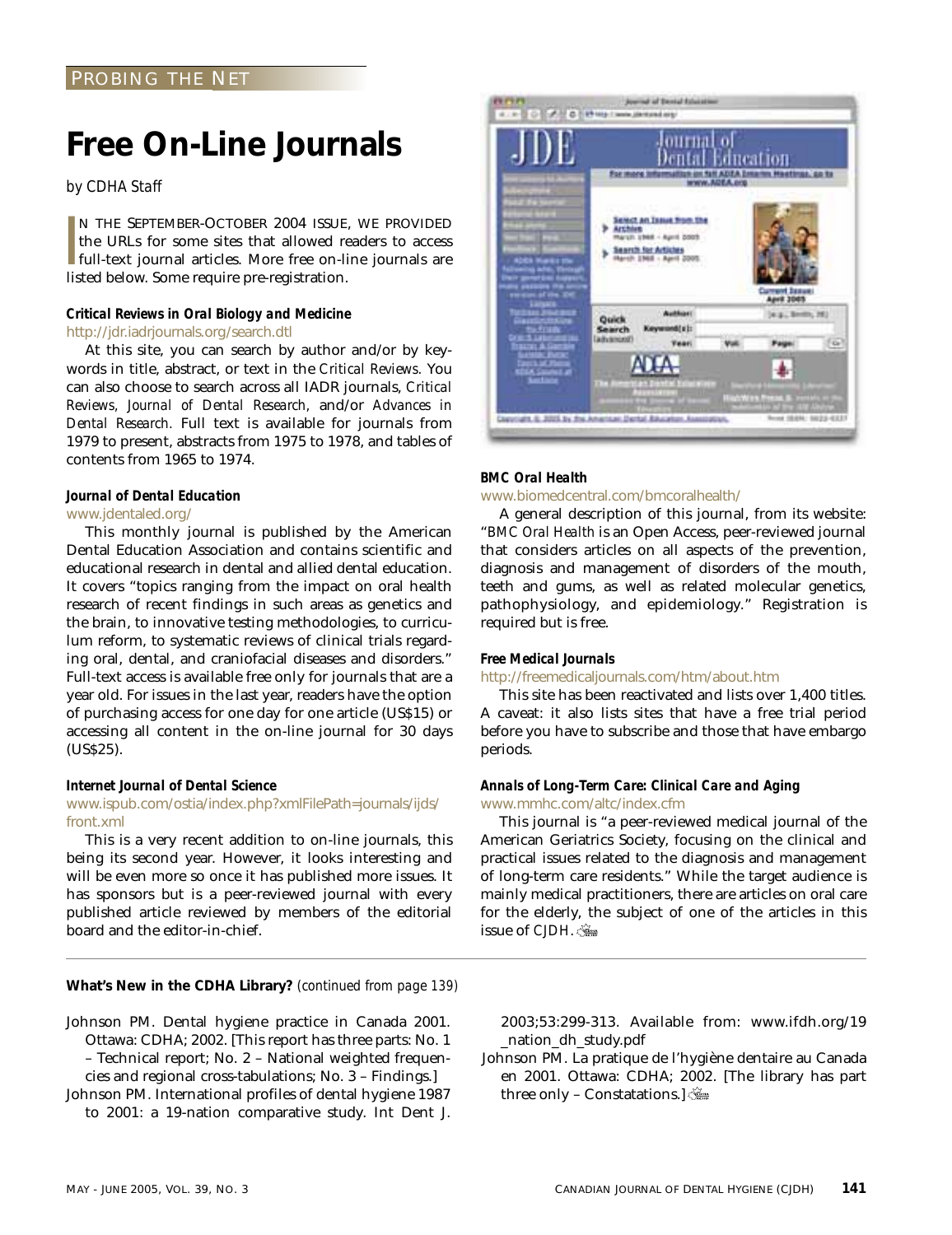### CLASSIFIED ADVERTISING

CDHA and *CJDH* take no responsibility for ads or their compliance with any federal or provincial/territorial legislation.

#### **BRITISH COLUMBIA**

**COQUITLAM** Permanent full-time or part-time hygiene position available Monday to Thursday in Coquitlam office near Lougheed Mall. Please contact Helen at **604-931-3431** or send résumé to **604- 931-3436**.

**DAWSON CREEK** Full-time dental hygienist required in wellestablished, BUSY family practice in Northern B.C. No evenings or weekends. Flexible hours. Competitive wages. NEW GRADS WEL-COME!! Call **250-782-4440**, fax résumé to **250-784-0133**, or e-mail information to **drsevier@telus.net**.

**PORT COQUITLAM** A practice that provides excellent patient care is looking for an enthusiastic, patient-caring team player. We have a modern, friendly practice in the Vancouver suburb of Port Coquitlam. Excellent wage and bonus. Flexibility to work some evenings and occasional Saturdays an asset. We have daffodils in March; Canada's mildest climate; local mountains for skiing, snowboarding, mountain biking, or hiking; skiing at Whistler; and sailing the beautiful harbour and islands! Send résumé to **drkathy@ pocodental.com** or fax it to **604-941-0066**.

**KAMLOOPS** Established prosthodontic and implant practice in beautiful Kamloops, B.C. requires a part-time or full-time dental hygienist to begin employment April 2005. Our practice is busy and located in a city where an active outdoor lifestyle is easily enjoyed. Contact us at **250-372-8578** or **dntakahashi@telus.net**.

## **Advertisers' Index**

| British Columbia Dental Association 139         |
|-------------------------------------------------|
|                                                 |
| Colgate-Palmolive Canada Inc. 92, 127           |
|                                                 |
|                                                 |
| Hu-Friedy Manufacturing Company Inc. OBC        |
| Oral-B Laboratories 93, 94, 103, 125, 130 - 131 |
|                                                 |
| Sunstar Butler IFC, 101, 137, 140               |
|                                                 |

nos patients les divers aspects de l'hygiène dentaire et le lien entre la santé buccodentaire et les maladies systémiques.

Il nous appartient à chacun et à chacune de mieux faire comprendre notre profession tant au public qu'aux autres professionnels de santé. Il n'y a aucune honte à promouvoir qui nous sommes et ce que nous faisons. Nous sommes des spécialistes de la prévention en santé buccodentaire et nous devrions en être fiers.

Nous avons franchi de nombreuses étapes importantes et ensemble, nous allons encore aplanir des obstacles afin de faire avancer notre profession. C'est pour cette raison que je vous invite tous et toutes à assister à la prochaine conférence professionnelle, qui aura lieu à Ottawa en juin. Le thème de cette conférence est « Together/Ensemble ». Je n'arrive pas à imaginer un titre plus approprié pour marquer le quarantième anniversaire de notre association. En effet, c'est l'effort collectif d'un nombre incalculable de **RICHMOND** Professional and friendly hygienist required. We are located at a central location in Richmond B.C. Excellent team and excellent patients. Established general practice focused on high-quality dentistry. Modern facility with laser. Please e-mail to **dental222@hotmail.com**.

#### **ALBERTA**

**OLDS** Busy family practice seeking registered dental hygienist. Our team maintains a strong focus on preventive and periodontal care. Olds is located midway between Calgary and Red Deer. Please fax résumé to **403-556-1221** or e-mail it to **oldsfdc@telus.net**. For more information, please call **403-556-8818**.

#### **ONTARIO**

**TRENTON** Dr. Steven Bongard & Associates at West End Dental Centre in Trenton seeking enthusiastic dental hygienist for busy, progressive practice with advanced perio program. Experience an asset but willing to train newer grad. Full-time, permanent position. You are a team player and value working with an assistant to provide high level of care and service to patients. Excellent working conditions; competitive salary. Please fax résumé to Diane at **613- 392-3783**.

#### **NEW BRUNSWICK**

**SAINT JOHN** Dental hygienist required for growing family preventive dental practice. **Offering:** signing bonus, flexible hours, competitive wages, no evenings or weekends, performance-based incentives/bonuses, tuition/licence fee reimbursement, comfortable pace schedule. If you are a dedicated professional who is conscientious, caring, and committed to providing high-quality dental care, please fax your résumé to Dr. T. Debly at **506-365-4124** or call **506- 652-3335**.

#### **CDHA CLASSIFIED ADS**

**Classified job ads** appear primarily on the CDHA's website (www.cdha.ca) in the Career Centre (*Members' Only* section). On-line advertisers may also have their ad (maximum of 70 words) listed in the journal *CJDH* for an additional \$50. If an advertiser wishes to advertise only in the print journal, the cost will be the same as an on-line ad. These classified ads reach over 11,000 CDHA members across Canada, ensuring that your message gets to the target audience promptly. Contact CDHA at **info@cdha.ca** or **613-224-5515** for more information.

**Réalisations et perceptions** *(suite de la page 91)* membres dévoués comme vous qui a permis à notre profession de s'épanouir à ce point.

> Je n'ai pas la patience d'attendre pour voir ce que l'avenir réserve à cette profession. À quoi ressemblera-t-elle dans dix, vingt ou même quarante ans? Quoi d'autre encore serons-nous en mesure de réaliser ensemble dans les années à venir? Si je me fie à l'histoire de l'hygiène dentaire au pays, ce devrait être une grande aventure! Après avoir été entourée par le professionnalisme des hygiénistes dentaires dans cette association, je suis convaincue que les choses ne peuvent que s'améliorer.

> Je vous encourage à venir vous joindre à vos collègues des quatre coins du pays en juin prochain, à Ottawa, et à contribuer ainsi à souligner les réalisations de l'ACHD. Profitez de l'occasion pour discuter des questions d'actualité aussi bien que de l'avenir de l'hygiène dentaire au pays. Venez rencontrer les pionnières de notre profession!

> *On peut communiquer avec Diane Thériault à l'adresse < president@cdha.ca >.*